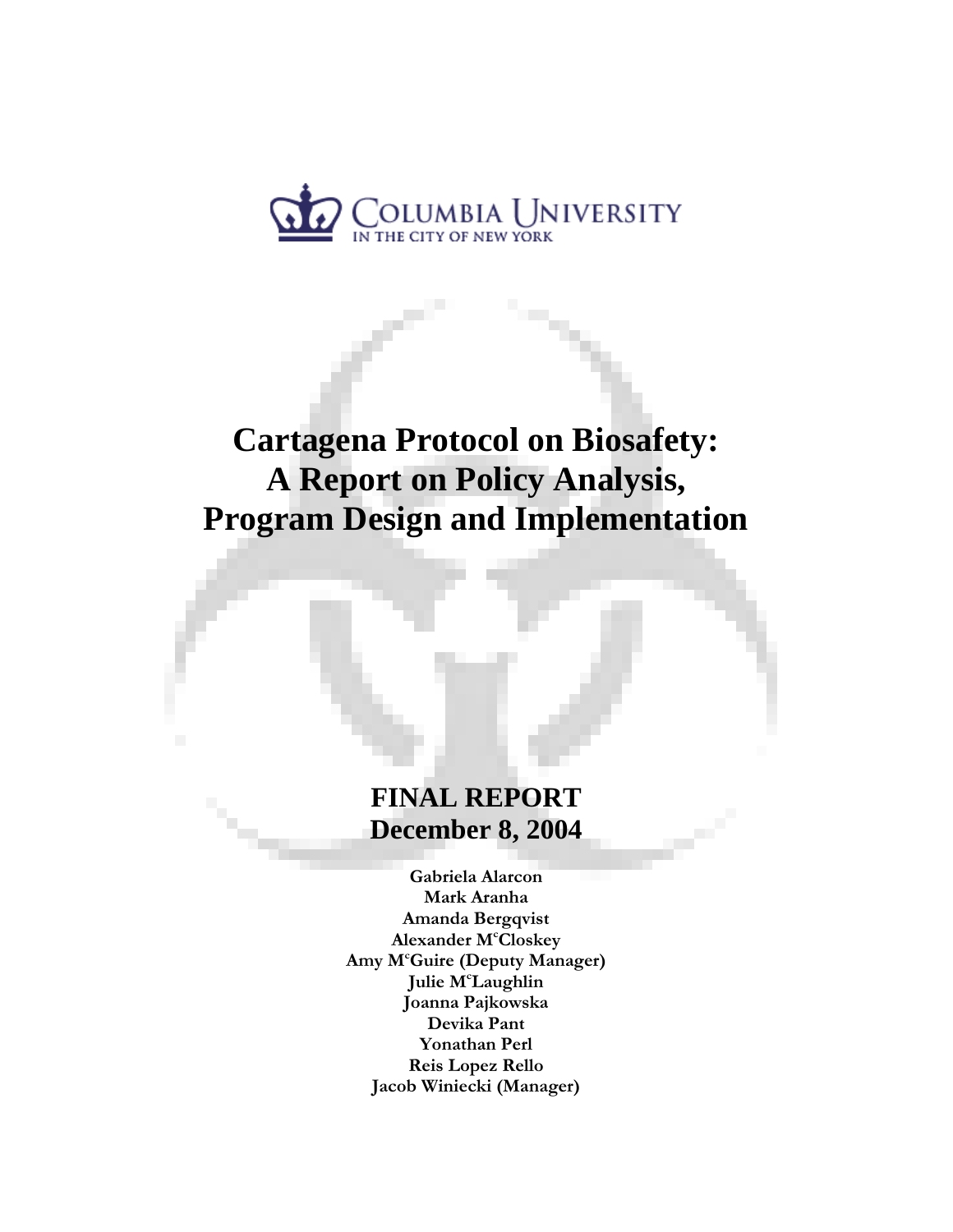

# **TABLE OF CONTENTS**

#### **EXECUTIVE SUMMARY**

#### **INTRODUCTION**

**I. SCIENTIFIC ISSUES**  MECHANISMS OF GENETIC ENGINEERING LIVING MODIFIED ORGANISMS (LMOS) POTENTIAL BENEFITS AND RISKS

#### **II. POLITICAL BACKGROUND**

PROTOCOL HISTORY KEY STAKEHOLDERS POLICY OBJECTIVES KEY PROVISIONS AND PRIMARY MECHANISMS POLICY ISSUES (WHY IT'S IMPORTANT)

#### **III. PROGRAM DESIGN**

U.S. POLITICAL IMPLICATIONS PROGRAM DESIGN OPTIONS PUBLIC/PRIVATE U.S. LMO PROGRAM PRIVATE RISK ASSESSMENTS

**IV. U.S. LMO PROGRAM IMPLEMENTATION: PUBLIC-PRIVATE PARTNERSHIP**  DESIGN AND ORGANIZATION PLAN STAFFING AND BUDGET PLANS PERFORMANCE MANAGEMENT YEAR ONE MASTER CALENDAR

#### **V. CONCLUSION**

APPENDIX 1: SUMMARY OF ARTICLES APPENDIX 2: PROGRAM DESIGN OPTIONS APPENDIX 3: DESIGN OPTION EVALUATION APPENDIX 4: ASSIGNMENT OF CORE FUNCTIONS APPENDIX 5: EPA ORGANIZATIONAL CHARTS APPENDIX 6: ORGANIZATION AND STAFFING CHART APPENDIX 7: BUDGET AND REVENUE PROJECTIONS APPENDIX 8: PERFORMANCE MANAGEMENT OUTPUTS & OUTCOMES APPENDIX 9: YEAR ONE CRITICAL TASKS OR MASTER CALENDAR APPENDIX 10: REFERENCES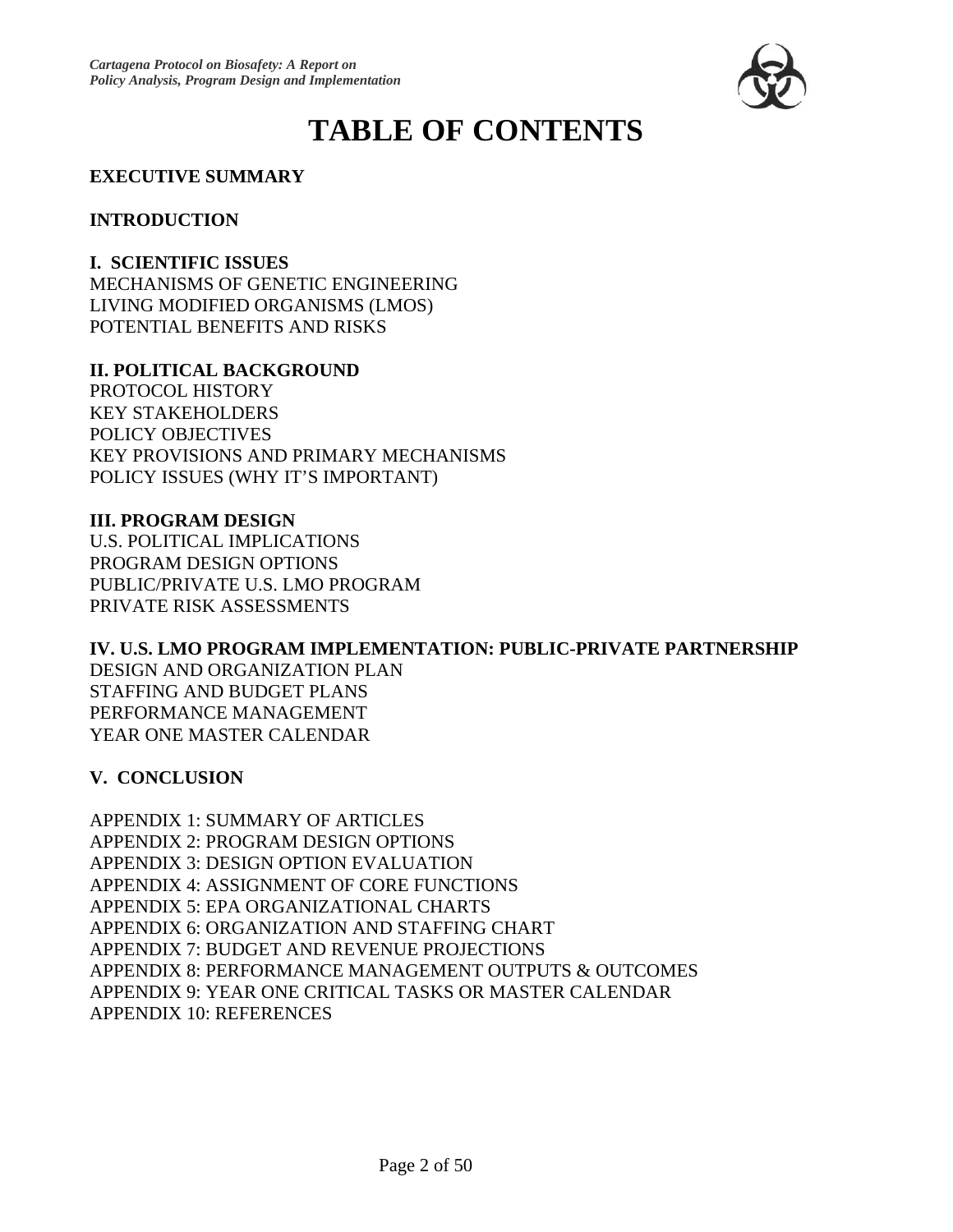

# **EXECUTIVE SUMMARY**

Adopted in 2000 by the United Nations *Convention on Biological Diversity* (CBD), the *Cartagena Protocol on Biodiversity* is one of the most significant international treaties in recent years. In accordance with the CBD, the Cartagena Protocol's objective is to ensure an adequate level of protection from the potential risks posed by living modified organisms (LMOs), which is a term used for organisms that have been genetically modified through modern biotechnology.

Parties to the CBD recognized that modern biotechnology has the potential for significant improvements in human well-being, but agreed that it must be developed and used safely. Modern biotechnology, better known as genetic engineering, differs significantly from traditional animal and plant breeding techniques. In modern biotechnology, researchers can now take a single gene from a plant or animal and insert it into another plant or animal to give it a desired characteristic. Genetically engineered products promise advances such as higher crop yields, increased nutritional content of food, new medical treatments and vaccines, decreased pressure on land use, and improved fibres and fuels. However, the extent to which LMOs pose significant risks on the environment or human health remains contentious and uncertain. For example, genetically modified corn pollen has been shown to be harmful to monarch butterflies and other beneficial insects. Many scientists believe that more efficient, genetically engineered crops may out-compete native crops, posing a major threat to endemic and endangered species. Bioengineering may also allow plants to grow in otherwise unsuitable areas such as arid land, further pressuring habitat loss and disrupting soil systems. The Cartagena Protocol establishes efforts to reduce and ultimately eliminate the potential risks posed by modern biotechnology and its resulting LMOs, by addressing the safe transit, handling, and use of LMOs across nations.

The Protocol's founding parties grouped themselves around their support of the inclusion or exclusion of the "precautionary approach" as a guiding principle for regulating LMOs. This approach, first contained in Principle 15 of the *Rio Declaration on Environment and Development,* states that "where there are threats of serious or irreversible damage, lack of full scientific certainty shall not be used as a reason for postponing cost-effective measures to prevent environmental degradation." Agricultural commodity exporting countries, such as the United States and Argentina, formed the so-called Miami Group with the common interest of excluding the precautionary approach arguing that the potential benefits of LMOs outweighed any potential risks. On the opposite end of the political spectrum sat the Like-Minded Group consisting of mainly developing countries, which argued for the inclusion of the precautionary approach, the right to refuse imports and collectively believed the risks posed by LMOs outweighed the potential benefits. The resulting Protocol is a highly negotiated policy instrument, reflecting a balance between these competing interests.

The *Cartagena Protocol on Biosafety* was finally agreed upon in January 2000, with no clear winner or loser. The Miami Group won the full exclusion of products derived from LMOs, such as cereals and pharmaceuticals. The developing countries retained the right to refuse LMO imports, with elements of the precautionary approach reflected in the final Protocol provisions. Parties to the Protocol must ensure that LMOs are produced, packaged, and transported under safe conditions and must be accompanied by appropriate documentation classifying the identity and destination of the LMOs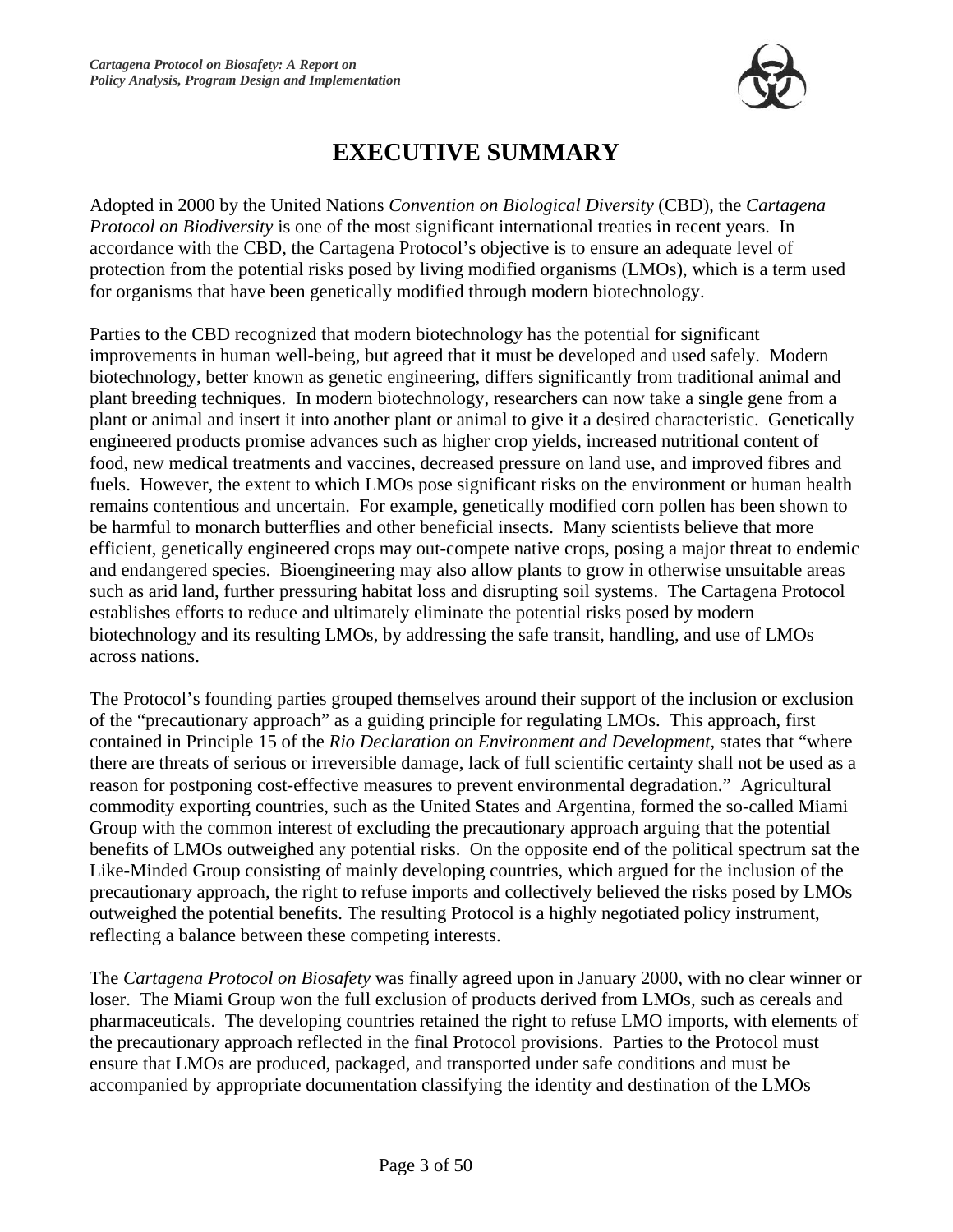

contained within each package. In addition, non-parties such as the United States must adhere to Protocol requirements when exporting to countries that are signatories.

Under the Cartagena Protocol, a country of export must complete a comprehensive risk assessment prior to transport. Risk assessments are scientific evaluations of a product, based on laboratory and field testing, which guarantees that it does not pose any harm to biological diversity. Reports documenting the procedures and results of each risk assessment are submitted to the *Biosafety Clearing House* (BCH), an international database. Importing countries can then view these risk assessment studies and determine whether the product can be deemed "safe" for import. Under the *Advanced Informed Agreement* (AIA), exporting parties must provide notification of the intentional introduction of an LMO prior to export. The importing country then acknowledges receipt of the notification, assesses the risks associated with the LMO, and agrees or refuses to import. The Protocol encourages developed countries to assist with capacity-building in developing countries through financial assistance, technology transfer, and international training.

Implementing the Cartagena Protocol within the United States poses a number of political challenges. Given the lack of well-defined public support for the regulation of LMOs and the current economic mood, this issue may take a backseat to more pressing public concerns. Further regulation of LMOs in the United States is strongly opposed by entrenched economic interests. Finally, strong traditions of trade secrecy and intellectual property rights within the United States will likely interfere with both the disclosure and the technology sharing provisions of the Protocol. Given these political challenges, implementing the Cartagena Protocol within the United States is best addressed by a Public-Private Sector partnership. The public sector is charged with producing the regulations necessary for implementation, prosecuting violations, reporting to the Conference of the Parties, and ensuring the overall fulfillment of the Protocol obligations. Performance of comprehensive risk assessments, the most time and cost intensive activity, will be carried out by private-sector laboratories.

The Environmental Protection Agency (EPA) possesses the technical expertise and enforcement capability to ensure a high level of compliance with the Protocol's provisions in the public sector, and is the focus of this report. The EPA will be responsible for setting risk assessment guidelines, certifying private laboratories, auditing private-sector risk assessments, submitting data to the BCH, and evaluating the risk of LMO imports. Actual inspections of import/exports will continue to be carried out by the *United States Department of Agriculture* (USDA) with capacity-building efforts including public education and outreach coordinated through existing *U.S. Agency for International Development* (USAID) programs.

Given the current political and economic environment, the feasibility of this option is high because the financial burden of implementation is split between the private and public sectors. This division of activities closely resembles that used in the regulation of pharmaceutical safety in the U.S. over the past 100 years, offering the highest potential for successful implementation.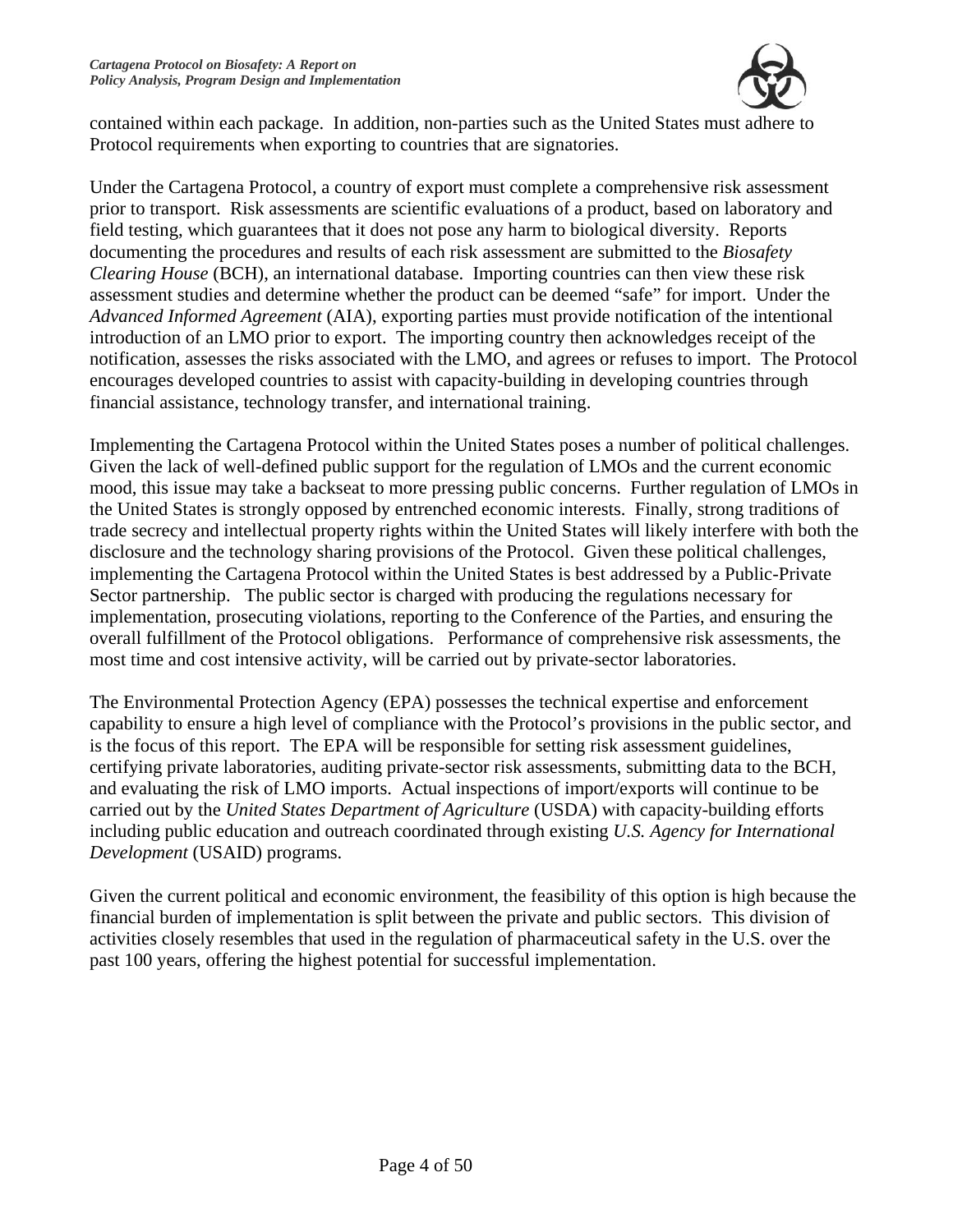

# **INTRODUCTION**

The *Convention on Biological Diversity* (CBD) was signed by 150 government leaders at the 1992 Rio Earth Summit as a testament to the global recognition of the risk human actions pose on biodiversity. "The Convention recognizes that biological diversity is about more than plants, animals and micro organisms and their ecosystems – it is about people and our need for food security, medicines, fresh air and water, shelter, and a clean and healthy environment in which to live."<sup>1</sup> Over the last decade, modern biotechnology has progressed to the genetic modification of organisms. This burgeoning field attempts to engineer organisms that have enhanced qualities, like nutrition and increased yield, to meet better the demands of a growing population. Modern biotechnology is a relatively new science, however, and many of both the potential benefits and risks are yet unknown. In response to growing concern about the potential risks of modern biotechnology to biological diversity, the CBD created the *Cartagena Protocol on Biosafety*. The *Cartagena Protocol on Biosafety*, hereafter to be referred to as the Protocol, addresses these crucial issues of genetically modified organisms, or living modified organisms (LMOs) as stated in the Protocol, and attempts to protect biodiversity and human health.

In this report, we will discuss the scientific issues surrounding the Protocol, the historical and political background of the Protocol, the prospect of implementation of the Protocol in the U.S., and the design for a U.S. program that would implement the provisions of the Protocol. Our discussion of the scientific issues affecting the Protocol includes a brief description of modern biotechnology and genetic engineering, and the development of living modified organisms that are covered by the Protocol. This section then proceeds through an analysis of the potential benefits and risks of modern biotechnology.

The second section in the report focuses on the background of the Protocol and its provisions. This section includes a history of the Protocol describing both the rise and proliferation of genetically engineered crops and the development of the international agreement addressing this science. We then go on to discuss the positions of the various stakeholders in the development of the Protocol provisions and what their policy objectives were in this debate. This is followed by a summary of the key provisions and primary mechanisms that came out of the compromises of the stakeholders and make up the current Protocol. This section is concluded with a discussion of the policy issues and implications of the Protocol, investigating what makes this agreement so important.

In the next section of the report, we explore the potential for implementing a program in the U.S. that would meet the provisions of the Protocol. This includes a discussion of the political implications of the Protocol in the U.S. giving special attention to the opposition to implementation both in private industry and in government. Given this opposition, we provide descriptions of several program design options that we developed, public implementation, public-private implementation, private implementation.

Section four of this report provides a detailed account of the program design option that we found to be the most politically viable and economically feasible, the public-private implementation. This section

 $\overline{a}$ 

<sup>&</sup>lt;sup>1</sup> The Convention on Biological Diversity, "About the CBD". Retrieved 11/25/2004. http://www.biodiv.org/default.shtml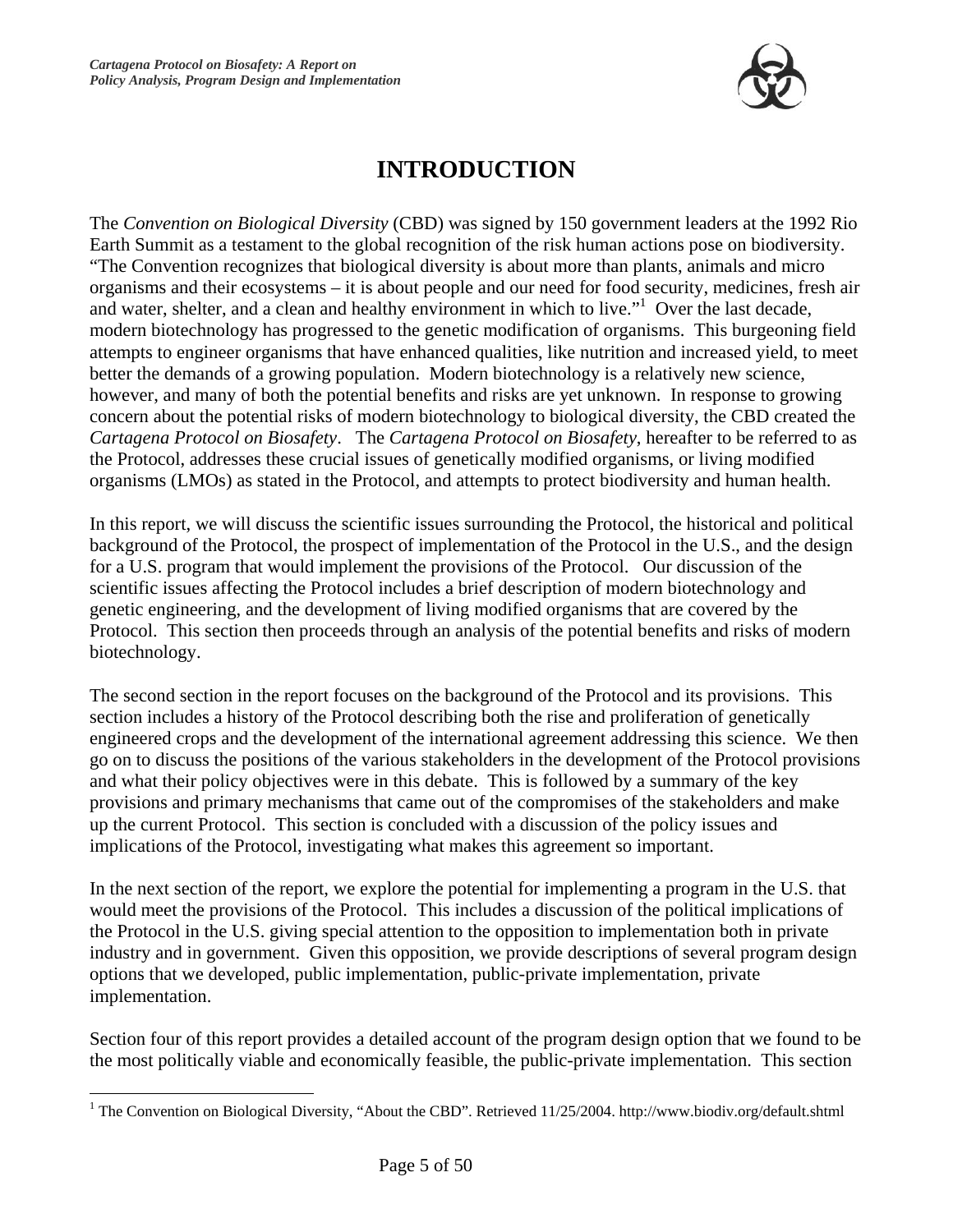

includes a description of the design and organizational plan under this program option, the staffing and budget plans, the performance management plan, and an outline of the master calendar for the first year of implementation of this program.

The issues of biotechnology and biosafety are complex and far-reaching. Through this discussion of the various mechanisms and regulations that make up the Cartagena Protocol and the proposed U.S. implementation program it is clear that many of those complexities can be addressed while minimizing the threats to biological diversity.

# **I. SCIENTIFIC ISSUES**

### **MECHANISMS OF GENETIC ENGINEERING**

Generally, "biotechnology" refers to the use of technology to generate products or processes from biological systems, living organisms, and their derivatives. Living modified organisms (LMOs) is a term used in the Protocol to describe organisms that have been genetically modified through modern biotechnology. For present purposes, "modern biotechnology" may be taken as synonymous with techniques of genetic modification, although the successful commercialization of techniques like cloning may alter this operational definition. Genetically modified products are those that have been altered through the artificial insertion of genes, making them distinct from organisms created through traditional techniques like crossbreeding and grafting. Significant natural barriers, such as those that limit crossbreeding between unrelated species, and often render viable offspring incapable of further reproduction, typically limit these traditional methods. Genetic modification dramatically reduces these barriers, making it possible to intermix characteristics of unrelated species, phyla, and kingdom such as combining the genes of plants and animals.

Molecules of deoxyribonucleic acid (DNA)—made up of cross-linked chains of carbon, phosphorous, and nitrogen atoms—are the fundamental determinants of physiological characteristics and inheritance in all but the simplest organisms. Sequences of DNA are organized into discrete groups, called genes, which in turn are grouped into larger structures, called chromosomes, which mediate the transfer of genetic material from one generation to the next. Genes can be likened to a sequence of codes that specify the structure of proteins, making them the smallest unit of DNA with discrete significance. Genes are transcribed into proteins that may, among other functions, catalyze biochemical reactions or form a structural unit of a cell, making them the fundamental building blocks for all biological activity in an organism.

The actual process of engineering an organism varies considerably with the properties of a given species and the gene(s) being modified. New genetic material may be either created artificially or extracted from another organism whose traits are to be replicated. This genetic material must then in turn be introduced into the target organism, often the most difficult part of the process. Various techniques exist for injecting DNA directly into individual cells, but most commercialized methods rely upon the use of retroviral vectors – an artificial DNA construct derived from a virus that has RNA as its genetic material -which leads to the formation of more, identical viruses used to insert sequences into an organism's chromosomes - that transfer genetic material to their host organisms as a normal part of their lifecycle (Borem, Santos & Bowen, 2003). While such methods allow very efficient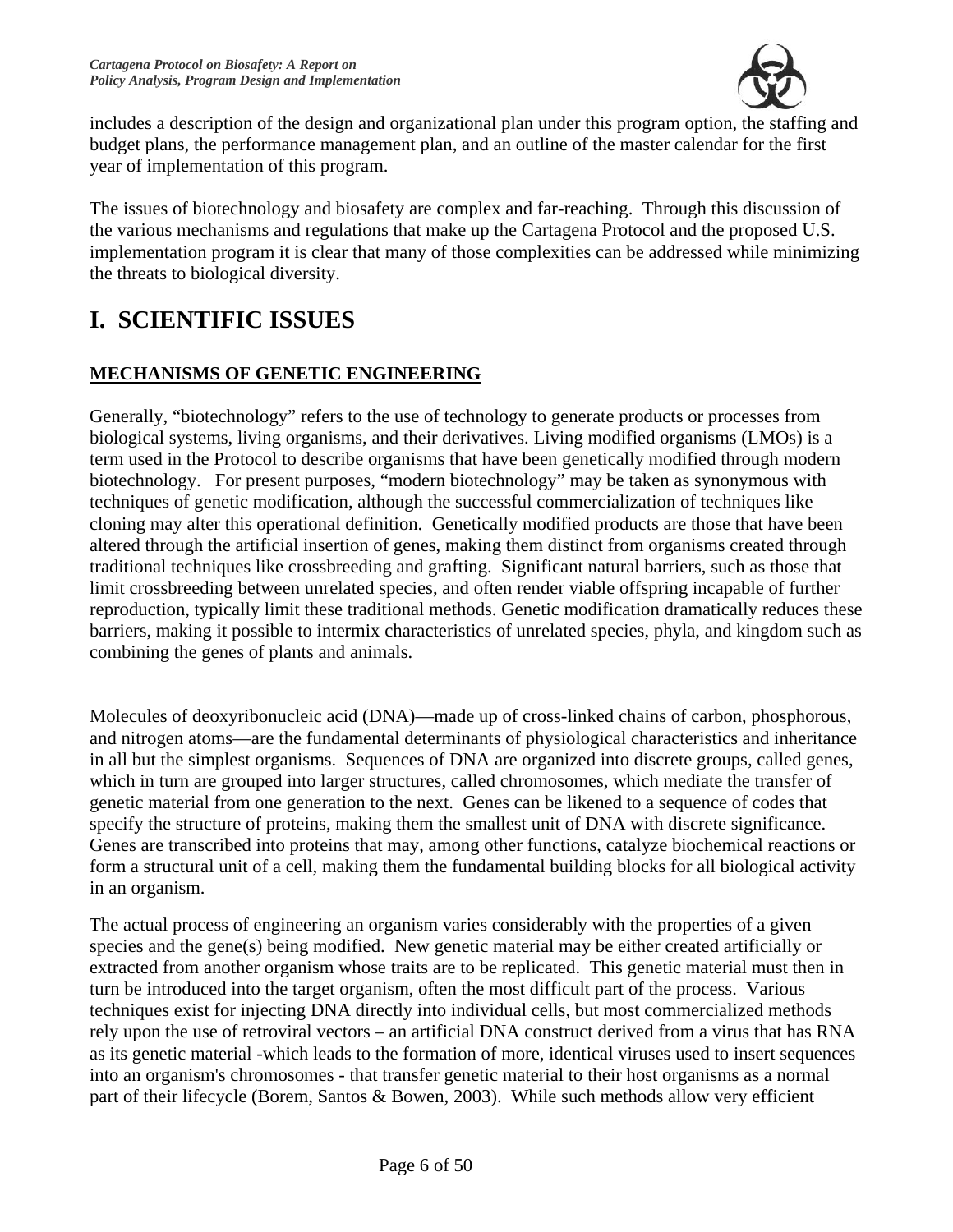

transfer of genetic material, they suffer from a lack of specificity. As a result, it is possible that the retroviral vector, if it were released from the laboratory or persisted in the target organism after its introduction into the environment, could impart the modified genetic material to non-target organisms, with unknown consequences. (Borem, Santos & Bowen, 2003).

The physical changes that occur in a modified organism are usually biochemical in nature, and may not be observed in the physical characteristics of the organism. Altering genes that code for enzymes—the proteins that regulate chemical reactions—has the potential to alter an organism's metabolism, or its chemical response to its environment. For instance, a certain variety of genetically modified tomatoes are altered so as not to produce an enzyme that causes the tomato flesh to soften after it has been picked. The actual production and storage of a protein in an organism may also be altered, in order to control its nutritional value to humans. Soybeans, rice, and corn have all undergone various types of modification to increase their nutritional value, so that least-developed populations may have access to better opportunities for nutrition. The technique may also have application in promoting disease resistance, in cases where certain proteins may confer enhanced immunity to a particular pathogen. The reproductive mechanism of an organism may also be altered, usually by promoting sterility in male individuals. Male sterile plants do not produce pollen, making it easier to breed hybrids that with increased yield and higher performance, and more economical to produce these seeds. Sterility also helps ease concerns that genetically modified crops will spread their enhanced genetic characteristics, such as herbicide resistance, to wild plants. Finally, an organism's genes may be suppressed to avoid the occurrence of undesirable traits, like the production of propanthial S-oxide, the chemical in onions that causes crying. (Borem, Santos & Bowen, 2003)

### **POTENTIAL BENEFITS OF GENETIC ENGINEERING**

Genetic engineering offers considerable benefits for medicine and agriculture including new medical treatments and vaccines, new industrial products, and improved fibers and fuels. Proponents argue that biotechnology has the potential to lead to increases in food security, decreased pressure on land use, increased crop yields and reduced use of water and agrochemicals in agriculture. In the future, diseases may be prevented by determining subgroups of humans, plants, and animals genetically prone to a certain disease and using genetic engineering to "prepare" individuals for the inevitable. These infectious diseases may be treated by implanting modified genes coded for antigen-specific antiviral proteins. Animals and plants can be 'tailor-made' to display desirable characteristics, such as engineering trees to absorb more carbon dioxide, possibly reducing the threat of global warming.

Genetic engineering may even increase biodiversity by producing more variant alleles. An allele is a form of a gene that codes for one possible outcome of a phenotype (an outward physical manifestation, for example eye color). These alleles can be crossed over and implanted into other species to increase biodiversity. Most of these outcomes, however, have yet to be achieved, or insufficient data exists to assess adequately the desirability of modified organisms. Despite this lack of evidence, both the creation of new organisms and the wholesale adoption of them, especially in agriculture, continue at a rapid pace.

### **POTENTIAL RISKS OF GENETIC ENGINEERING**

The possible outcomes of interactions of modified organisms with the ecosystem remain largely unknown, and along with the potential benefits discussed above, various stakeholders such as environmental and consumer advocacy groups have expressed concern about the potential adverse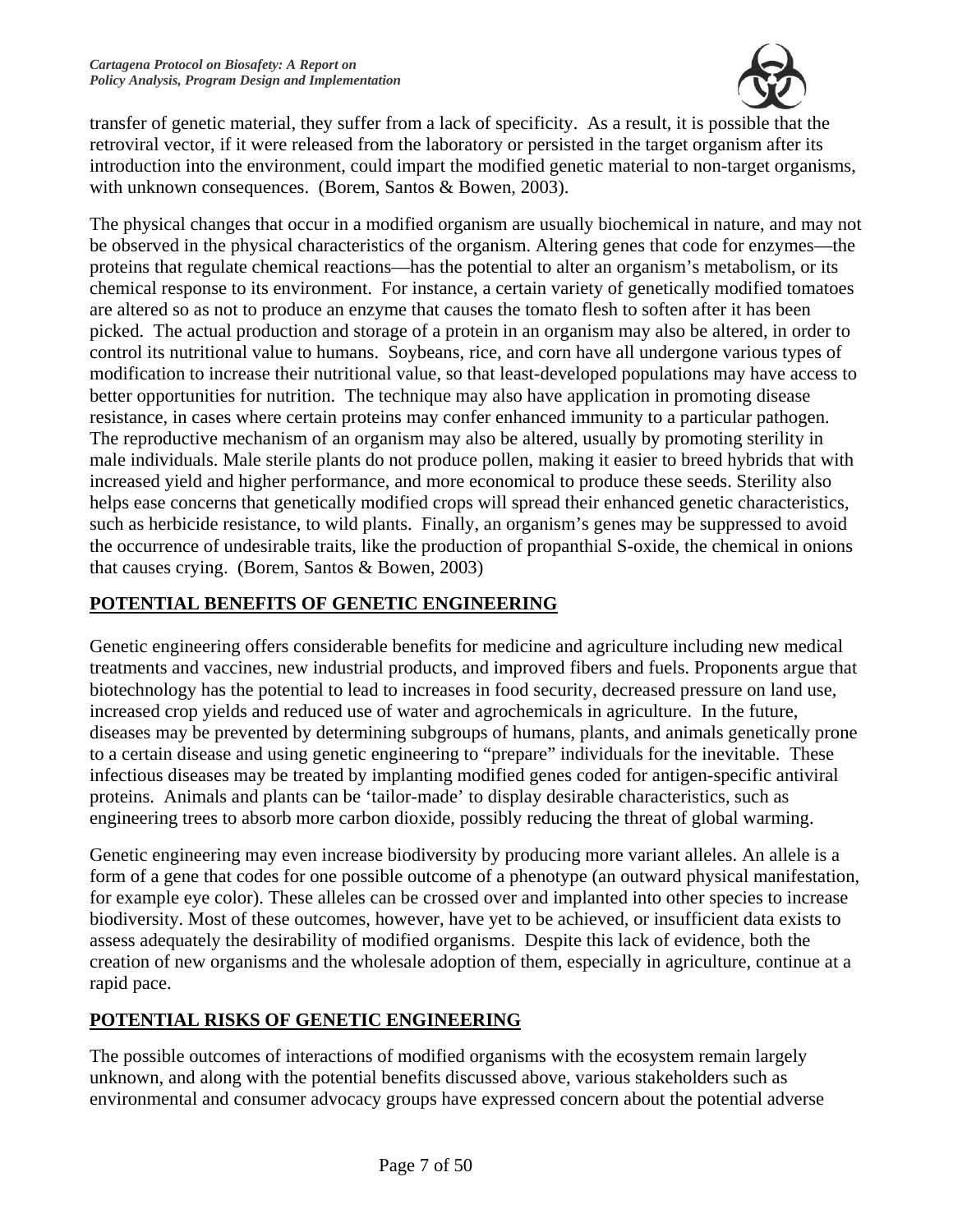

effects of genetic engineering on biological diversity and human health. Of especial concern are potential unintended changes in target and non-target species and genetic pollution. Genetic pollution is the uncontrolled spread of genes from modified to previously unmodified organisms. Such unintended transfer of genetic material could occur through a variety of mechanisms, for example through the retroviral vectors used to effect the initial modification. Natural processes such as pollination also have the potential to carry genetic material from modified to unmodified organisms, with unpredictable or undesirable results. For example, if genes for pesticide resistance were to leak from crops to weeds, pesticide-resistant "superweeds" could be produced, requiring increased, rather than decreased, use of agrochemicals. The potential risks of such genetic pollution have prompted many countries to take aggressive action against crops that appear to have been polluted with foreign genes, or to mitigate the potential risks by requiring buffer zones around fields of genetically modified crops.

In a related concern, the use of modified crops has the potential to alter the surrounding ecosystem in unanticipated ways. The insect-killing toxin of the BT (Bacillus thuringiensis) bacteria has been used for years by organic farmers to spray crops. The toxin protects the plants against moth larvae that burrow into plant stems. In its natural form, BT breaks down rapidly in sunlight, but studies on maize plants engineered to produce BT have shown that the compound persists in the soil for weeks, contrary to expectations (Saxena et al. 2002). Besides harming benign soil organisms, BT pollution, through its persistence in the soil, could lead to selection for pests resistant to it. This effect would negate the very premise for introducing the toxin into the maize.

It is also possible that unintended changes will occur in the target species itself. Genetic engineering is, at best, an imprecise science, often relying heavily on trial-and-error approaches, to say nothing of the difficulty of predicting outcomes in nature based on controlled laboratory data. For example, when engineers alter the sugar or starch composition of a plant, they often find unexpected changes in plant composition and behavior in the environment (Crawley, Brown, Hails & Rees, 2001). Researchers have modified a variety of soybeans using Brazil nut genes in order to improve the nutritional content of the crop (Dixon, 2001). This effort was abandoned when it became apparent that commonly held allergic reactions to Brazil nuts were also evoked by the modified soybean. Such 'hidden' import of bad function with the good could undermine long held medical knowledge and food safety habits, with potentially deadly effects.

Changes in the competitiveness, virulence, or other characteristics of the target species could also lead to problems for non-target species that are in competition with the target species, affecting ecosystems both directly and indirectly. Intensification of agriculture tends to reduce biodiversity, with many formerly common agricultural varieties disappearing in favor of modified crops. Indirectly, biodiversity may also be threatened by rapid changes in water and land use patterns that often occur following the introduction of modified crops.

Direct threats to human health are mostly alleged; none have been documented or proven. However, the risks are real, including virus creation due to the use of retroviral vectors, increased pesticide residue on resistant crops, and "superbugs" created through selection for resistance. The State of Food and Agriculture 2003-04 Report issued by the U.N. Food and Agricultural Organization states that "the international scientific community agrees that foods derived from the transgenic crops currently on the market are safe to eat and have been appropriately evaluated. However, new crops involving multiple transgenes may require additional food-safety risk-analysis measures." It should be noted that the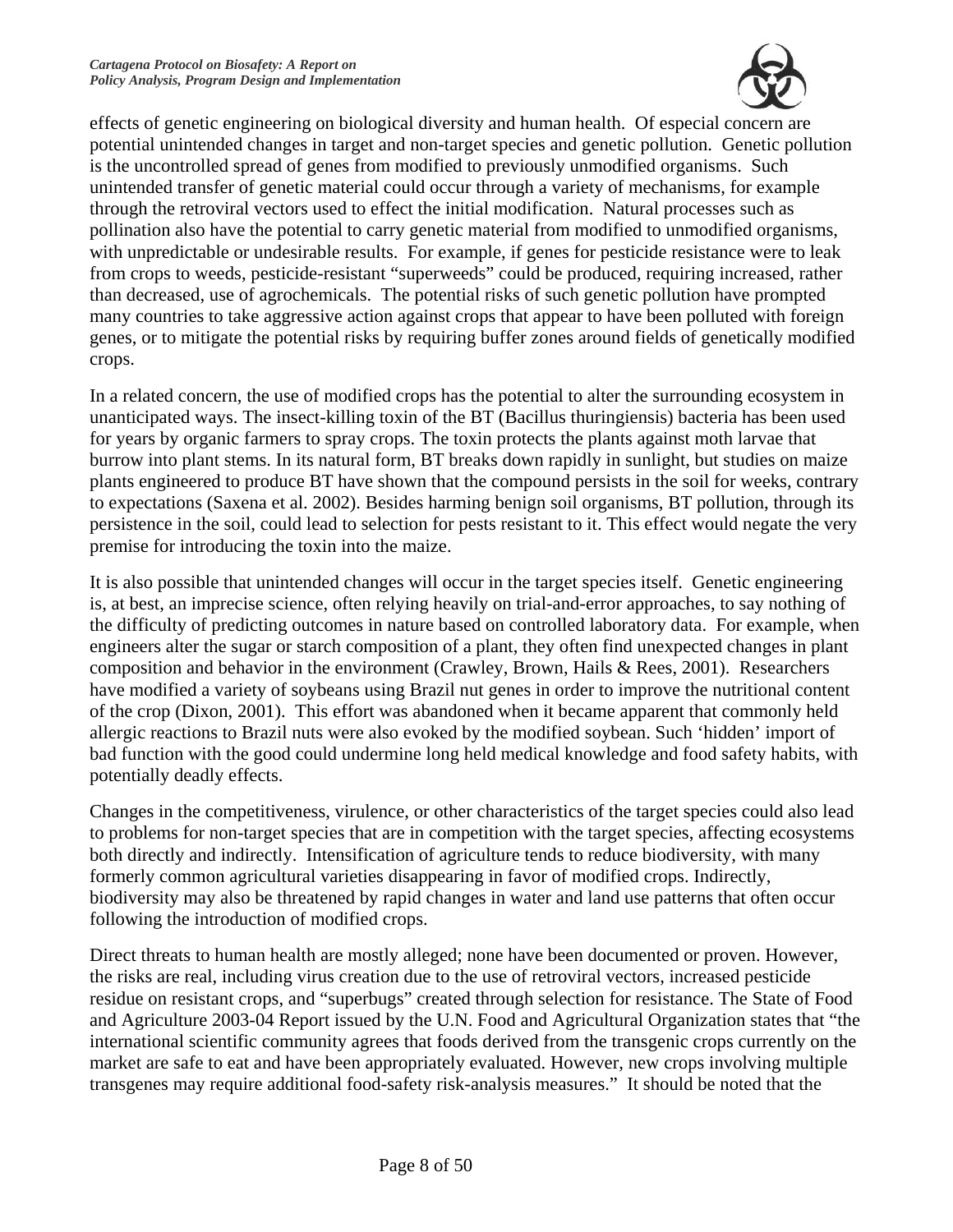

long-term risks to health cannot be assessed at present, since the consumption of these foods began as recently as the early 1990s.

The *Cartagena Protocol on Biosafety* addresses these scientific issues surrounding genetically modified organisms and attempts to protect biodiversity and human health. The Protocol outlines provisions that govern the transboundary movement of Living Modified Organisms (LMO) (from one country to another). In the Protocol text, a LMO is defined as "any living organism that possesses a novel combination of genetic material obtained through the use of modern biotechnology," including, but not limited to, genetically engineered (modified) organisms.

# **II. POLITICAL BACKGROUND**

### **PROTOCOL HISTORY**

At the 1992 *Earth Summit in Rio de Janeiro*, world leaders agreed on a comprehensive strategy for "sustainable development" - meeting the world's present needs without compromising the ability of future generations to meet theirs. The *Convention on Biological Diversity* (CBD) emerged as a means to address some of the concerns outlined by the Earth Summit. The Convention, signed on January 29, 2000, establishes three main goals:

- Conservation of biological diversity,
- Sustainable use of its components, and
- Fair and equitable sharing of the benefits from the use of genetic resources.

In response to growing concern about the potential risks of organisms modified through biotechnology, the CBD created the Cartagena Protocol on Biosafety to ensure the protection of biodiversity and human health. The burgeoning field of biotechnology attempts to engineer organisms that have enhanced qualities, like nutrition, to meet better the demands of a growing population. Although biotechnology holds the possibility of improving the quality of human life, neither the benefits not the risks of this growing science have been proven.

The current field of biotechnology has evolved over a relatively short time. The publishing of the structure of DNA in 1953 laid the foundation for the manipulation of genes to produce desirable traits. The 1970s witnessed the first cloning, and the founding of Genetech, the first genetic engineering company. By 1984, genetically engineered plants were being tested, followed by the marketing of consumer food products in the 1990s. The first successfully commercialized genetically modified organisms were brought to market only eleven years after their development, compared to the decades it can take pharmaceutical products to receive approval. At present, six countries dominate the commercialization of biotechnology: the United States, Brazil, South Africa, Argentina, Canada, and China; these countries account for ninety-nine percent of genetically engineered crop acreage worldwide.

The rise and proliferation of genetically engineered crops has led to fierce opposition from consumer and environmental advocacy groups for several important reasons. First, the novelty of genetically engineered food poses many unanswered questions and potential risks. Second, food and agriculture, by nature, engender strong emotions in cultures throughout the world. Third, the lack of extensive and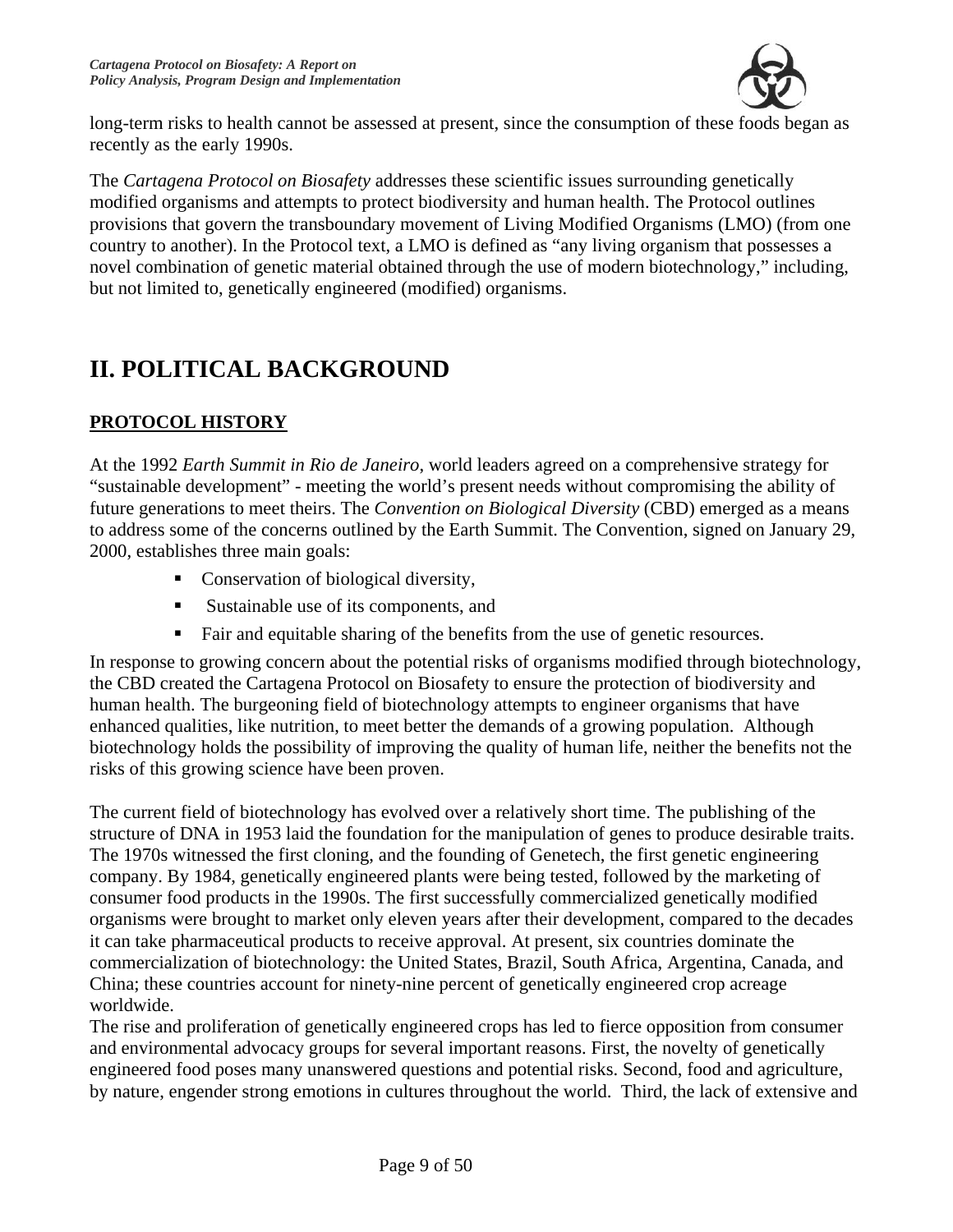

reliable scientific tests to prove the safety of genetically modified crops on biodiversity and human health results in societal distrust and controversy.

The *Cartagena Protocol on Biodiversity* is an international agreement with mechanisms for regulating transboundary movements of LMOs, facilitating information sharing between signatories (also described as member parties), and promoting scientific advancement in the understanding of LMO behavior in the natural environment. The Protocol was ratified by the 50th country in July 2003 and came into force in September 2003. Currently, the Protocol has 103 ratifying parties; prominent agricultural powers that are not party to this Protocol include the United States, Canada, and Argentina. The implications for these countries, and specifically the U.S., are complicated, and will be discussed further.

The Protocol contains a complex and highly negotiated text that addresses the relationship between trade rules and environmental agreements with an underlying philosophy of the *Precautionary Principle*. Explain briefly. With regard to trade and present international treaties, the Protocol does not mandate a change in the rights and obligations of any country, but also does not intend to subordinate to other international agreements. Many stakeholders view these provisions as contradictory. Further, this lack of clarity has led to disputes that question the hierarchy of the Protocol with respect to other international agreements.

A number of agreements under the *World Trade Organization* (WTO), such as the Agreement on the *Application of Sanitary and Phytosanitary Measures* (SPS), the *Agreement on Technical Barriers to Trade* (TBT), and the *Agreement on Trade-Related Intellectual Property* (TRIPs) contain provisions that are relevant to the Cartagena Protocol. However, while the SPS measure assigns the burden of scientific proof to the nation imposing trade restrictions, the Cartagena Protocol assigns that burden to the originator of the produce; the mechanism for this proof being the results of the risk assessments study. In accordance with the Protocol, member parties have the right to reject scheduled LMO imports based on the risk assessment studies. This ability to refuse imports based on risk-assessment studies has led to a polarization within the member countries that reflects the competing interests at stake. These economic and ideological differences prompted countries to form alliances in order to address their concerns, which reflect the diverse interests and priorities of the main players.

### **KEY STAKEHOLDERS**

Following the ratification of the *Convention on Biodiversity* (CBD), several parties initiated informal biosafety negotiations in 1995, leading up to the first formal Protocol meeting in 1996. Inevitable differences of opinion regarding the provisions of the eventual Protocol resulted in the formation of several major working groups, each of which endorsed their own vision of what the Protocol should become. The parties formed during the Protocol negotiations are represented in the following table, including their main arguments for or against certain proposed additions to the agreement.

| <b>Miami Group</b> | Agriculture         | Argued that LMOs presented no scientifically proven   |
|--------------------|---------------------|-------------------------------------------------------|
| commodity-LMO      |                     | threats to biodiversity, exclusion of processed foods |
|                    | exporting countries | containing LMO ingredients.                           |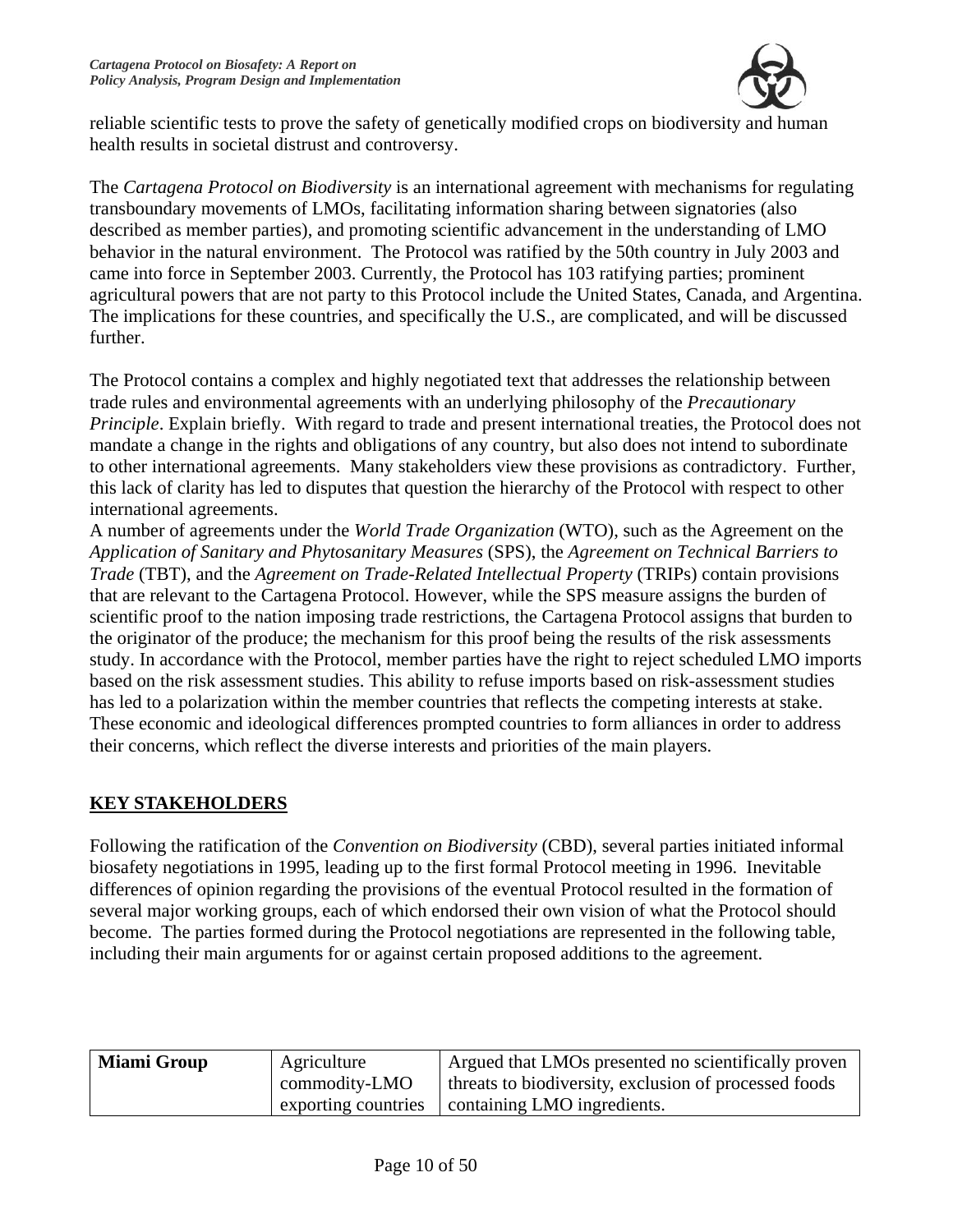

|                          |                     | Potential benefits outweigh any potential risks          |  |  |
|--------------------------|---------------------|----------------------------------------------------------|--|--|
| <b>Like-Minded Group</b> | Developing -LMO     | Argued for the right to refuse imports – concerned       |  |  |
|                          | importing countries | with mere existence of risks to biodiversity.            |  |  |
|                          |                     | Demanded capacity building and technology transfer.      |  |  |
|                          |                     | Potential risks outweigh any potential benefits          |  |  |
| <b>Compromise Group</b>  | Japan, Mexico,      | Bridged the gap between the Miami and Like-Minded        |  |  |
|                          | Norway, Singapore,  | groups by explicating compromise positions. Urged        |  |  |
|                          | South Korea,        | parties to accept potential risks and benefits, consider |  |  |
|                          | Switzerland, New    | socioeconomic conditions and capacity when               |  |  |
|                          | Zealand             | assessing risk.                                          |  |  |
| <b>European Union</b>    | EU countries        | Faced strong public pressure, promoted clear labeling    |  |  |
|                          |                     | and identification of LMO products.                      |  |  |

The formulation of international agreements is ultimately a process of compromise and negotiation, with no party wanting to take a position so extreme as to be excluded from the ultimate product. Thus, elements of all the above positions are founded in the final Protocol text. For example, the *Miami Group* received its desired exemption for processed foods, but lost to the *Like-Minded Group* the inclusion of risk assessments based on the *Precautionary Principle.*

### **POLICY OBJECTIVES**

The framework for upholding the objectives of the Protocol stems from the adoption of the *Precautionary Principle*, mentioned above. This principle states "parties may err on the side of caution when there is a lack of scientific certainty about the impacts of LMOs and until there is evidence to demonstrate adequate safety." (See Appendix 1, Article 1). The Protocol takes into consideration risks to both the environment and human health, but only applies to LMOs intended for cultivation. Goods specifically excluded from consideration include pharmaceuticals, processed foods, food additives and food derivatives containing LMOs. Furthermore, the Protocol specifically focuses on the transboundary movement of these organisms, and aims to protect the sovereignty of member-States and their right to take more protective action for the conservation and sustainable use of biological diversity.

### **KEY PROVISIONS AND PRIMARY MECHANISMS**

While the framework for the Protocol is established with the Precautionary Principle, the primary mechanisms for achieving the Protocol objectives are:

- (1) Mandated risk assessments
- (2) Participation in the *Biosafety Clearing-House* (BCH)
- (3) The completion of the *Advanced Informed Agreement* (AIA)

Under Article 15, a thorough risk assessment –a scientific evaluation of a product's safety through laboratory and field testing –of the LMOs intended for transboundary movement must be undertaken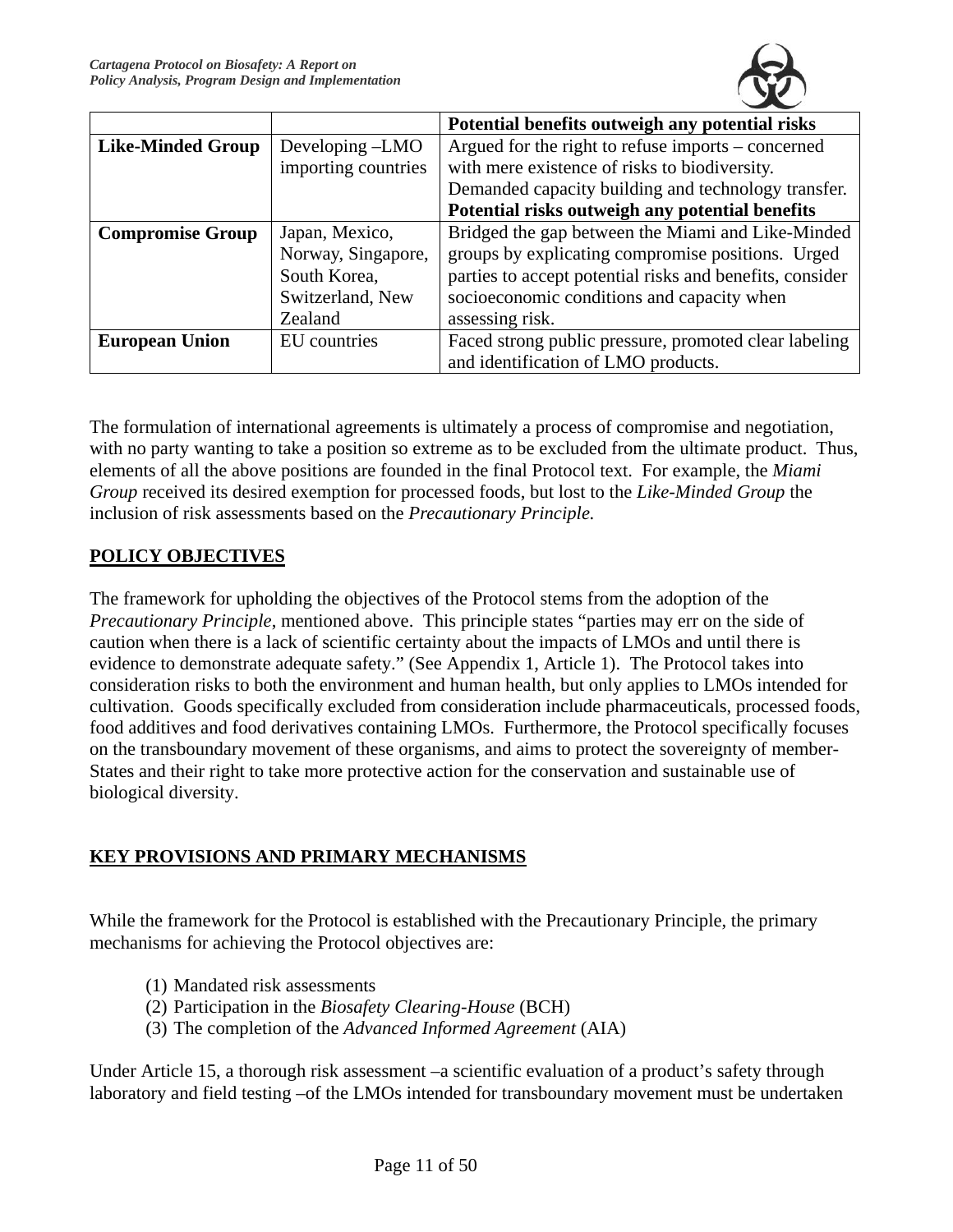

before acceptance into the importing country. The objective of this assessment is to identify and evaluate potential adverse effects of LMOs prior to movement. These assessments should take into consideration the risks posed to unmodified counterparts or parental organisms.

Once a risk assessment study is completed, the Protocol mandates that it be submitted to the BCH, an information-sharing database established to facilitate the exchange of scientific, technical, environmental and legal information on and experience with LMOs. The country of import, through the BCH, then has access to all information regarding the said LMO prior to transfer. The *Advanced Informed Agreement* (AIA) procedure, states that the country of import is given the right to then approve or reject the LMO based on their evaluation of the risk assessment results. The three main mechanisms for accomplishing the Protocol's objectives – described below- include ensuring the safe transfer, handling and use of LMOs.

### **Risk Assessment Procedure**

Risk assessment is the Protocol's primary tool for ensuring the safety of LMOs in use and transit. The Protocol requires that the importing country review detailed risk assessment data prior to approving any import. Thus, the timely submission of accurate, complete risk assessment data on an LMO is critical to the functioning of the Protocol. An environmental risk assessment requires the identification of three fundamental components:

- (1) Presence of a potentially harmful agent at levels sufficient to be dangerous;
- (2) Existence of a receptive (and thus at-risk) population; and
- (3) Exposure pathway between the harmful agent and the receptive population.

### **Biosafety Clearing-House**

The *Biosafety Clearing-House* (BCH) is an information exchange mechanism established to assist Parties in implementing the provisions of the Protocol and to facilitate sharing of information on, and experience with LMOs. The *Intergovernmental Committee for the Cartagena Protocol on Biosafety* (ICCP) recommended that the BCH start with a pilot phase, which is now operational. The BCH facilitates the exchange of scientific, technical, environmental and legal information regarding LMOs. The BCH thus assists in implementing the Protocol and makes special reference to its function in assisting countries that otherwise lack the technical, legal and financial capacity for risk assessment on their own.

### **Advanced Informed Agreement**

The *Advanced Informed Agreement* (AIA) procedure ensures that importing countries have both the opportunity and the capacity to assess risks that may be associated with the LMO before agreeing to or accepting the import. The AIA has four components:

- (1) Notification by the Party of export (the exporter),
- (2) Acknowledgment of receipt of notification by the Party of import,
- (3) Decision procedure and review of decisions.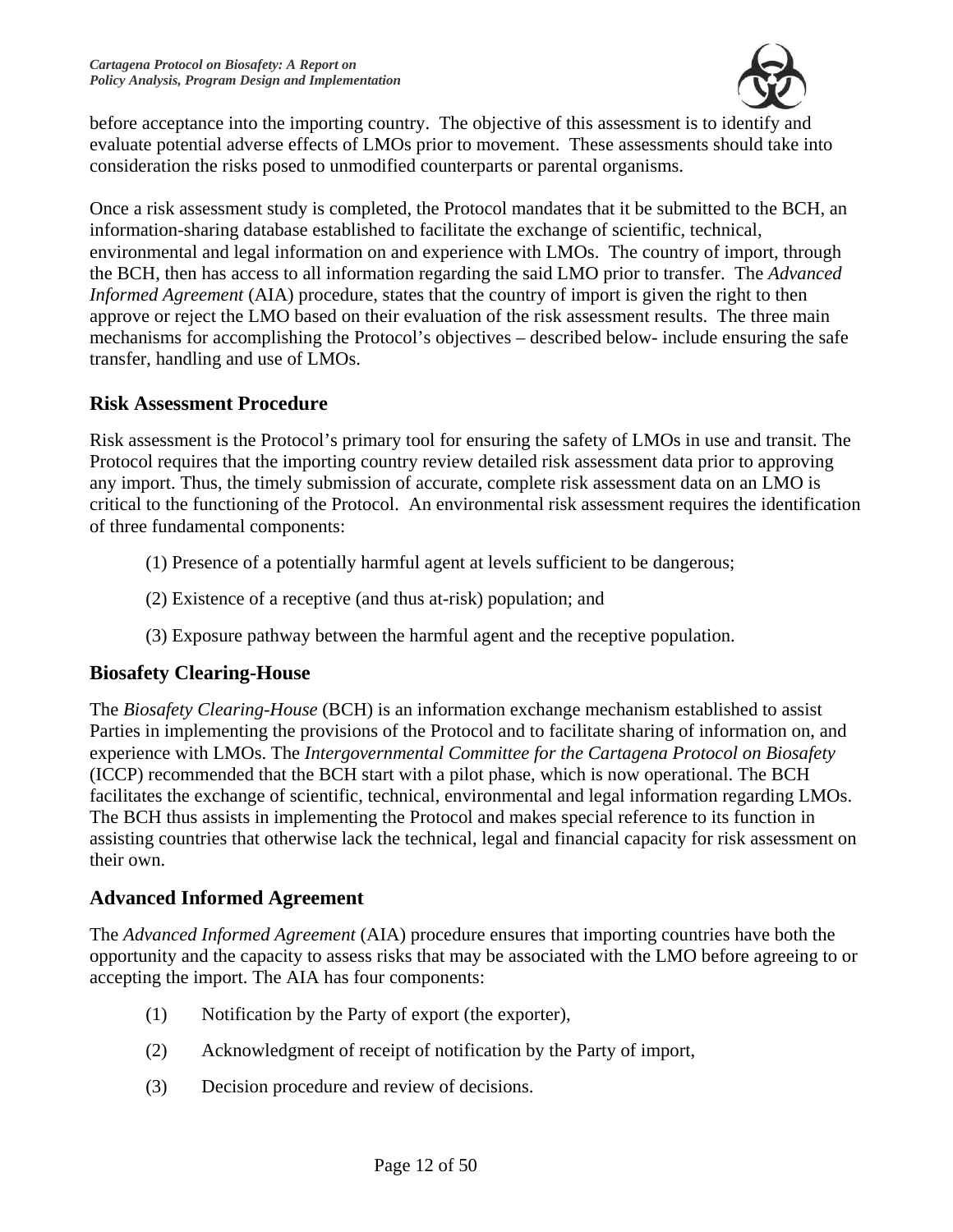

Specifically, the exporter must notify the importer by providing a detailed, written description of the LMO in advance of the first shipment. The Party of import is to acknowledge receipt of this information within 90 days. Then, within 270 days of the date of receipt of notification, the Party of import must communicate its decision:

- (1) approving the import,
- (2) prohibiting the import,
- (3) requesting additional relevant information
- (4) or extending the 270 days by a defined period.

Except the cases in which consent is unconditional, the Party of import must indicate the reasons on which its decisions are based. A Party of import may, at any time, in light of new scientific information, review and change a decision. An exporting Party may also request the Party of import to review its decision.

In short, the Protocol ensures that its objectives are achieved through this set of information-sharing and assessment mechanisms. Countries are obliged to submit and review risk assessments for LMOs intended for transport and use through the BCH. Importing countries then have the ability to grant or refuse entry of such LMOs into their borders via the AIA.

Several other key provisions of the Protocol include obligatory non-member Party compliance, "capacity building" mechanisms and legal measures for resolving conflicts. Non-member parties wishing to trade with member parties are required to perform risk analysis studies and adhere to the transboundary movement procedure described above.

The Protocol also draws special attention to developing countries, calling for "capacity building" to strengthen their abilities to comply with and participate in the Protocol through financial support, technology training and transfer, and expert training. However, the Protocol does not mandate guidelines for providing this capacity building. Finally, the Protocol states that the *Conference of the Parties* will "adopt a legal process for the appropriate elaboration of the international rules and procedures regarding liability and redress for damage resulting from transboundary movements of LMOs" (Article 27). However, such a legal framework has not yet been established.

Non-member parties believe that the Protocol faces major obstacles to implementation and have shown concern on some key issues, which prevent them from becoming signatories. The main concern issues that are under consideration are the elaboration of regimes for compliance, and the liability and redress mechanisms.

As of November 2004, the United States has signed but not ratified the Cartagena Protocol and is not a ratifying member of the CBD. However, according to representatives the U.S. Department of State, the possibility of seeking ratification is currently being reviewed. This increased interest in the Protocol may be due to its potentially serious implications for global agricultural trade and the delivery of food in times of crisis. In order to ratify, it is critical that the United States develop an implementation plan that does not create unnecessarily strict regulatory barriers. The United States government believes that it should be implemented in a manner that both accomplishes the goal of biodiversity protection and provides for uninterrupted trade in agricultural commodities.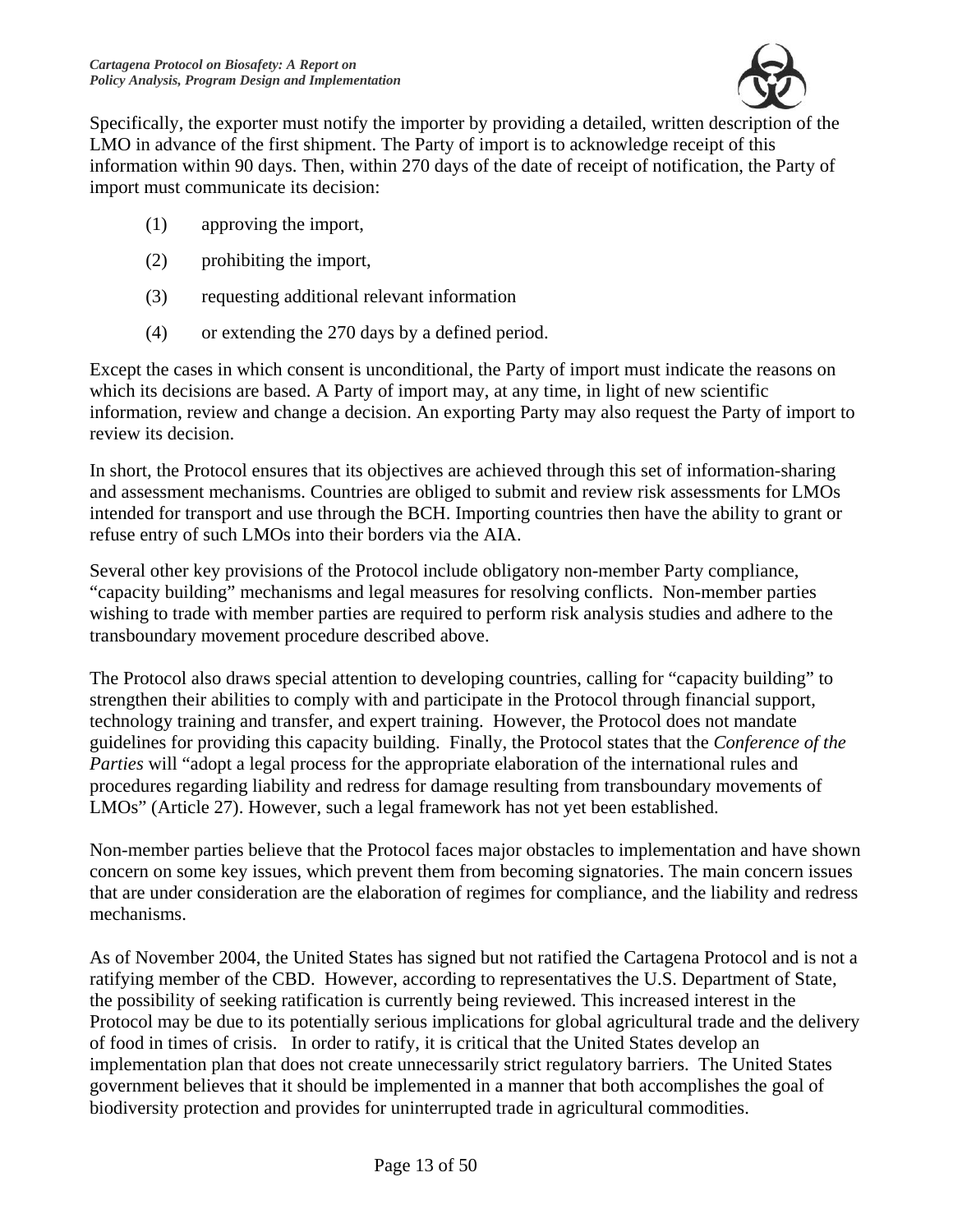

# **III. PROGRAM IMPLEMENTATION**

### **U.S. POLITICAL AND TECHNICAL CONSIDERATIONS**

Implementation of the Protocol in the U.S. poses a number of political and technical challenges. First, it will require both statutory authority and the promulgation of new regulations, each of which bear their own challenges in the face of entrenched political and commercial interests. The U.S.'s strong traditions of protecting intellectual property rights and trade secrecy will likely interfere with both the disclosure and the technology sharing provisions of the Protocol. Another issue is that current scientific consensus on the risks of LMOs is not favorable to additional regulation, and there is no strong public mandate for such measures. Finally, implementing the Protocol may require significant expenditure, either by private companies or by the federal government, which will also likely prove unpopular in the current fiscal climate. These factors combined strongly suggest that both the legislative authority and regulatory development needed to implement the Protocol may be extremely difficult to obtain.

The trade regulation and intellectual property issues in the U.S. business and political context are difficult to resolve from an implementation perspective, since they arise from fundamental tensions between the Protocol and entrenched business interests. Nonetheless, adequately addressing these concerns will be key to achieving the buy-in necessary to implement any of the foregoing options. In the case of trade concerns, a representative of the U.S. government would have to contest aggressively the exclusion of goods in Protocol compliance as a *non-tariff barrier* (NTB) under the WTO framework. This would help avoid situations where a shipment would be rejected under the Cartagena Protocol and would qualify for a NTB discrimination case under the WTO. This commitment will be necessary for companies to justify and absorb the varying degrees of expense and nuisance they will undertake under any of the following three program design options.

In the case of intellectual property, the Protocol's commitments to confidentiality lack the rigor necessary to lessen industry fears of expropriation of trade secrets of LMOs. Thus, the U.S. government must further commit itself to the aggressive pursuit of actions in violation of U.S. and international intellectual property laws, working through both Justice Investigation and enforcement divisions and within the parameters of the WTO TRIPS (*trade-related aspects of intellectual property rights*) framework. Adequate appropriations for and coordination of these functions must be included within any eventual implementation program.

Below, we present three program options that could be implemented in the U.S. if the necessary conditions for becoming a Party of the Protocol were met. The difference between these options refers to whether the main responsibilities or activities should rely on the public or private sector.

#### **PROGRAM DESIGN OPTIONS**

The Protocol's language is suggestive of highly centralized implementation, like that undertaken by EU countries; one such model is presented below as *Option I (Public)*. Given, however, what we determine to be the limited political feasibility of this option and the challenges previously discussed, more innovative options are clearly needed; two such models are presented as *Option II (Public-*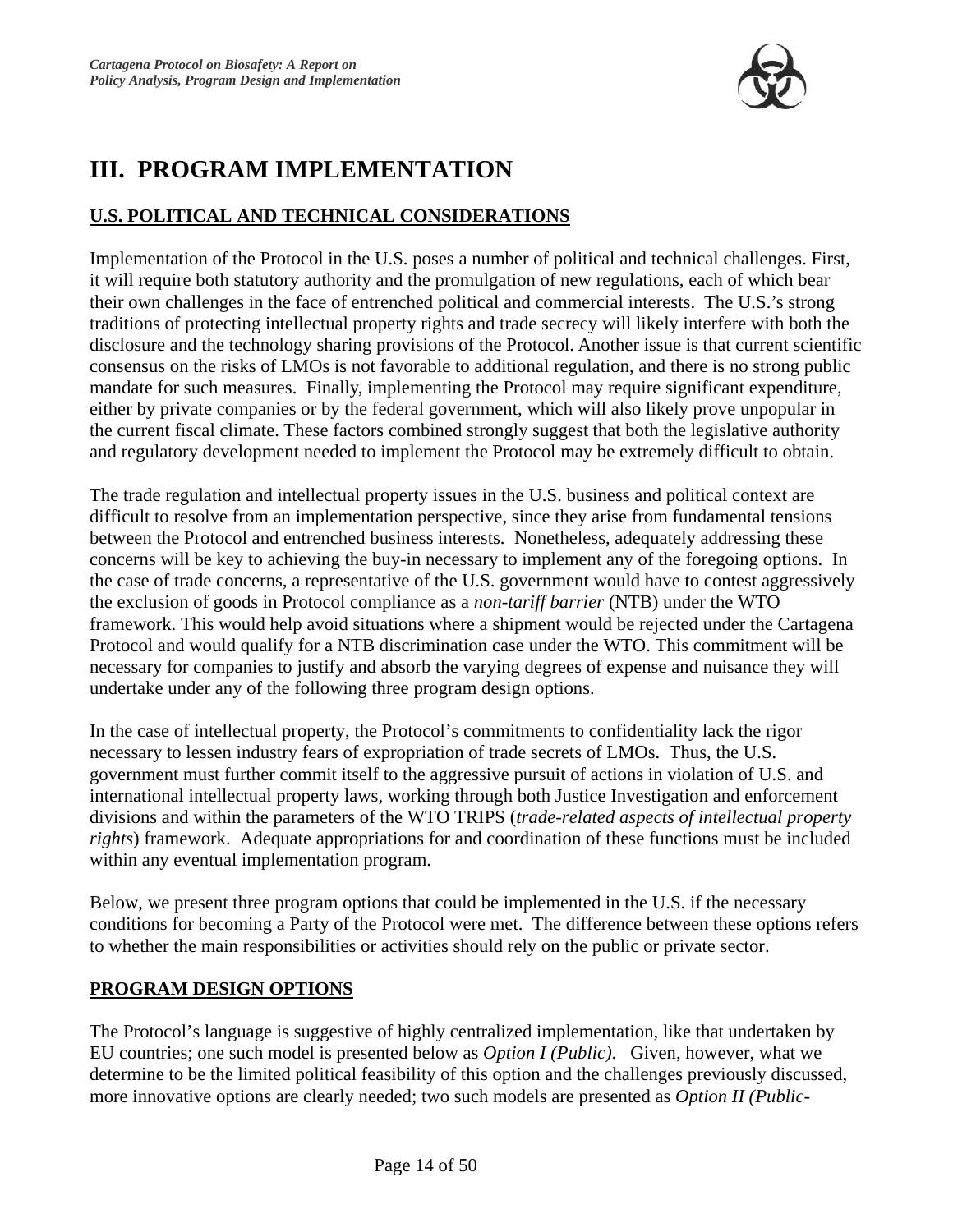

*Private)* and *Option III (Private)*. We have compared the parties responsible for various implementation activities under each option based on Protocol objectives and evaluated each option along a number of different parameters, based on potential effects such as effectiveness and speed of implementation, and political and economic feasibility (See Appendix 2 for a detailed comparison of these Options).

All these factors have been taken into account to evaluate how viable it would be to implement the Protocol in that particular paradigm. The parameters are listed in Appendix 3 in order of importance to overall implementation feasibility, and one can see that any implementation option would require trade-offs between the aforementioned effects of effectiveness and speed of implementation, and political and economic feasibility. All three plans also possess a number of common elements necessary to their successful implementation. Some organization (EPA for I and II, SEC for III) must be charged with overseeing the particular regulations necessary for implementation, and the appropriate division within these organizations made responsible for prosecuting violations. Periodic reports to the Conference of the Parties must be made, likely by EPA or Commerce. Finally, an appropriate national agency must ensure the overall fulfillment of the treaty obligations contracted under the Protocol. Under all options, the federal government could further incentivize implementation by requiring all USAID food purchase to be Protocol-compliant.

Implementing the Cartagena Protocol within the U.S. poses significant political challenges best addressed by a Public-Private sector partnership. The Public-Private program design that follows splits the financial burden of implementation between the public and private sectors. The political viability of this option is high because the current political climate is favorable to neither the development of new bureaucratic institutions nor significant new expenditures.

# **IV. U.S. LMO PROGRAM: PUBLIC/PRIVATE PARTNERSHIP**

The proposed U.S. LMO Program combines the high technical capacity and enforcement capability of existing government agencies with private sector flexibility and innovation. In this program, necessary compliance functions are carried out by government agencies, in most cases the Environmental Protection Agency (EPA), while risk assessments are administered by private laboratories (see Appendix 4). Additionally, the various implementation activities can in most cases be carried out by existing agencies within the government. Inspections of import/export products will continue to be carried out by the USDA *Animal & Plant Health Inspection Service* (APHIS). Capacity building will be administered through existing programs within the *U.S. Agency for International Development*  (USAID).

Comprehensive risk assessments, a major component of Protocol implementation, will be carried out by private laboratories following EPA mandated standards and guidelines. These risk assessment studies are required for every LMO exported to Protocol member parties and is regulated under the *Advanced Informed Agreement (AIA).* Private laboratories must comply with all EPA laboratory certification standards, perform necessary laboratory and field testing, and submit risk assessment studies to the EPA.

#### **KEY EPA FUNCTIONS**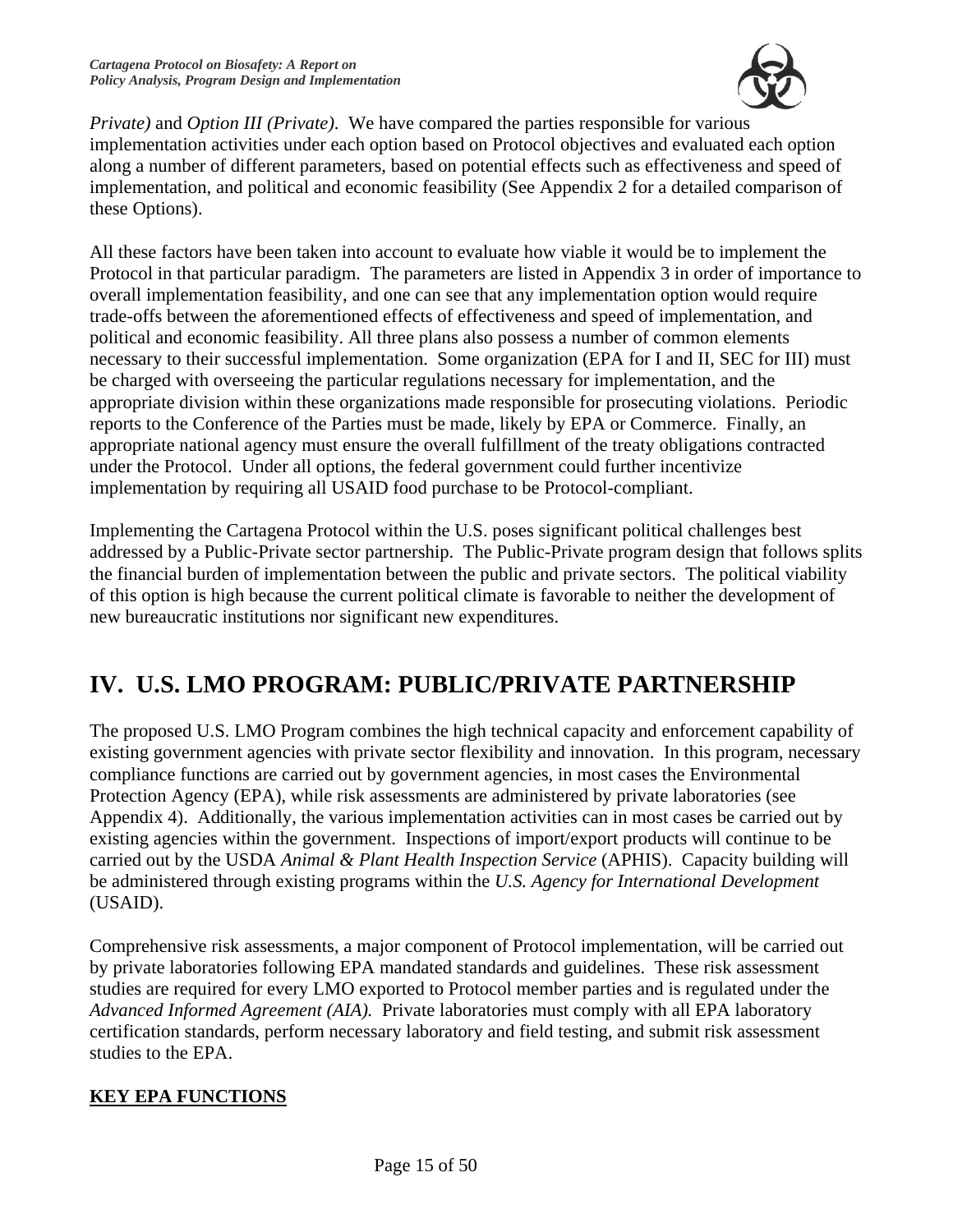

Designing a program for implementing the Protocol in the U.S. involves dividing a great deal of responsibilities among several agencies within the federal government as well as with the private sector. This analysis focuses on developing the full implementation strategy for only the EPA because this governmental agency faces the largest responsibility under the proposed program design. This program fosters an implementation of the Protocol's requirements that is both cost-effective and politically viable by taking advantage of the following existing EPA divisions (See Appendix 5 which shows how these divisions are organized within the EPA).

#### Office of Pollution, Prevention, and Toxic Substances (OPPT) – Risk Assessment Team

The *Risk Assessment Team* will begin the implementation process by establishing full risk assessment procedure standards within no less than 90 days of signing the Protocol and communicating these standards to the private sector. The Risk Assessment Team will also develop private laboratory certification standards, communicating each to the EPA's Office of Enforcement and Compliance Assurance.

#### Office of Enforcement and Compliance Assurance

The Agriculture Division's *Good Laboratory Practices Program* will certify private sector risk assessment labs and maintain records of each facility. Ongoing risk assessment studies are audited by the *Office of Compliance – Agriculture Division* staff and then sent to the OPPT Biotechnology Team. The Office of Enforcement and Compliance Assurance's *International Enforcement and Compliance Division* will be responsible for enforcing program regulations.

Office of Pollution, Prevention, and Toxic Substances (OPPT) – Biotechnology Team

Upon receipt of audited risk assessment studies, the *Biotechnology Team* will submit the appropriate Advanced Information Agreement materials and provide this data to the Biosafety Clearing House. This team is also responsible for attending all meetings of the Parties to the Protocol, maintaining open communications with the Protocol governing body, and communicating risk assessment results to other U.S. agencies involved.

#### **ORGANIZATION AND STAFFING**

The first step in designing a plan for implementing the Protocol in the U.S. involves creating an organization and staffing plan to accomplish the tasks listed above. It is essential to add staff to some the divisions within these offices for the U.S. LMO Program because of the unique risks and challenges involved with regulating these relatively young products. The first year's staffing plan employs the essential personnel in order to minimize costs in the program's early stages. A more extensive staff will be added incrementally as necessary following the first year of Program operation. Similarly, the first-year staffing plan will focus on personnel needed to develop the important risk assessment and laboratory certification standards. Once developed and communicated to the private sector, these standards allow U.S. biotechnology companies to perform risk assessment studies, through certified laboratories, that comply with the Protocol requirements and ultimately facilitate the continued export of U.S. produced LMOs.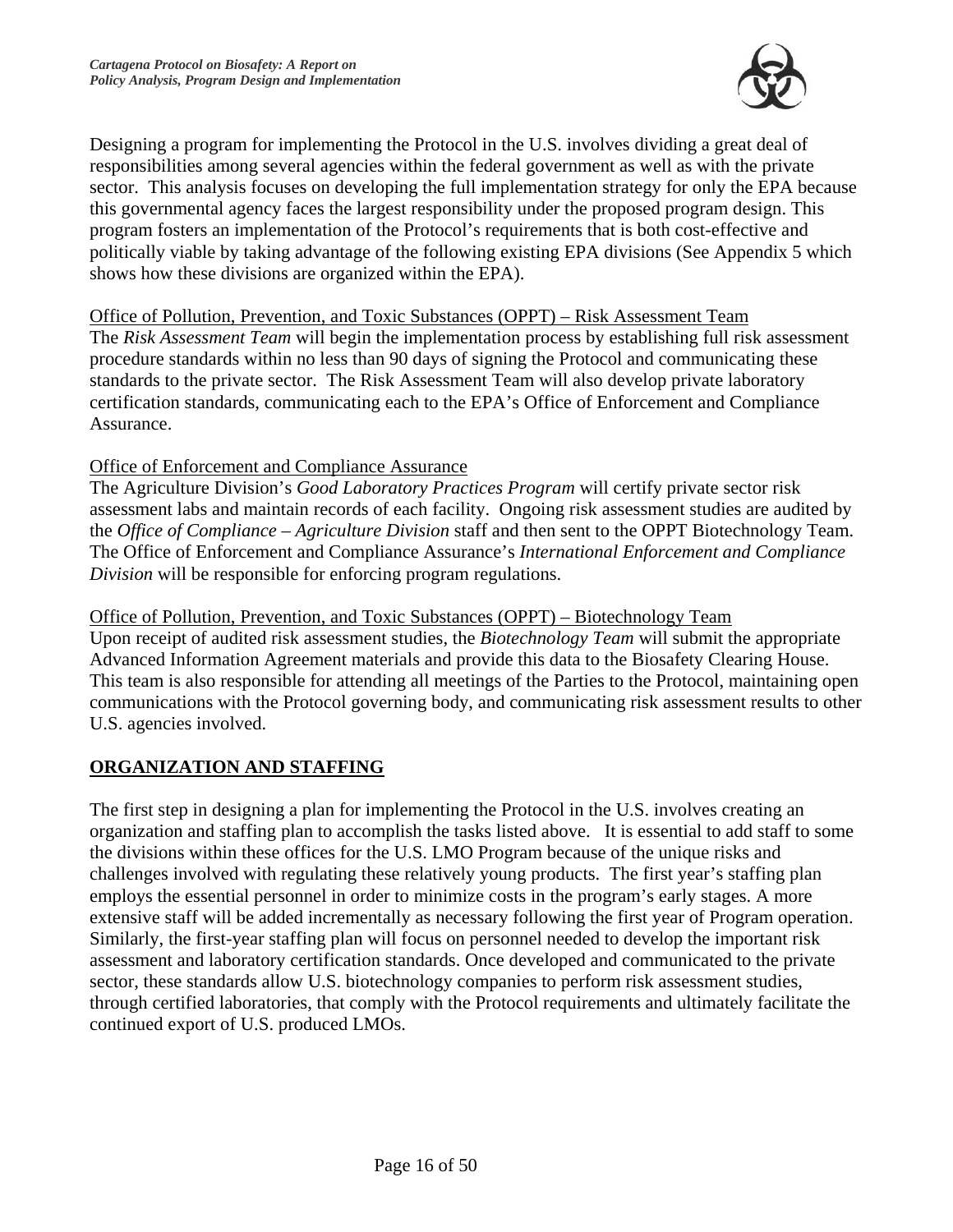

### Organizational Structure

As mentioned, the responsibilities of initial compliance with the Protocol will be with the EPA (Appendix 5). The most important department within the EPA involved in the LMO Program is the *Office of Prevention, Pesticides and Toxic Substances* (OPPTS), responsible for setting the risk assessment and laboratory certification standards, developing risk management standards, adopting laboratory certification standards and coordinating with the *Biosafety Clearing House*. The LMO Program Branch within OPPTS will also be responsible for publishing these standards and ensuring the full understanding and cooperation of the risk assessment and laboratory auditors within the EPA *Office of Enforcement and Compliance Assurance*. The OPPTS *Biotechnology Team* will be responsible primarily for coordinating with the Conference of the Parties to the Cartagena Protocol on Biosafety.

Once the *LMO Program Branch* has published their risk assessment standards it will be the responsibility of the *Office of Enforcement and Compliance Assurance* (OECA) to audit the private laboratories for compliance, audit risk assessment procedures. Finally, the enforcement of the regulations set out by the Protocol and the *LMO Program Branch* will be the responsibility of the *International Enforcement and Compliance Division* of the Office of Federal Activities.

The final department of the EPA involved in the U.S. LMO Program is the *Office of International Affairs* responsible for addressing international public relations related to Cartagena Protocol issues and coordinating U.S. participation in capacity building and technology transfer with less-developed countries. A full breakdown of staffing needs per EPA department is presented as Appendix 6. Finally, the U.S. LMO Program will not require any additional staff for carrying out the role of inspecting imports and exports through the USDA *APHIS* program.

### **BUDGET PLAN**

The second step to implementing the U.S. LMO Program is developing a projected budget for the first year of operation. As a governmental program, the implementation of the U.S. LMO Program entails completing the congressional approbation process. This requires constructing and submitting a detailed budget plan with explicit *budget line items*. This budget plan must then be approved by Congress via congressional committees and will be available only after Congress approves it and the Appropriations Committee allocates the money.

The projected budget for the U.S. LMO Program's first year of operation includes the costs of staffing 22 additional employees (both federal and contracted) in the EPA as well as the costs for the risk assessment laboratory, essential materials and travel (Appendix 7). These projected costs are based in part on existing government pay structures, based on the General Schedule (GS), to determine the salaries of each new staff member. The remaining portion of the budget, categorized as Other-than-Personnel, is estimated by comparing costs of the necessary resources identified in the program design like the laboratory and lab equipment. The highlights of the projected budget outlined here are attached as Appendix 7.

The U.S. LMO Program budget total is \$US 4,432,834.68, with nearly half of the entire budget allocated to the Living Modified Organism (LMO) Assessment Branch. Two critical year-one tasks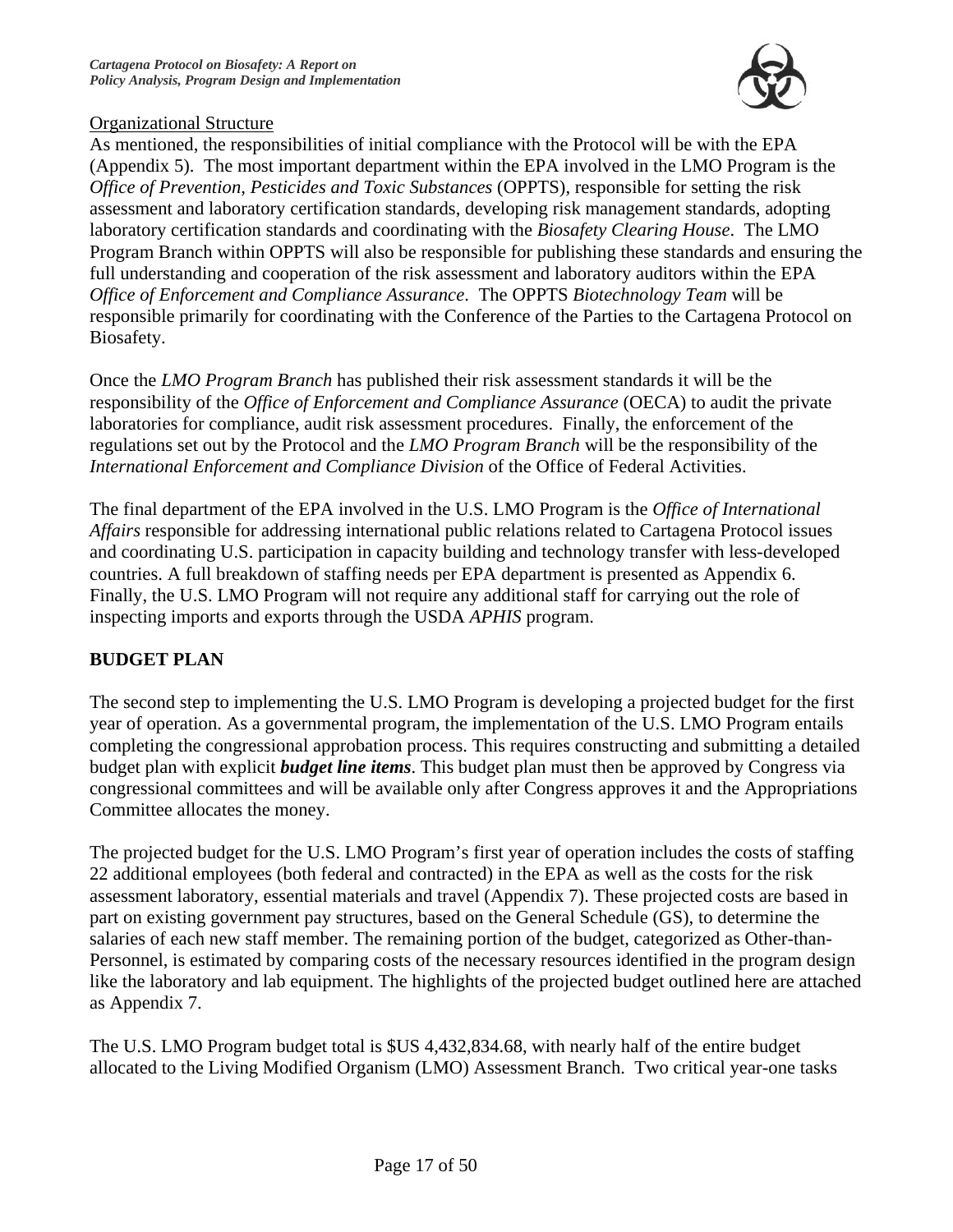

included in the Program budget are \$1,000,000.00 for the EPA risk assessment laboratory, and \$245,000.00 for technical services essential to setting risk assessment standards.

#### **Operating Expenses**

There are several categories of expenses incurred throughout the first year of operation within OPPTS, totaling \$2,820,000.00, also outlined in Appendix 7. Travel and Capacity Building expenses comprise the largest percentage of this amount, as EPA Auditors will be required to travel year-round in order to keep track of the certification process. In addition, the Capacity Building expenses will help to improve the institutional development of the Office of International Affairs, which deals with the imports of Living Modified Organisms (LMO).

It is important to note that the total LMO Program budget for 2005 would constitute merely 0.057% of EPA's 2005 budget projection. This would appear to be reasonable at a glance, compared to cost projections for other EPA programs and in terms of the economic implications of an increased market for United States Agricultural exports.

#### Fines and Fees

Fees have been scheduled for Laboratory Certification, Risk Assessment Auditing and AIA submissions. The fees assessed have been calculated to serve two purposes. First, as a barrier to entry so that frivolous applications are not entertained. The fees are also not so excessive as to deny a level playing field. The levels of the fines are commensurate with the likely impact of transgression. Note the high fine under 'Misappropriation of Intellectual Property', which reflects the commitment of the Federal Government to free enterprise.

As per accepted practice, fines are intended as a deterrent and not as a source of revenue, so they are not part of the projections. Projected estimations are based on grain export projections from the USDA. Note that the revenue is not intended to cover the costs for the protocol implementation, reflecting Congress' acknowledgement that entry into the Protocol is vital to the United States agricultural industry export efforts.

#### **PERFORMANCE MANAGEMENT**

Effectively coordinating the various functions explained above requires timely, accurate, and relevant measures of the EPA's performance. Such a system must serve to reinforce the mission of the Protocol (safe handling, transport, and use), but must also take into account other internal considerations such as personnel management and budgetary discretion. Since the Protocol has only modest political support, it is key that the organization be able to demonstrate that they are implementing it in a timely and costeffective matter. Likewise, those responsible for carrying-out audits and inspections will be working closely with American businesses, which should ideally come to view these measures as extensions of their own internal Total Quality Management (TQM) systems. Regardless, the performance management system should also monitor the outcome and impact of regulatory interactions on business.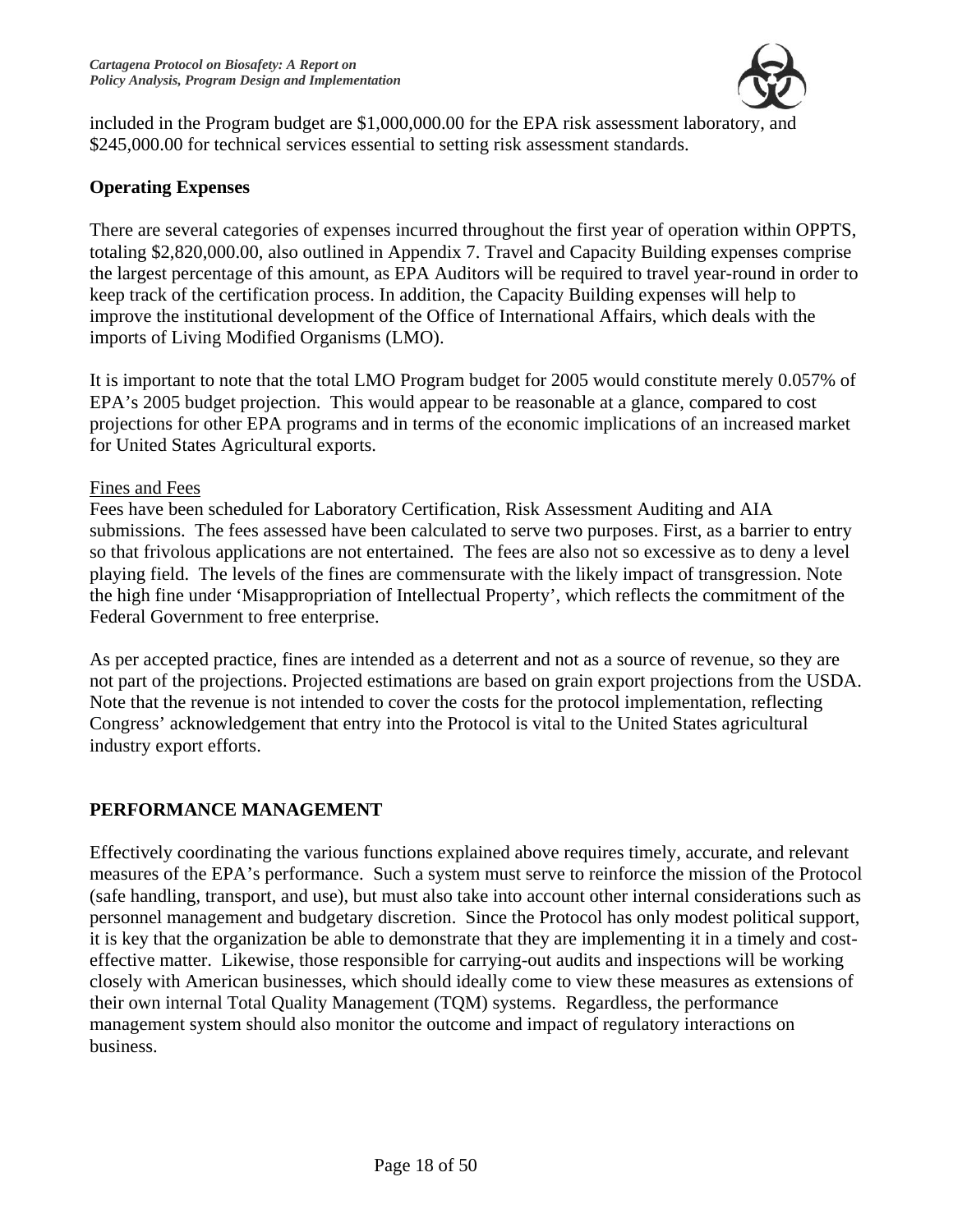

### Monitoring Framework

Appendix 8 presents a breakdown of some of the variables to be measured within the performance management system, providing the raw data to be used in making management decisions. These variables are broken down by program function (like auditing and import review, as well as the overall program), and into two broad classes –*output* and *outcome* measures. *Output* variables include measures of internal performance, like the time and cost to execute specific functions, the number of errors in work products, and compliance with Protocol timelines. *Outcome* variables measure external impacts of the program, like the number of certified products and their market penetration, and the economic value and job creation associated with the program, as well as measures of "customer" satisfaction.

The performance management system will be built upon seven components: management and organizational, personnel management, independent certification, internal auditing, regulatory assessment, TQM integration, and benchmarking assessment.

#### Management & Organizational

A successful organization requires a defined mission and clear goals to meet that mission. Thus, the first (and perhaps most critical) component of the U.S. LMO Program performance management system is such a mission-goals statement. Subsequent work plans and job descriptions may then be linked to these goals, making it possible to measure individual performance against specific organizational benchmarks.

#### Personnel Management

Equipped with well-crafted job descriptions linked to organizational priorities, it is possible to make a robust assessment of personnel performance. A 360-degree evaluation mechanism (incorporating feedback from supervisors, colleagues, subordinates, and customers) provides the best indication of overall performance. Such job evaluations may be tied to ongoing monitoring of personnel levels (especially since this program is beginning with a minimum of staff), and to updating job descriptions and performance benchmarks to reflect organizational priorities.

#### Independent Certification

The program includes within it a staff of seven scientists and a multi-million dollar laboratory. Because this staff and facility will serve as the benchmark for all LMO risk assessments carried out in the U.S., it is critical that their work products meet a correspondingly high standard. *The National Institute of Standards and Technology* (NIST) *National Voluntary Lab Accreditation Program* (NVLAP) certifies the nation's premier research laboratories, the standard against which our own should be measured. Periodic review of laboratory configuration and practices will help ensure output of consistent quality.

#### Internal Auditing

A dispersed organization may present challenges in financial management and overall accountability. Thus, it is necessary to provide for periodic financial and organizational audits. The EPA *Office of the Inspector General* (IG) will carry out periodic audits and reviews to ensure that program management meets the highest legal and professional standards.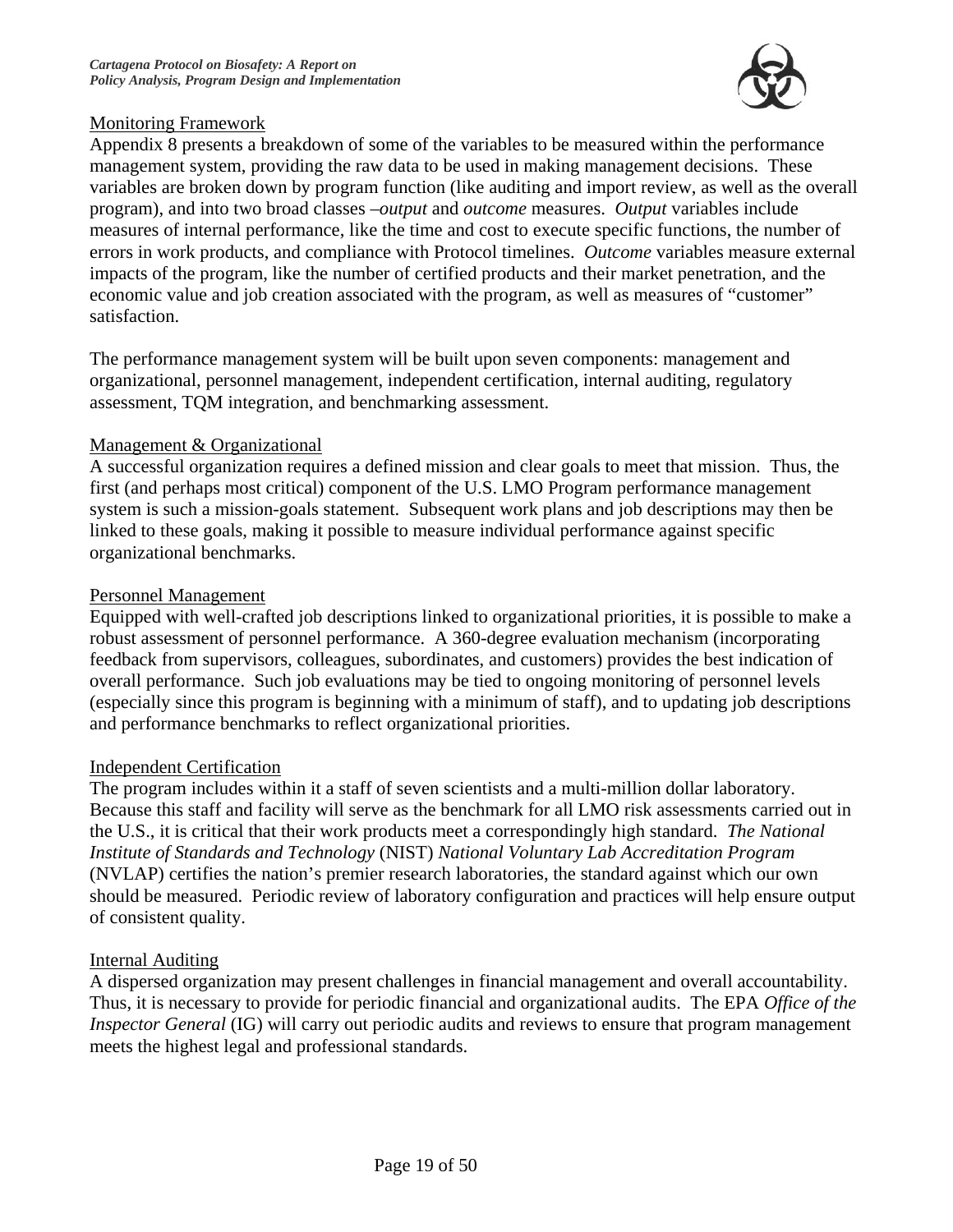

### Regulatory Assessment

The Protocol requires that Parties fully implement its provisions within 90 days of ratification. Given the nature of the U.S. regulatory process, this requirement is likely non-attainable, but it nonetheless provides an important interim benchmark. At 90 days, the existing (created in the past three months) implementation framework will be assessed, with a corresponding plan for attainment of unmet Protocol obligations by the EPA's *Biosafety Team*.

### TQM Integration

The various performance monitoring systems previously discussed should be integrated along with the other data collected as part of the implementation process into a TQM-like system that has a goal of continual refinement and improvements in the quality of the "product delivered." However, in this case the "product" refers to inspections, auditing, technical assistance, etc. Additionally, outreach efforts to the biotechnology industry should focus on integrating the audit and inspection process into industry TQM programs, which will lessen resistance to the U.S. LMO Program and provide new sources of performance data and insight.

#### Benchmarking Assessment

The flagship of the first-year performance monitoring system, a comprehensive benchmarking assessment should be undertaken in the ninth month of the program (to be completed by the end of the first year). The goals of this effort will include comprehensive base lining of current performance, assessment of industry practices (including performance monitoring), development of a statement of best practices, and creation of a plan to implement appropriate best practices within the organization. Suggested benchmarking partners include FDA, USDA, IRS, GAO, Customs Service, UL, other EPA divisions, EU environmental programs, and other organizations with independent auditing and certification authority.

#### Implementation

Unless otherwise noted previously, the activities needed to implement this performance management system will be coordinated (and in some cases executed) by an appropriate staff member of the *Biotechnology Team* within OPPTS. Each division will be responsible for collecting and reporting relevant performance data, and for participating in the various activities required. Central to the performance management (and general organizational management) effort will be a monthly staff meeting that will include review of relevant performance metrics and their trends

### **YEAR ONE MASTER CALENDAR**

Within 90 days of ratifying the Cartagena Protocol (projected for January  $1<sup>st</sup>$ , 2005), the U.S. LMO Program aims to develop standards for private laboratory certification as well as for risk assessment procedures (both lab and field testing). This should be achieved by the simultaneous creation and adaptation of Program Strategic Vision and Goals, responsibility of the *Office of Prevention, Pesticides and Toxic Substances' (OPPTS)* 

As we are anticipating shortage of personnel during the first quarter, new LMO Program staff will heavily rely on the existent EPA office structure until new personnel is on board. After the first quarter tasks are completed, issuance of certifications to the private laboratories wishing to test LMOs is possible, an ongoing function of the *Office of Enforcement and Compliance Assurance*. This EPA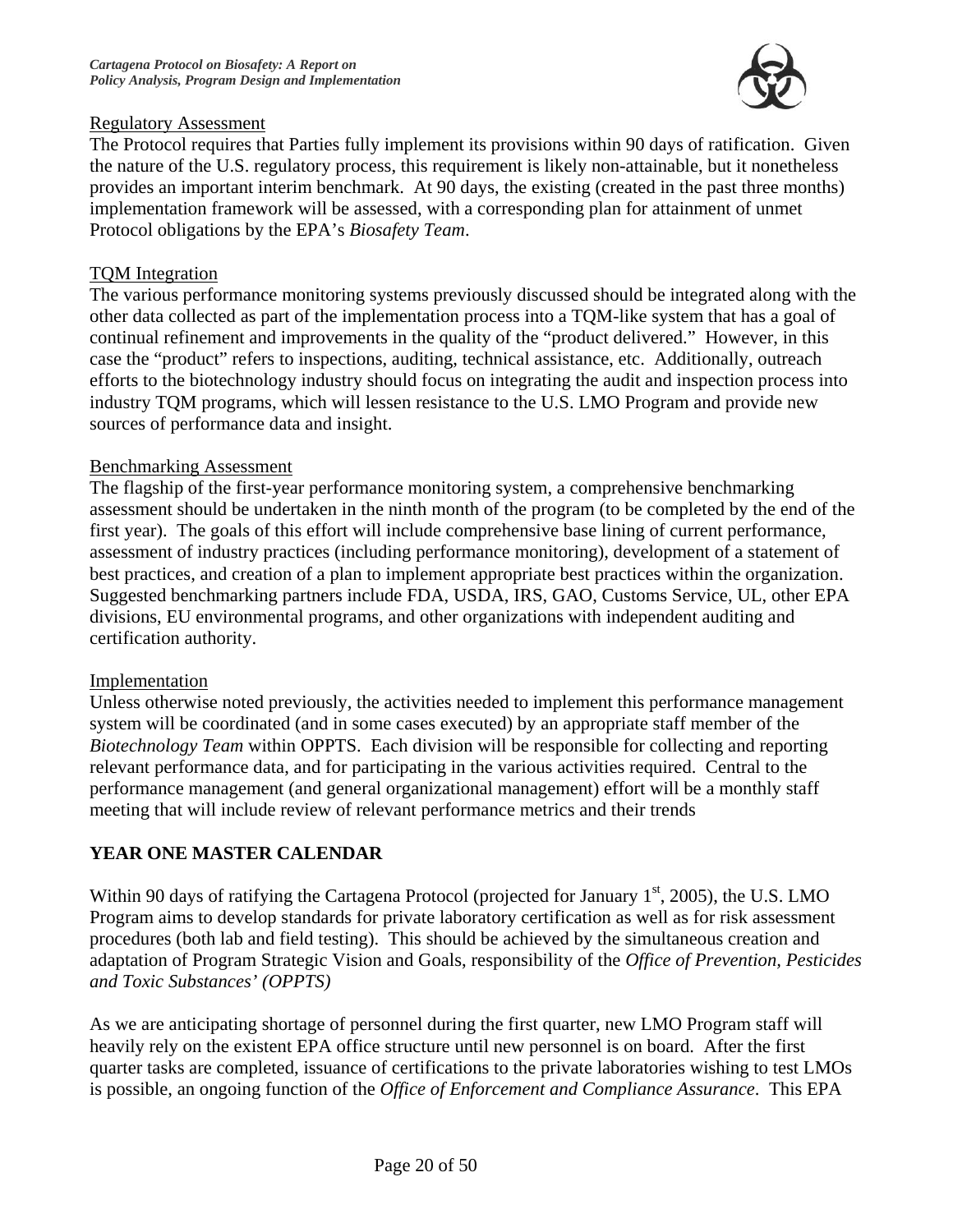

Office will also perform audits of the Risk Assessment Procedures starting September 1<sup>st</sup>, 2005. Starting this same date, the *Biotechnology Team* will start submitting Risk Assessment reports and other relevant materials, submitted by private laboratories, to the Biosafety Clearing House.

The following important tasks will be carried out throughout the first year: coordination between internal EPA offices and external parties; international regulations enforcement, public education and outreach, and capacity building initiatives. The performance management functions in the U.S. LMO Program are mostly concentrated in the earlier mentioned *Biotechnology Team*. During the first year of operation, this group will develop a TQM Integration Plan, to be in place by the beginning of June 2005. Additionally, the *Biotechnology Team* is responsible for benchmark reporting from September 2005 on, and will produce and submit the required Annual Report to the Cartagena Protocol Secretariat. All three EPA offices engaged in the LMO Program implementation in are responsible for personnel performance through bi-annual review and monthly project status reporting. After initial staffing is completed (scheduled for the beginning of the second quarter of 2005), personnel needs and compliance with the Cartagena Protocol requirements will be re-evaluated, with necessary changes developed at that time to address any outstanding needs.

# **V. CONCLUSION**

Through the various mechanisms and regulations discussed, the *Cartagena Protocol on Biosafety* attempts to address the potential risks to biological diversity associated with the transboundary movement of Living Modified Organisms (LMOs). On one hand, potential LMO benefits promise to feed the world's growing population by overcoming the natural limitations of agricultural crops. On the other, potential risks threaten indigenous biological diversity, environmental and human health. The Cartagena Protocol is a milestone in international agreements for several reasons. It addresses the inchoate issues surrounding genetic engineering, which are a result of the accelerating pace of technological growth, by employing the *Precautionary Principle*. It creates a framework for addressing ethical and cultural issues, as well as scientific controversies regarding LMOs at an international level. Finally, it has the potential to generate important advancements in scientific risk assessment, which will provide more accurate cost benefit scenarios of using LMOs as viable solutions to natural agricultural challenges.

The U.S. has yet to ratify the *Convention on Biological Diversity* and therefore cannot ratify the Cartagena Protocol, as it is an agreement from within the Convention. The CBD has not been ratified principally because there has been no uniform industry stance on the issue and no one willing to champion the cause in Congress. Without this type of pressure, there is no impetus for Congress to move towards ratification. The result, however, is that U.S. interests and influence are marginalized in the international decision-making process with respect to both the Convention and the Protocol. Despite this marginalization, namely exclusion from the permanent record of comments, there is no consensus on what action should be taken. One view is that it is better for the U.S. to become a member party to be able to influence decision-making. On the other hand, many stakeholders believe that the course of the Convention and the Cartagena Protocol, in particular, have been set and in a manner that is unsatisfactory to them. Namely, the EU has engineered stricter guidelines that have been set in place by the ratification of over a hundred countries. Regardless, of individual stakeholder stances on the Protocol, due to the requirement for non-member parties to comply with the agreement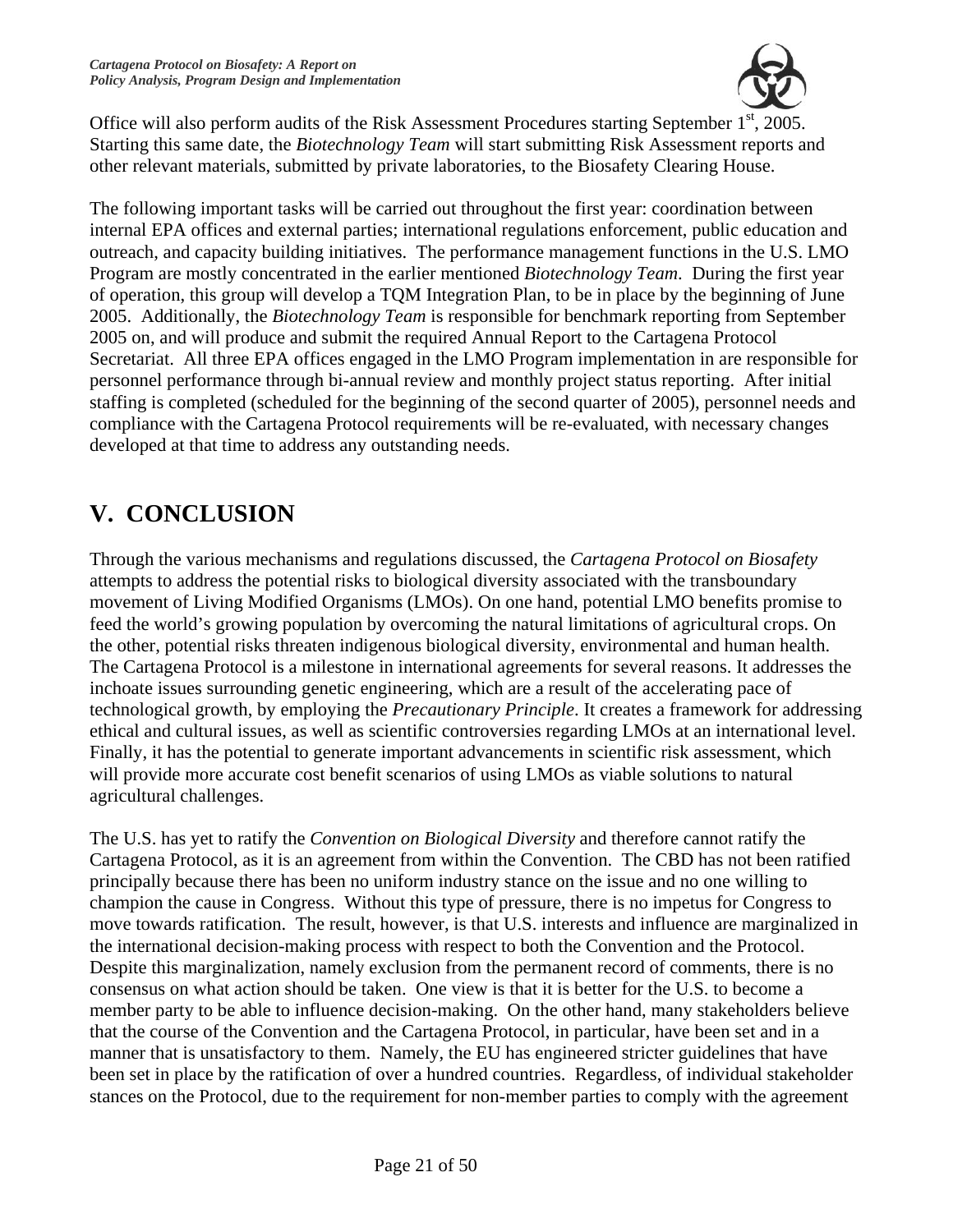

in order to trade with member parties, it seems appropriate for the U.S. to move toward ratification and implementation.

The U.S. LMO Program discussed in this report lays out the method for implementation of the provisions of this Protocol in the U.S. The Public-Private program design splits the financial burden of implementation between the public and private sectors. This design increases political viability given that the current political climate is favorable to neither the development of new bureaucratic institutions nor significant new expenditures. The proposed U.S. LMO Program combines the high technical capacity and enforcement capability of existing government agencies with private sector flexibility and innovation. Necessary compliance functions are carried out by government agencies, principally the Environmental Protection Agency (EPA), while comprehensive risk assessments, a major component of Protocol implementation, are administered by private laboratories (see Appendix 4). Additionally, the various implementation activities can in most cases be carried out by existing agencies within the government. Inspections of import/export products will continue to be carried out by the USDA *Animal & Plant Health Inspection Service* (APHIS). Capacity building will be administered through existing programs within the *U.S. Agency for International Development*  (USAID).

The feasibility of the U.S. LMO Program is enhanced by its relatively small requirements for staffing and budget. Because the program uses existing government agencies to carry out the implementation it is estimated that only 13 additional full-time staff, spread across a number of offices and functions, will be required as the program moves into the future. Nine additional full-time contractors will be employed at the initiation of the program, but these people will only be needed to get the program started. Because the government only needs to hire a few additional staff people and because risk assessments will be carried out by private laboratories, the cost to the government is relatively small. In fact, the estimated budget for this program is \$4.4 million, compared to the total budget for the EPA of almost \$8 billion.<sup>2</sup>

Despite the development of a politically viable and economically feasible program design for implementation of the Protocol in the U.S., many obstacles must be addressed. As mentioned above, the U.S. must first ratify the Convention on Biological Diversity to be able to ratify the Protocol. This ratification is dependent on the ability of stakeholders in the U.S., namely the biotechnology industry and environmentalists, to come to consensus about the participation of the U.S. in these international agreements. Because the science of biotechnology is so nascent there is uncertainty surrounding the science in general, but primarily in the area of risk assessments. Once this issue is addressed, Congress must then be convinced that the proposed U.S. LMO Program will fulfill all the requirements of the Protocol efficiently and effectively. The increasing land area of LMOs being cultivated further suggests that the controversies and threats encompassed by their production require global collaborative action. Although there is scope in the Protocol for further enhancement and clarity, the Protocol has the potential to fulfill this role of a global facilitator.

 $\overline{a}$  $2$  EPA Budget FY2005. Retrieved 11/30/2004. http://www.epa.gov/ocfopage/budget/2005/2005bib.pdf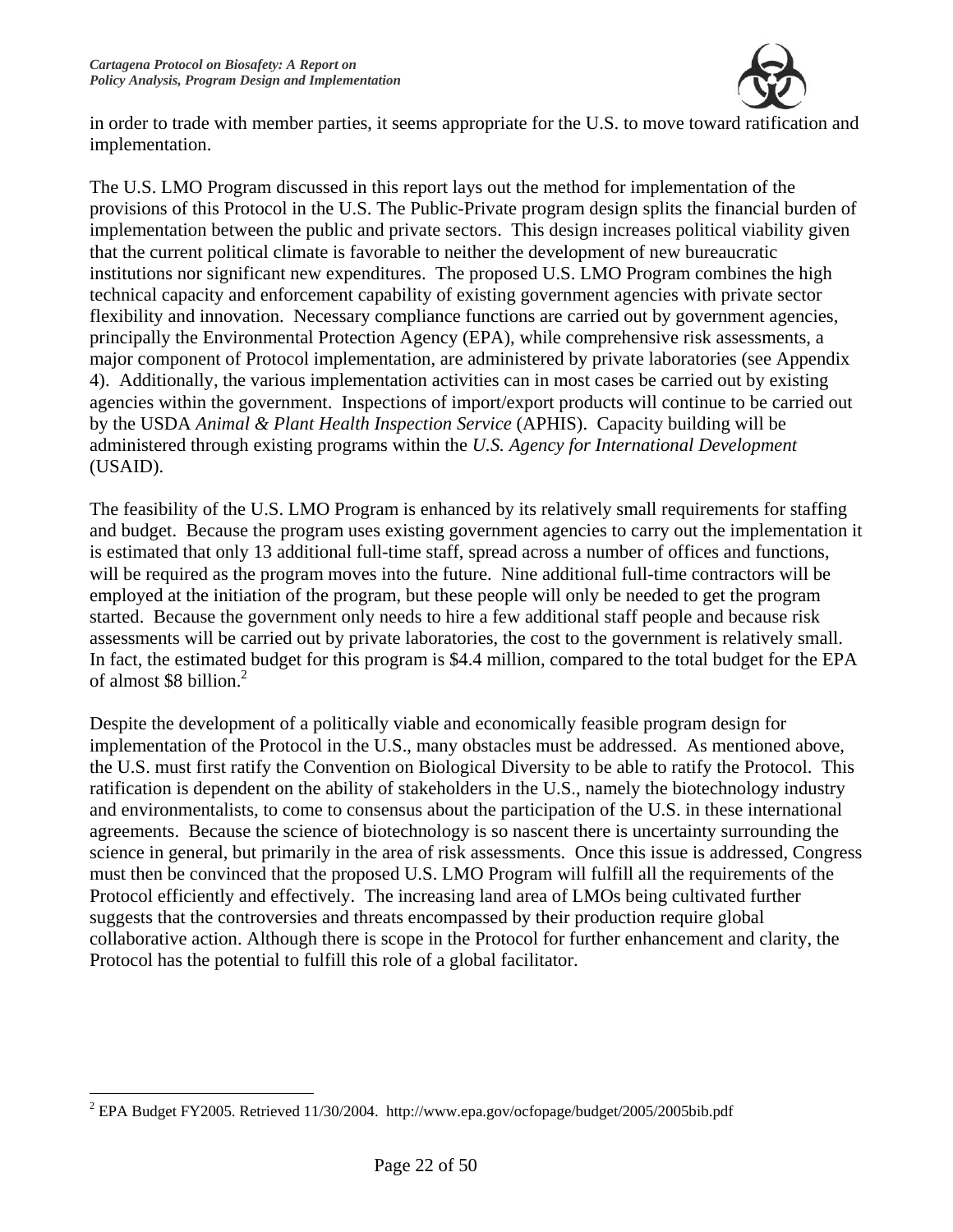

# **APPENDIX 1: SUMMARY OF ARTICLES**

(Note – Referenced/key articles are underlined)

**Article 1 - Objective**: The objective of Protocol is to contribute to ensuring an adequate level of protection in the field of the safe transfer, handling and use of living modified organisms resulting from modern biotechnology that may have adverse effects on the conservation and sustainable use of biological diversity, taking also into account risks to human health, and specifically focusing on transboundary movements.

**Article 2 - General Provisions**: The Parties shall ensure that the development, handling, transport, use, transfer and release of any living modified organisms are undertaken in a manner that upholds the objective of this Protocol. This Protocol shall not affect in any way the sovereignty of States over their territorial rights and their jurisdiction or restrict the right of a Party to take a more protective action for the conservation and sustainable use of biological diversity.

### **Article 3 - Use of Selected Terms in the Protocol**:

*"Contained use"*: any operation, undertaken within a facility, installation or other physical structure, which involves living modified organisms controlled by specific measures that effectively limit their contact and impact on the external environment.

*"Living modified organism" (LMO)*: any living organism that possesses a novel combination of genetic material obtained through the use of modern biotechnology.

*"Living organism"*: any biological entity capable of transferring or replicating genetic material; including sterile organisms, viruses and viroids.

"*Modern biotechnology"*: the application of 'In vitro' nucleic acid techniques, including recombinant deoxyribonucleic acid (DNA) that are not techniques used in traditional breeding and selection.

*"Trans-boundary movement"*: the geographic movement of a living modified organism from one Party to another Party, or to non-Parties.

**Article 4 - Scope:** The Scope of this Protocol applies to the trans-boundary movement, transit, handling and use of all LMOs that may have adverse effects.

**Article 5 - Pharmaceuticals:** This Protocol shall not apply to the trans-boundary movement of pharmaceuticals for humans that are addressed by other relevant international agreements or organizations.

**Article 7 - Application of the Advance Informed Agreement Procedure:** The advance informed agreement procedure shall apply prior to the first intentional trans-boundary movement of LMOs for intentional introduction into the environment of the Party of import. It does not refer to living modified organisms intended for direct use as food or feed, for processing, or to the LMOs identified as being not likely to have adverse effects on the conservation and sustainable use of biological diversity.

**Article 8 - Notification**: The Party of export shall notify, or require the exporter to ensure notification to, in writing, the competent national authority of the Party of import prior to the intentional transboundary movement of LMOs. The notification shall contain, at a minimum, the information specified in Annex I.

**Article 9 - Acknowledgement of Receipt of Notification**: The Party of import shall acknowledge receipt of the notification, in writing, to the notifier within ninety days of its receipt.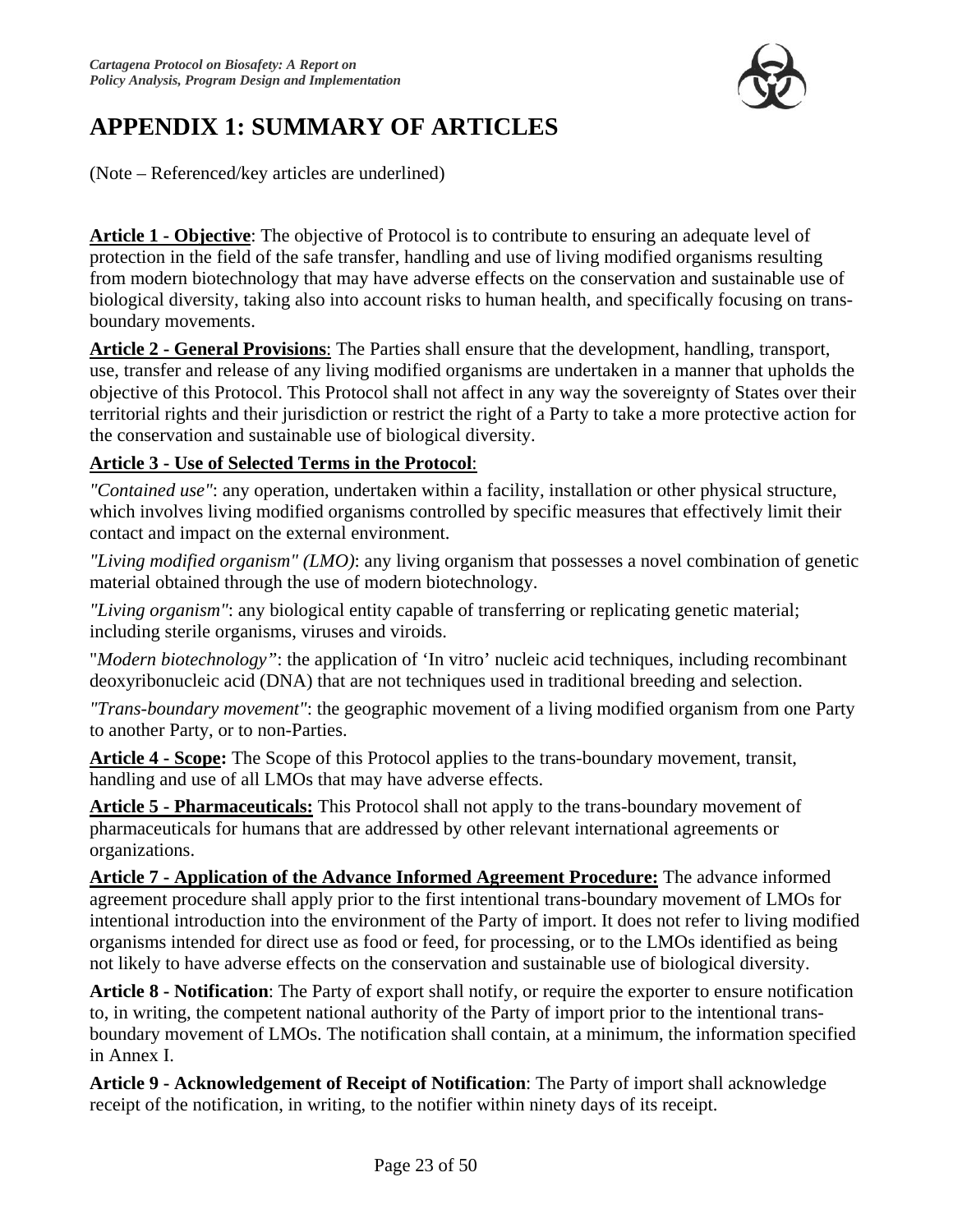

**Article 10 - Decision Procedure:** The Party of import (within two hundred and seventy days) shall inform the notifier and the Biosafety Clearing-House, in writing of: Approving the import; Prohibiting the import; Requesting additional relevant information; or Informing that the period specified in this paragraph is extended by a defined period of time.

Lack of scientific certainty due to insufficient relevant scientific information and knowledge regarding the extent of the potential adverse effects of a LMO shall not prevent that Party from taking a decision, as appropriate, with regard to the import of the living modified organism in question.

**Article 11 - Procedure for Living Modified Organisms Intended for Direct Use as Food or Feed, or for Processing:** A Party that makes a final decision regarding domestic use of a LMO that may be subject to trans-boundary movement for direct use as food or feed shall inform the Parties within fifteen days through the Biosafety Clearing-House. It should contain the information specified in Annex II. A developing country or a Party with an economy in transition may and in the absence of the domestic regulatory framework declare through the Biosafety Clearing-House that its decision (prior to the first import of a LMO) will be taken according to a risk assessment undertaken in accordance with Annex III, or/and a decision made within a predictable timeframe. Such Party will have to indicate its needs for financial and technical assistance and capacity building with respect to LMOs intended for direct use as food or feed, or for processing.

**Article 12 - Review of Decisions:** A Party of import may, at any time (under specific circumstances) review and change a decision regarding an intentional trans-boundary movement. In such case, the Party shall, within thirty days, inform any notifier that has previously notified movements of the LMO referred to in such decision, as well as the Biosafety Clearing-House, and shall set out the reasons for its decision.

**Article 14 - Bilateral, Regional and Multilateral Agreements and Arrangements:** Parties may enter into bilateral, regional and multilateral agreements regarding intentional trans-boundary movements of LMOs consistent with the objective of this Protocol.

**Article 15 - Risk Assessment:** A thorough risk assessment of the LMOs intended for trans-boundary movement must be undertaken before the acceptance of LMOs by importer parties. These risk assessments shall be carried out in a scientifically sound manner in accordance with Annex III.

**Article 16 - Risk Management:** The member parties of the convention shall establish, manage and control risks identified in the risk assessment relevant to the use, handling and trans-boundary movement of LMOs. Any LMO that has been imported or developed locally must be observed for a period appropriate to its life-cycle or generation time before it is put to intended use by member parties.

**Article 17 - Unintentional Trans-boundary Movements and Emergency Measures**: In the case of an unintentional trans-boundary movement of or an emergency caused by a LMO, each party is responsible to notify affected or potentially affected states, the Biosafety Clearing-House and relevant international organizations.

**Article 18 - Handling, Transport, Packaging and Identification**: LMOs that are subject to transboundary movement must be used, handled, packaged and transported under conditions of safety in order to avoid possible adverse effect on the conservation and sustainable use of biological diversity and human health. This Protocol also requires that LMOs intended for trans-boundary movement be identified for their relevant traits and characteristics.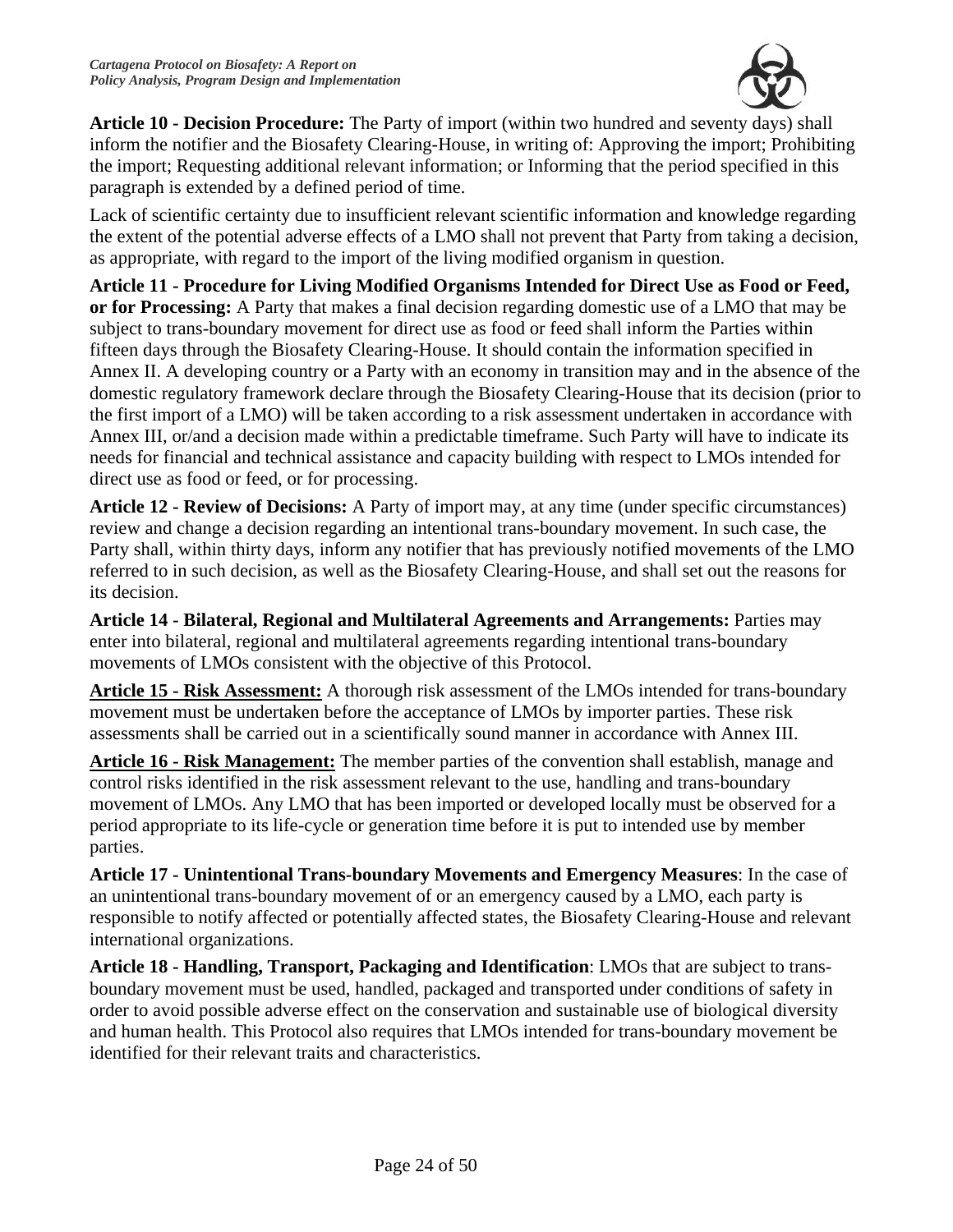

**Article 19 - Competent National Authorities and National Focal Points:** At their date of entry into the Protocol, each party shall designate a focal point responsible for liaison with the Protocol Secretariat.

**Article 20 - Information Sharing and the Biosafety Clearing-House:** In concordance with article 18, a Biosafety Clearing-House is hereby established to facilitate the exchange of scientific, technical, environmental and legal information on and experience with LMOs. The Clearing-House will as assist parties to implement the Protocol, as well as make information available regarding existing law, regulations, and guidelines; any bilateral, regional and multilateral agreements and arrangements; summaries of risk assessments or environmental reviews of LMOs; its final decisions regarding the importation or release of living modified organisms.

**Article 21-Confidenial Information:** The importing and exporting parties have the right to submit a written request that information regarding the risk assessment and trans-boundary movement of the LMO in question remain confidential.

**Article 22-Capacity Building:** The Protocol favors the expansion and development of human resources & institutional capacity regarding Biosafety and biotechnology for the purpose for the effective implementation of this Protocol. Special attention shall also be given to developing countries to strengthen their capacity with financial support, expertise and training as to reach favorable level for the institutionalization of biodiversity research, including the private sector level.

**Article 23 - Public Awareness and Participation:** Mandates development of public awareness and education concerning the safe transfer, handling and use of biological diversity. The parties shall endeavor to ensure public access to information on LMOs in accordance with the Protocol and consult the public in the decision making process.

**Article 24-Non-Parties**: The Parties in the Protocol should promote movements of modified organisms between Parties and non-Parties, by adhering with the objectives of the Protocol.

**Article 25 - Illegal Trans-boundary Movements:** Each party shall implement appropriate domestic measures to prevent, and if necessary, penalize the illegal trans-boundary movement of LMOs carried out in contravention of this Protocol.

**Article 26 - Socio-Economic Considerations:** Parties may take into account socio-economic considerations of LMOs on the conservation and sustainable use of biological diversity, especially with regard to the value of biological diversity to indigenous and local communities, when reaching a decision on import under this Protocol.

**Article 27 - Liability and Redress:** The conference of the parties shall adopt a process for the appropriate elaboration of international rules and procedures regarding liability and redress for damage resulting from trans-boundary movements of LMOs.

**Article 28 - Financial Mechanism and Resources:** Finances shall be managed by the Protocol and that special consideration will be given to developing countries.

**Article 29 - Conference of the Parties Serving as the Meeting of the Parties to this Protocol:** The conference shall serve as the meeting of the parties during which they will be the authorities and will administer the Protocol compliance. Non-parties will be only allowed to observe the proceeding but not to participate. These bodies will have the power to make recommendations for the Protocol, as well as create subsidiaries, call for external help of organizations in case of need, decide the course of escalation of the subject within their authority, and take other actions that may be required for the implementation of the Protocol. The Conference will have a secretariat and will seek aid from the United Nations in case of need as this last specializes in International Atomic Energy.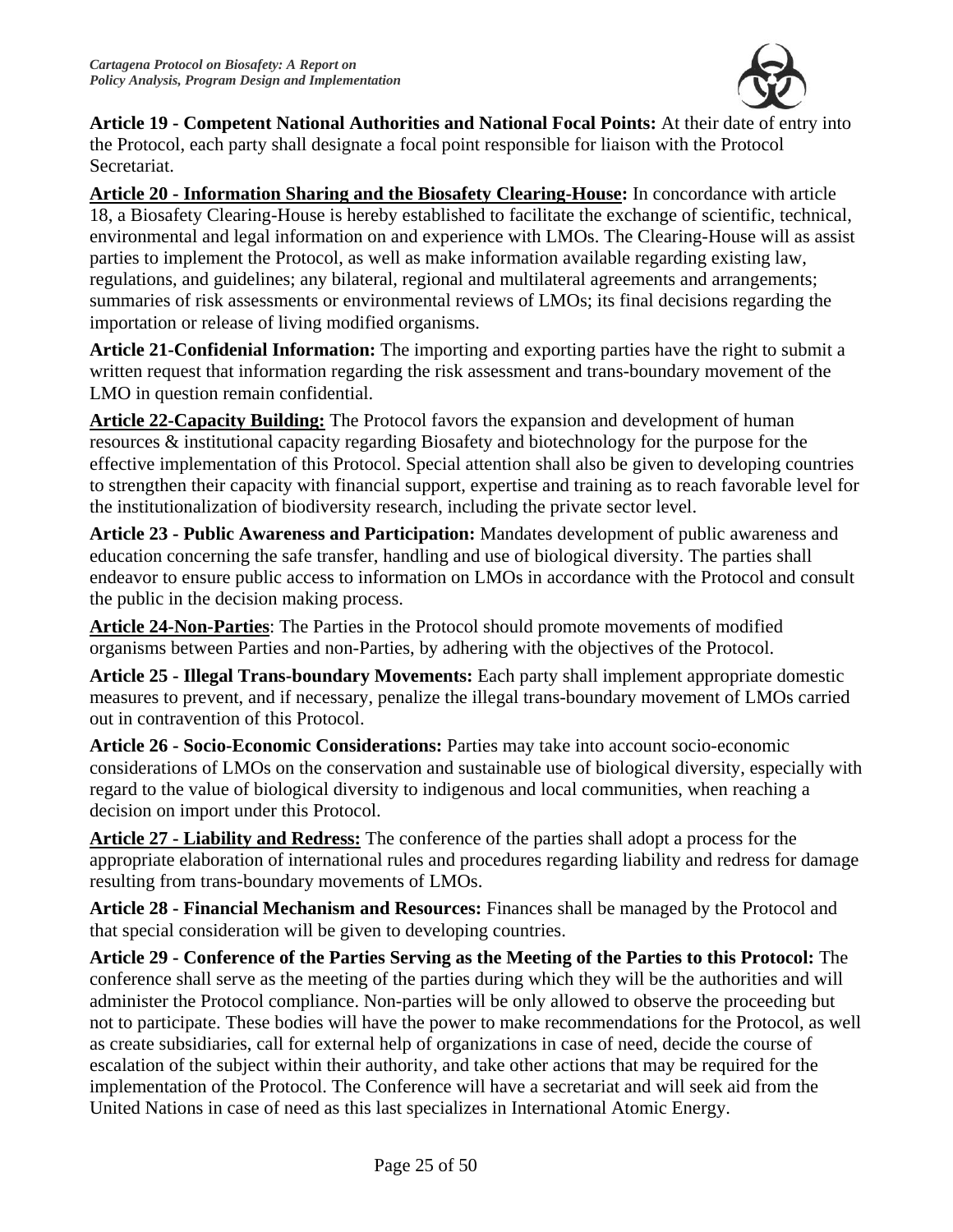

# APPENDIX 2: PROGRAM DESIGN OPTIONS

|                                                               | елицы і вызваннені от соге гансиону<br><b>Option I</b>                                                                                                                      | <b>Option II</b>                                                                                                                                                                                                                         | <b>Option III</b>                                                                                           |
|---------------------------------------------------------------|-----------------------------------------------------------------------------------------------------------------------------------------------------------------------------|------------------------------------------------------------------------------------------------------------------------------------------------------------------------------------------------------------------------------------------|-------------------------------------------------------------------------------------------------------------|
|                                                               | Public                                                                                                                                                                      | <b>Public-Private</b>                                                                                                                                                                                                                    | Private                                                                                                     |
| Development of                                                | <b>EPA, Office of</b>                                                                                                                                                       |                                                                                                                                                                                                                                          |                                                                                                             |
| <b>Risk Assessment</b><br><b>Standards</b>                    | Prevention, Pesticides,<br>& Toxic Substances,<br><b>Office of Science</b><br>Coordination &<br>Policy, Biotechnology<br>Team                                               | <b>EPA</b> , Office of Prevention,<br>Pesticides, & Toxic<br><b>Substances, Office of Science</b><br>Coordination & Policy,<br><b>Biotechnology Team</b>                                                                                 | Underwriters'<br>Laboratories,<br>with initial<br>guidance from<br><b>EPA</b>                               |
| <b>Risk Assessment</b>                                        | <b>EPA, Office of</b><br>Prevention, Pesticides,<br>& Toxic Substances,<br><b>Office of Pollution</b><br>Prevention & Toxics,<br><b>Risk Assessment</b><br><b>Divisions</b> | <b>Private Laboratories</b>                                                                                                                                                                                                              | <b>Private</b><br><b>Laboratories</b>                                                                       |
| <b>Auditing of Risk</b><br><b>Assessments</b>                 | <b>EPA, Office of</b><br>Enforcement &<br>Compliance<br>Assurance, Office of<br>Regulatory<br><b>Enforcement</b> , Toxics<br>& Pesticides<br><b>Enforcement Division</b>    | <b>EPA, Office of Enforcement &amp;</b><br><b>Compliance Assurance, Office</b><br>of Regulatory Enforcement,<br><b>Toxics &amp; Pesticides</b><br><b>Enforcement Division</b>                                                            | <b>Underwriters'</b><br><b>Laboratories</b>                                                                 |
| <b>Certification of</b><br>Independent<br><b>Laboratories</b> | N/A                                                                                                                                                                         | <b>EPA, Office of Enforcement &amp;</b><br><b>Compliance Assurance, Office</b><br>of Compliance, Agriculture<br>Division, Good Laboratory<br><b>Practices Program</b>                                                                    | <b>Underwriters'</b><br><b>Laboratories</b>                                                                 |
| <b>Submission of</b><br><b>AIA Materials</b>                  | <b>EPA, Office of</b><br><b>International Affairs,</b><br>Bureau of<br><b>Environment &amp; Trade</b>                                                                       | <b>EPA, Office of International</b><br>Affairs, Bureau of<br><b>Environment &amp; Trade</b>                                                                                                                                              | <b>Private</b> —direct<br>to BCH                                                                            |
| <b>Approval of</b><br><b>Imports</b>                          | <b>EPA, Office of</b><br>Prevention, Pesticides,<br>& Toxic Substances,<br><b>Office of Pollution</b><br>Prevention & Toxics,<br><b>Risk Assessment</b><br>Divisions; USDA, | <b>EPA, Office of Prevention,</b><br>Pesticides, & Toxic<br><b>Substances, Office of Pollution</b><br>Prevention & Toxics, Risk<br><b>Assessment Divisions; USDA,</b><br>Animal & Plant Health<br><b>Inspection Service, Division of</b> | de facto,<br>mediated by<br>actuarial<br>decisions subject<br>to appropriate<br>technical<br>oversight from |

### **EXHIBIT I: Assignment of Core Functions**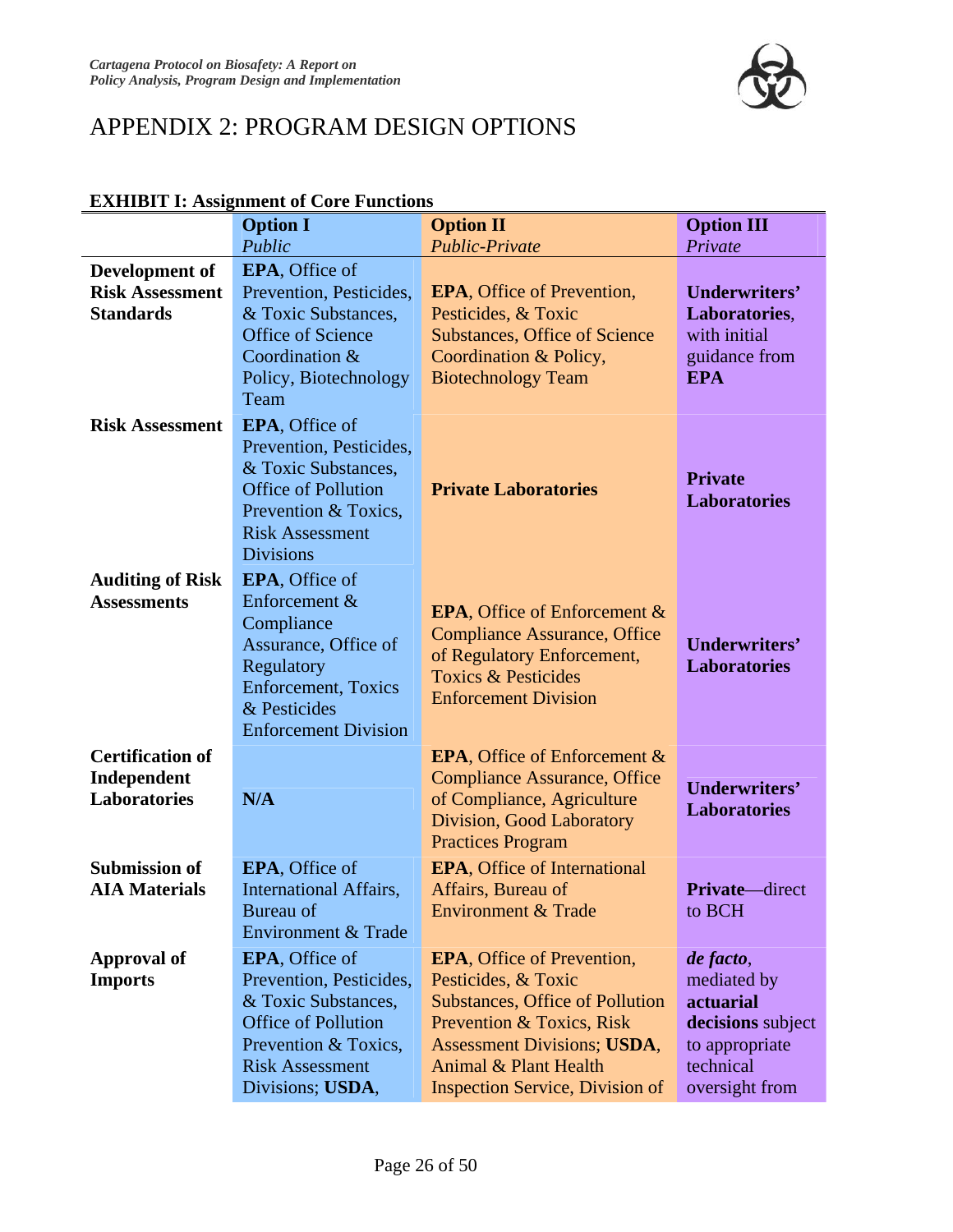

|                                                                                             | Animal & Plant<br><b>Health Inspection</b><br>Service, Division of<br>Biotechnology<br><b>Regulatory Services,</b><br><b>Office of Regulatory</b><br>Programs, Risk<br><b>Assessment Staff</b> | <b>Biotechnology Regulatory</b><br><b>Services, Office of Regulatory</b><br><b>Programs, Risk Assessment</b><br><b>Staff</b>                                          | <b>Underwriters'</b><br><b>Laboratories</b>                                                                                                    |
|---------------------------------------------------------------------------------------------|------------------------------------------------------------------------------------------------------------------------------------------------------------------------------------------------|-----------------------------------------------------------------------------------------------------------------------------------------------------------------------|------------------------------------------------------------------------------------------------------------------------------------------------|
| <b>Inspection of</b><br><b>Exports</b>                                                      | <b>USDA</b> , Animal $\&$<br><b>Plant Health</b><br><b>Inspection Service,</b><br>Division of<br>Biotechnology<br><b>Regulatory Services</b>                                                   | <b>Private Laboratories</b>                                                                                                                                           | <b>Private</b><br><b>Laboratories</b>                                                                                                          |
| <b>Inspection of</b><br><b>Imports</b>                                                      | <b>USDA</b> , Animal $\&$<br><b>Plant Health</b><br><b>Inspection Service,</b><br>Division of<br><b>International Services,</b><br><b>Trade Support Team</b>                                   | <b>Private Laboratories</b>                                                                                                                                           | <b>Private</b><br><b>Laboratories</b>                                                                                                          |
| <b>Certification of</b><br><b>Import/Export</b><br><b>Inspection</b><br><b>Laboratories</b> | N/A                                                                                                                                                                                            | <b>EPA, Office of Enforcement &amp;</b><br><b>Compliance Assurance, Office</b><br>of Compliance, Agriculture<br>Division, Good Laboratory<br><b>Practices Program</b> | Underwriters'<br><b>Laboratories</b>                                                                                                           |
| Capacity<br><b>Building &amp;</b><br><b>Technology</b><br><b>Transfer</b>                   | <b>EPA, Office of</b><br><b>International Affairs,</b><br><b>Division of Technical</b><br>Assistance; USAID,<br><b>Bureau for Economic</b><br>Growth, Agriculture,<br>& Trade                  | <b>EPA, Office of International</b><br><b>Affairs, Division of Technical</b><br>Assistance; USAID, Bureau for<br>Economic Growth, Agriculture,<br>& Trade             | <b>Federally</b><br>chartered non-<br>profit, with tax<br>incentives for<br>donations from<br>biotechnology $\&$<br>agricultural<br>industries |
| <b>Public Outreach</b><br>& Education                                                       | <b>EPA, Office of</b><br>Environmental<br>Information, Office of<br>Planning, Resources,<br>& Outreach, Outreach<br>& Communications<br><b>Staff</b>                                           | <b>EPA, Office of Environmental</b><br>Information, Office of<br>Planning, Resources, &<br>Outreach, Outreach &<br><b>Communications Staff</b>                        | <b>Federally</b><br>chartered non-<br>profit, with tax<br>incentives for<br>donations from<br>biotechnology $\&$<br>agricultural<br>industries |
| <b>Enforcement of</b><br><b>Regulations</b>                                                 | <b>EPA, Office of</b><br>Enforcement &<br>Compliance<br>Assurance, Office of                                                                                                                   | <b>EPA</b> , Office of Enforcement &<br><b>Compliance Assurance, Office</b><br>of Federal Activities,<br><b>International Enforcement &amp;</b>                       | SEC, Office of<br>Compliance<br>Inspections &<br>Examinations;                                                                                 |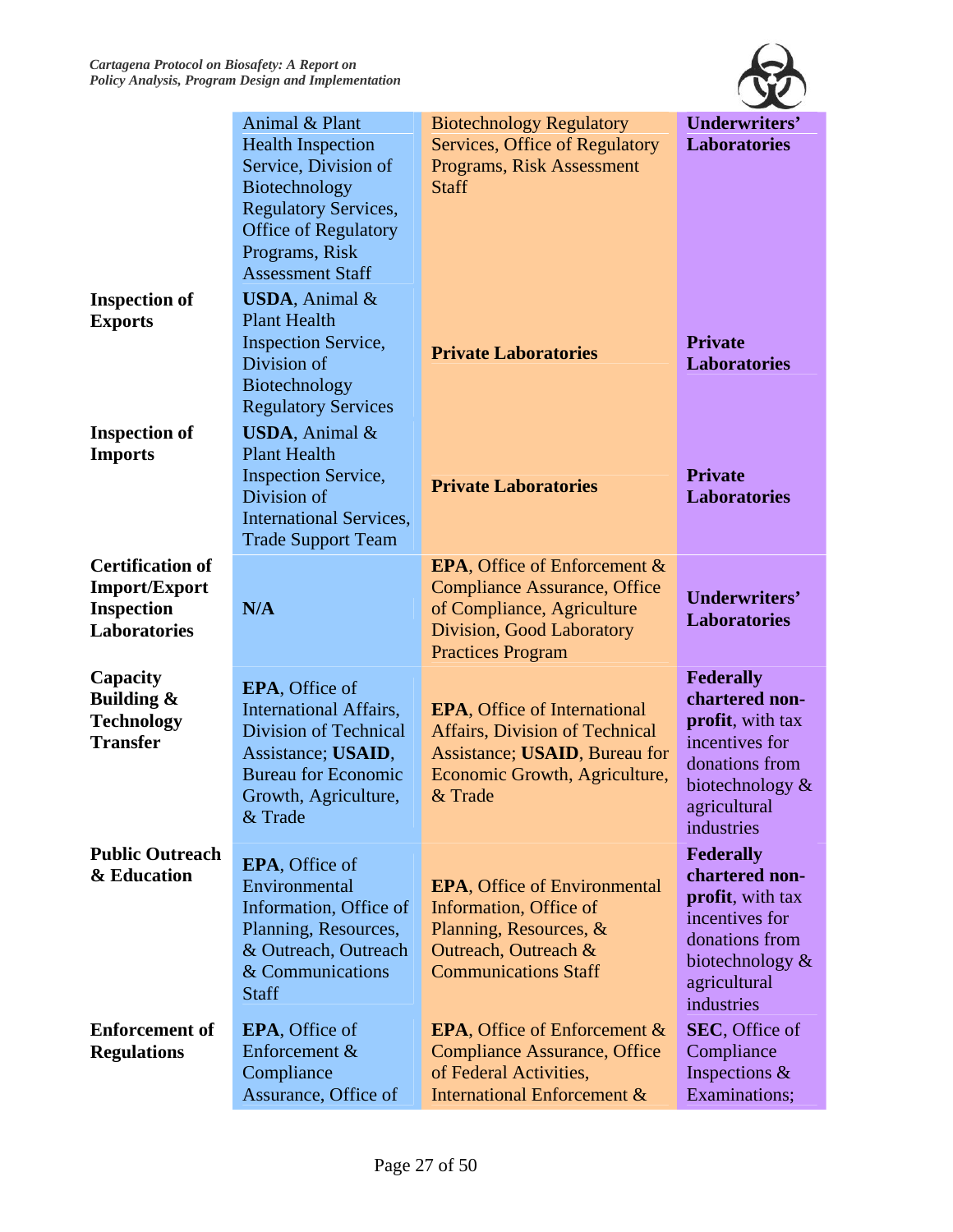

|                                                  | Federal Activities,<br>International<br>Enforcement &<br><b>Compliance Division</b>                                                                                                            | <b>Compliance Division</b>                                                                                                                                                                | Office of<br>International<br><b>Affairs</b>                                                                                                                                                            |
|--------------------------------------------------|------------------------------------------------------------------------------------------------------------------------------------------------------------------------------------------------|-------------------------------------------------------------------------------------------------------------------------------------------------------------------------------------------|---------------------------------------------------------------------------------------------------------------------------------------------------------------------------------------------------------|
| <b>Prosecution of</b><br><b>Violations</b>       | <b>DoJ</b> , Environment $\&$<br><b>Natural Resources</b><br>Division,<br>Environmental<br><b>Enforcement Section</b>                                                                          | DoJ, Environment & Natural<br><b>Resources Division,</b><br><b>Environmental Enforcement</b><br>Section                                                                                   | <b>DoJ</b> , Securities<br><b>Division</b>                                                                                                                                                              |
| <b>Reporting &amp;</b><br><b>Data Collection</b> | DoC, International<br>Trade Administration,<br><b>Department of Market</b><br>Access $\&$<br>Compliance; EPA,<br><b>Office of International</b><br>Affairs, Division of<br>Environment & Trade | DoC, International Trade<br>Administration, Department of<br>Market Access & Compliance;<br><b>EPA, Office of International</b><br>Affairs, Division of<br><b>Environment &amp; Trade</b> | DoC,<br>International<br>Trade<br>Administration,<br>Department of<br><b>Market Access</b><br>& Compliance;<br>EPA, Office of<br><b>International</b><br>Affairs, Division<br>of Environment<br>& Trade |
| Implementation<br>Oversight                      | DoS, Undersecretary<br>for Political Affairs,<br>Bureau of<br>International<br><b>Organization Affairs</b>                                                                                     | <b>DoS</b> , Undersecretary for<br>Political Affairs, Bureau of<br><b>International Organization</b><br><b>Affairs</b>                                                                    | DoS,<br>Undersecretary<br>for Political<br>Affairs, Bureau<br>of International<br>Organization<br><b>Affairs</b>                                                                                        |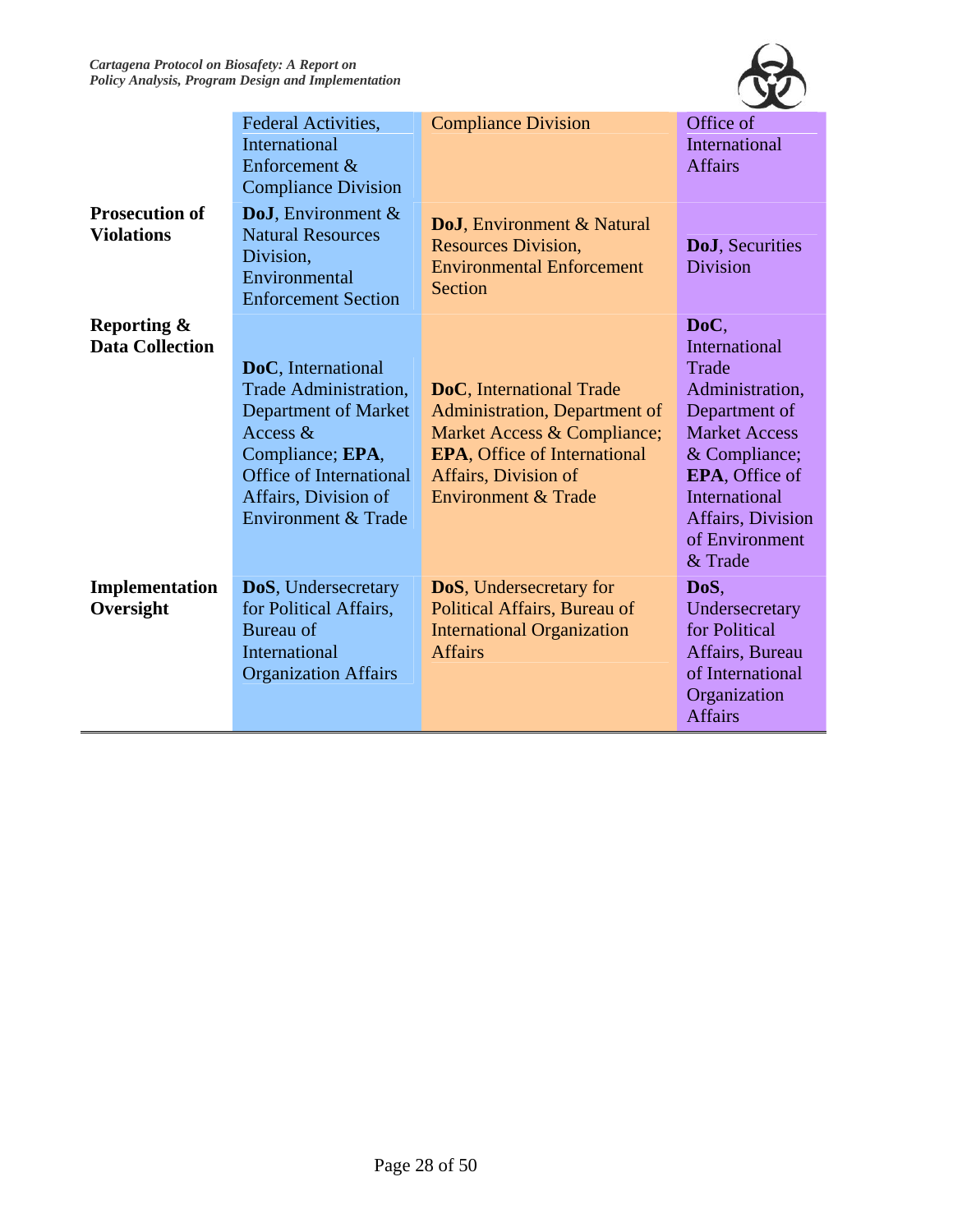

# APPENDIX 3: DESIGN OPTION EVALUATION

### **Assessment of Options**

| <b>Parameter</b>                          | <b>Effect</b>                             | <b>Option I</b><br>Public | <b>Option II</b><br>Public-<br>Private | <b>Option III</b><br>Private |  |
|-------------------------------------------|-------------------------------------------|---------------------------|----------------------------------------|------------------------------|--|
| <b>Cost Burden</b>                        | <b>Economic Feasibility</b>               | Public                    | 50/50                                  | Private                      |  |
| <b>Stakeholder</b><br><b>Involvement</b>  | <b>Political Feasibility</b>              | Low                       | Moderate                               | <b>High</b>                  |  |
| <b>Political</b><br>Acceptance            | <b>Political Feasibility</b>              | Low                       | Moderate                               | <b>High</b>                  |  |
| <b>Public Staffing</b>                    | <b>Economic Feasibility</b>               | High                      | Moderate                               | Low                          |  |
| <b>Incentive for</b><br><b>Innovation</b> | <b>Effectiveness of</b><br>Implementation | Low                       | Moderate                               | <b>High</b>                  |  |
| <b>Existing Capacity</b>                  | <b>Speed of Implementation</b>            | <b>Excellent</b>          | Good                                   | Fair-Good                    |  |
| Speed of<br>Implementation                | <b>Speed of Implementation</b>            | Slow                      | Slow                                   | <b>Moderate-</b><br>Fast     |  |
| <b>Initial Compliance</b>                 | Speed of Implementation                   | High                      | <b>High</b>                            | Moderate                     |  |
| <b>Private</b><br><b>Accountability</b>   | <b>Effectiveness of</b><br>Implementation | High                      | <b>High</b>                            | Moderate                     |  |
| <b>Distortion Effects</b>                 | <b>Effectiveness of</b><br>Implementation | Low                       | High                                   | High                         |  |
| <b>Incidence of</b><br><b>Liability</b>   | <b>Economic Feasibility</b>               | Public                    | 50/50                                  | Private*                     |  |
| *Public when indemnification binds        |                                           |                           |                                        |                              |  |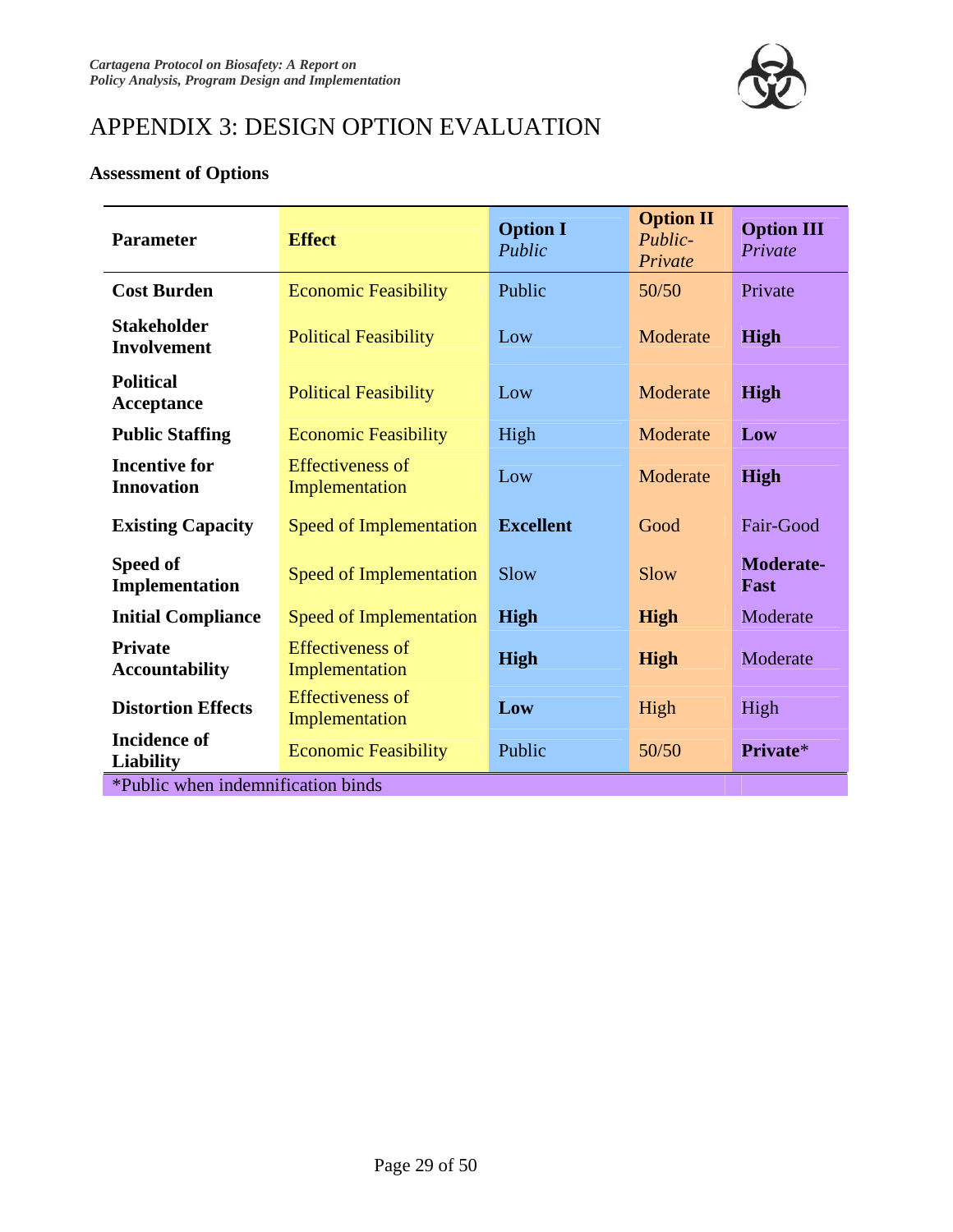

# APPENDIX 4: ASSIGNMENT OF CORE FUNCTIONS

|                                  | <b>Public-Private Partnership</b>                                                                                        |
|----------------------------------|--------------------------------------------------------------------------------------------------------------------------|
| <b>Development of Risk</b>       | <b>EPA</b> , Office of Prevention, Pesticides, & Toxic Substances,                                                       |
| <b>Assessment Standards</b>      | Office of Pollution Prevention & Toxics, Risk Assessment                                                                 |
|                                  | <b>Division</b>                                                                                                          |
| <b>Risk Assessment</b>           | <b>Private Laboratories</b>                                                                                              |
| <b>Auditing of Risk</b>          | <b>EPA</b> , Office of Enforcement & Compliance Assurance,                                                               |
| <b>Assessments</b>               | Office of Regulatory Enforcement, Toxics & Pesticides                                                                    |
|                                  | <b>Enforcement Division</b>                                                                                              |
| <b>Certification of</b>          | <b>EPA, Office of Enforcement &amp; Compliance Assurance,</b>                                                            |
| Independent                      | Office of Compliance, Agriculture Division, Good                                                                         |
| <b>Laboratories</b>              | <b>Laboratory Practices Program</b>                                                                                      |
| <b>Submission of AIA</b>         | <b>EPA, Office of Prevention, Pesticides, &amp; Toxic Substances,</b>                                                    |
| <b>Materials</b>                 | Office of Science Coordination and Policy, Biotechnology                                                                 |
|                                  | Team                                                                                                                     |
| <b>Approval of Imports</b>       | <b>USDA</b> , Animal & Plant Health Inspection Service, Division                                                         |
|                                  | of Biotechnology Regulatory Services, Office of Regulatory                                                               |
|                                  | Programs, Risk Assessment Staff                                                                                          |
| <b>Inspection of Exports</b>     | <b>USDA</b> , Animal & Plant Health Inspection Service, Division                                                         |
|                                  | of Biotechnology Regulatory Services                                                                                     |
| <b>Inspection of Imports</b>     | <b>USDA</b> , Animal & Plant Health Inspection Service, Division                                                         |
|                                  | of International Services, Trade Support Team                                                                            |
| <b>Certification of</b>          | <b>EPA, Office of Enforcement &amp; Compliance Assurance,</b>                                                            |
| <b>Import/Export</b>             | Office of Compliance, Agriculture Division, Good                                                                         |
| <b>Inspection Laboratories</b>   | <b>Laboratory Practices Program</b>                                                                                      |
| <b>Capacity Building &amp;</b>   | <b>USAID</b> , Bureau for Economic Growth, Agriculture, &                                                                |
| <b>Technology Transfer</b>       | Trade                                                                                                                    |
| <b>Public Outreach &amp;</b>     | <b>EPA</b> , Office of Environmental Information, Office of                                                              |
| <b>Education</b>                 | Planning, Resources, & Outreach, Outreach &                                                                              |
|                                  | <b>Communications Staff</b>                                                                                              |
| <b>Enforcement of</b>            | <b>EPA, Office of Enforcement &amp; Compliance Assurance,</b>                                                            |
| <b>Regulations</b>               | Office of Federal Activities, International Enforcement &                                                                |
|                                  | <b>Compliance Division</b>                                                                                               |
| <b>Prosecution of Violations</b> | <b>Department of Justice, Environment &amp; Natural Resources</b>                                                        |
|                                  | <b>Division, Environmental Enforcement Section</b>                                                                       |
| <b>Reporting &amp; Data</b>      | <b>Department of Commerce, International Trade</b>                                                                       |
| <b>Collection</b>                | Administration, Department of Market Access &                                                                            |
|                                  | Compliance; EPA, Office of International Affairs, Division<br>of Environment & Trade                                     |
|                                  |                                                                                                                          |
| Implementation<br>Oversight      | <b>Department of State, Undersecretary for Political Affairs,</b><br><b>Bureau of International Organization Affairs</b> |
|                                  |                                                                                                                          |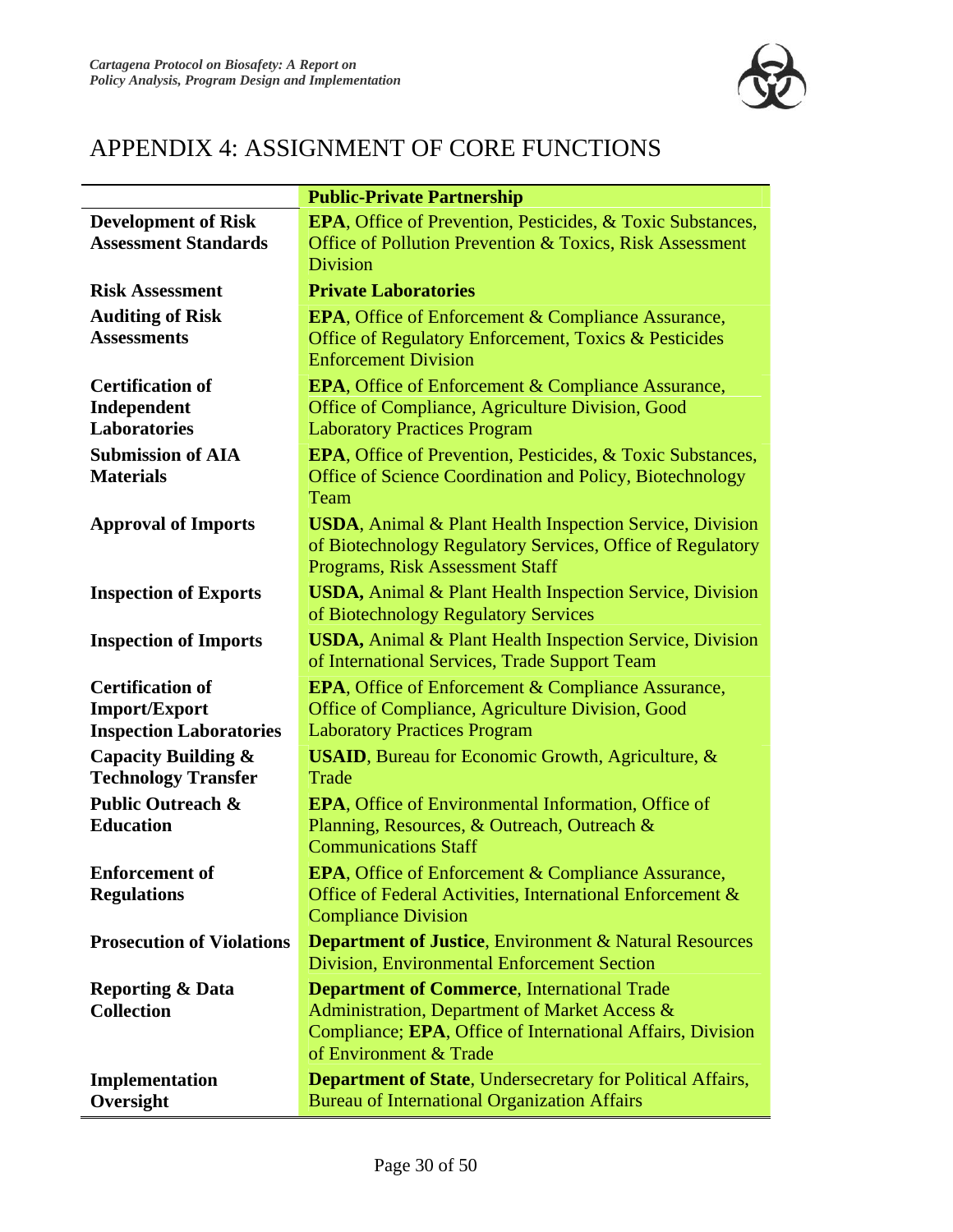

# APPENDIX 5: EPA ORGANIZATIONAL CHARTS

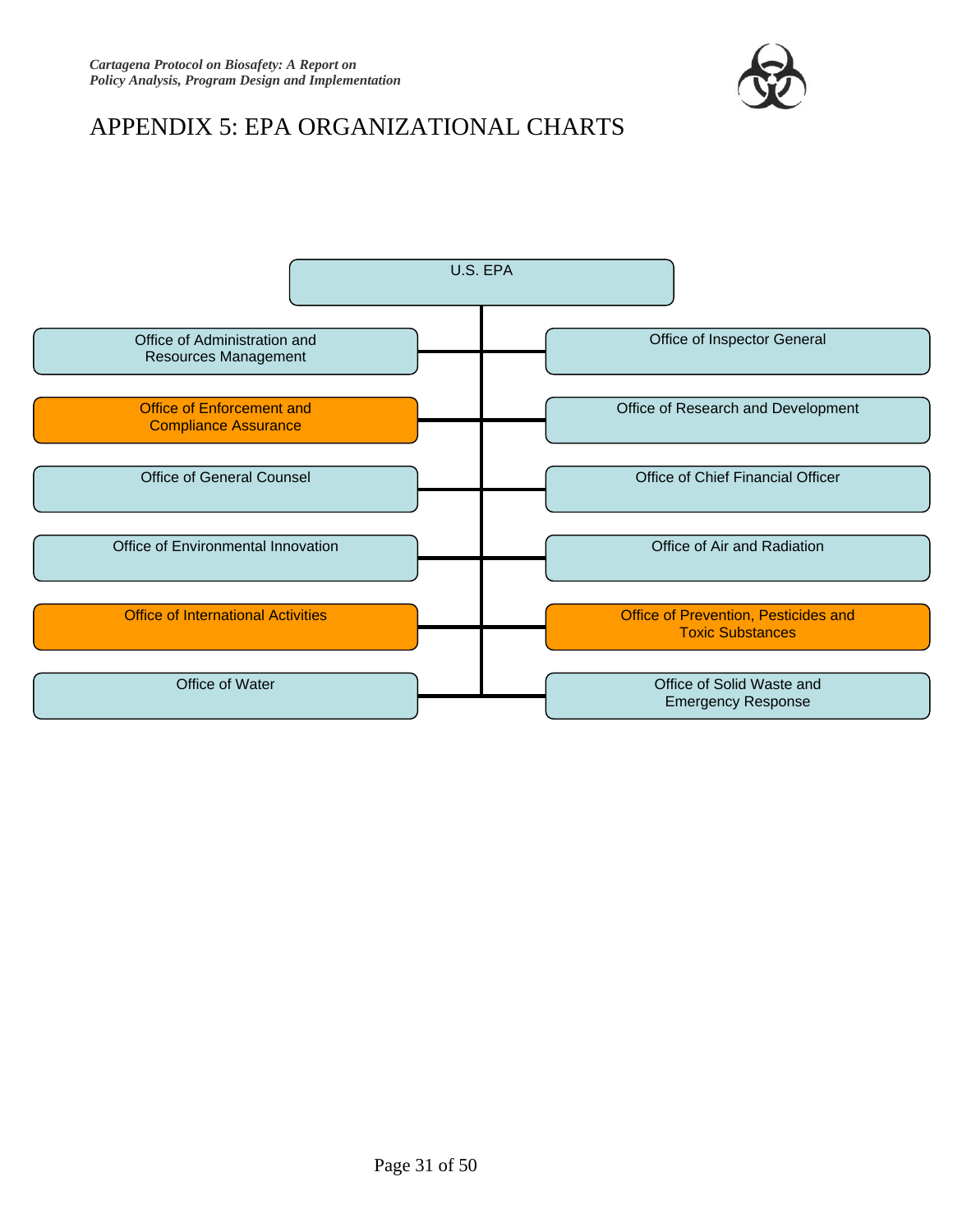

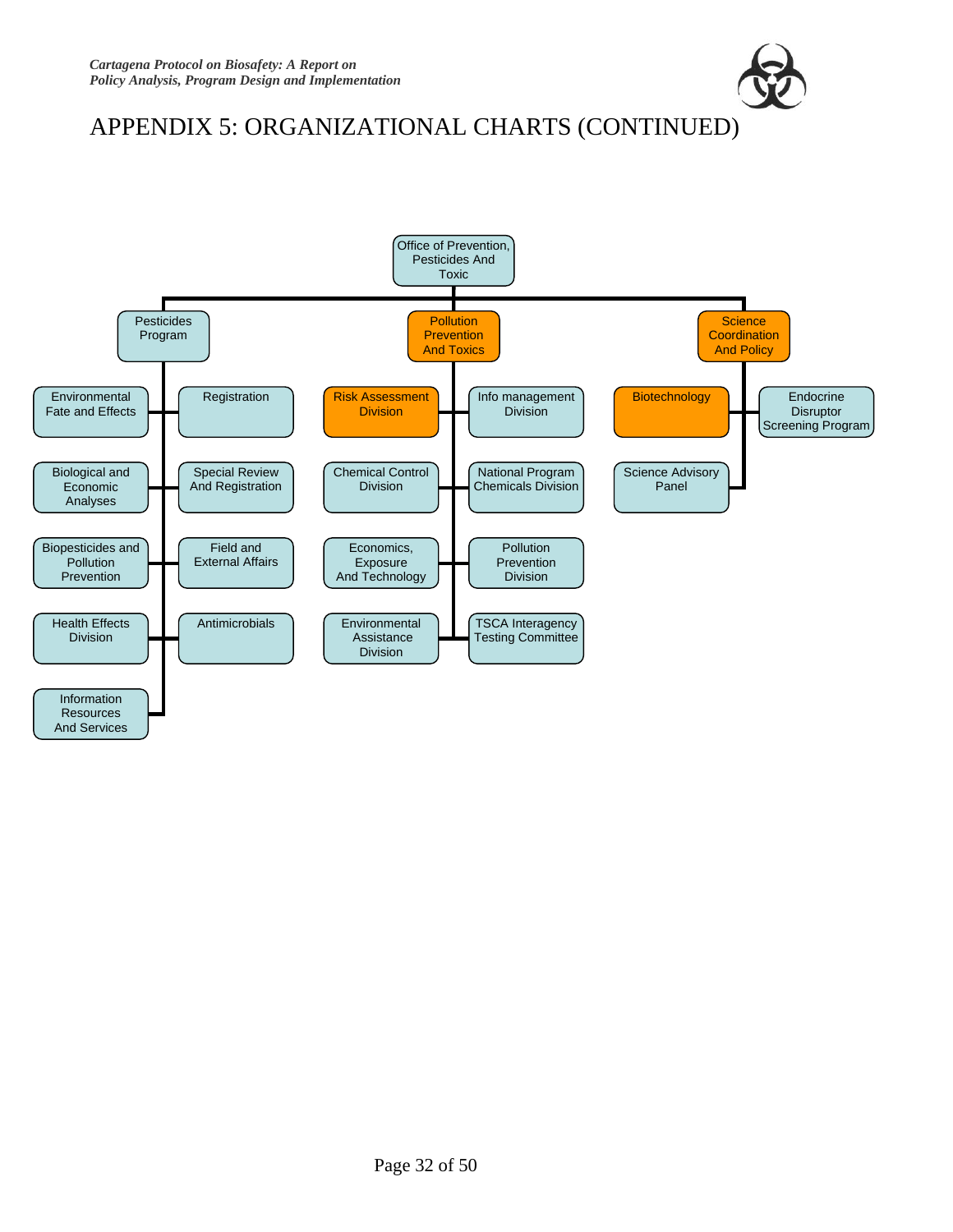

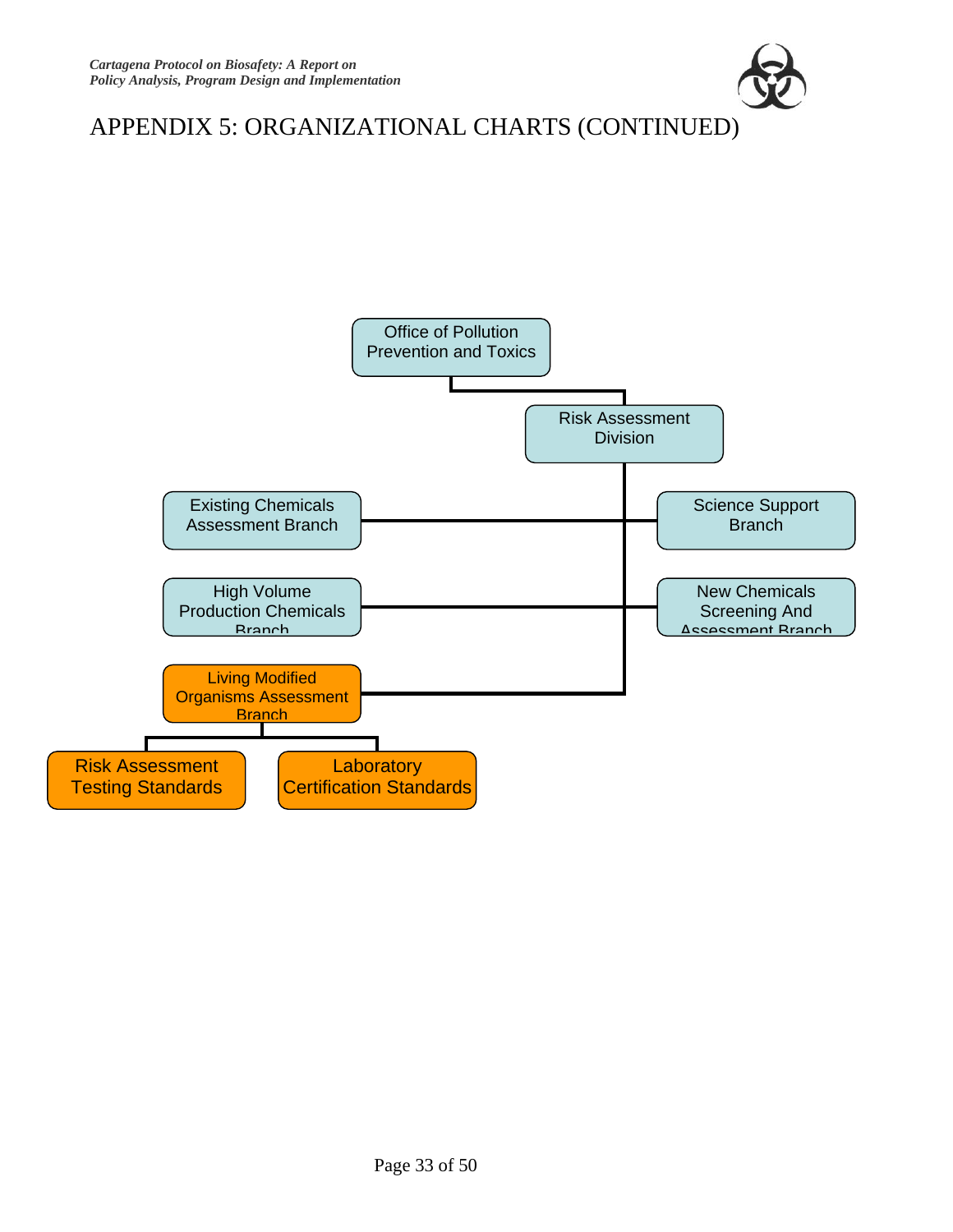

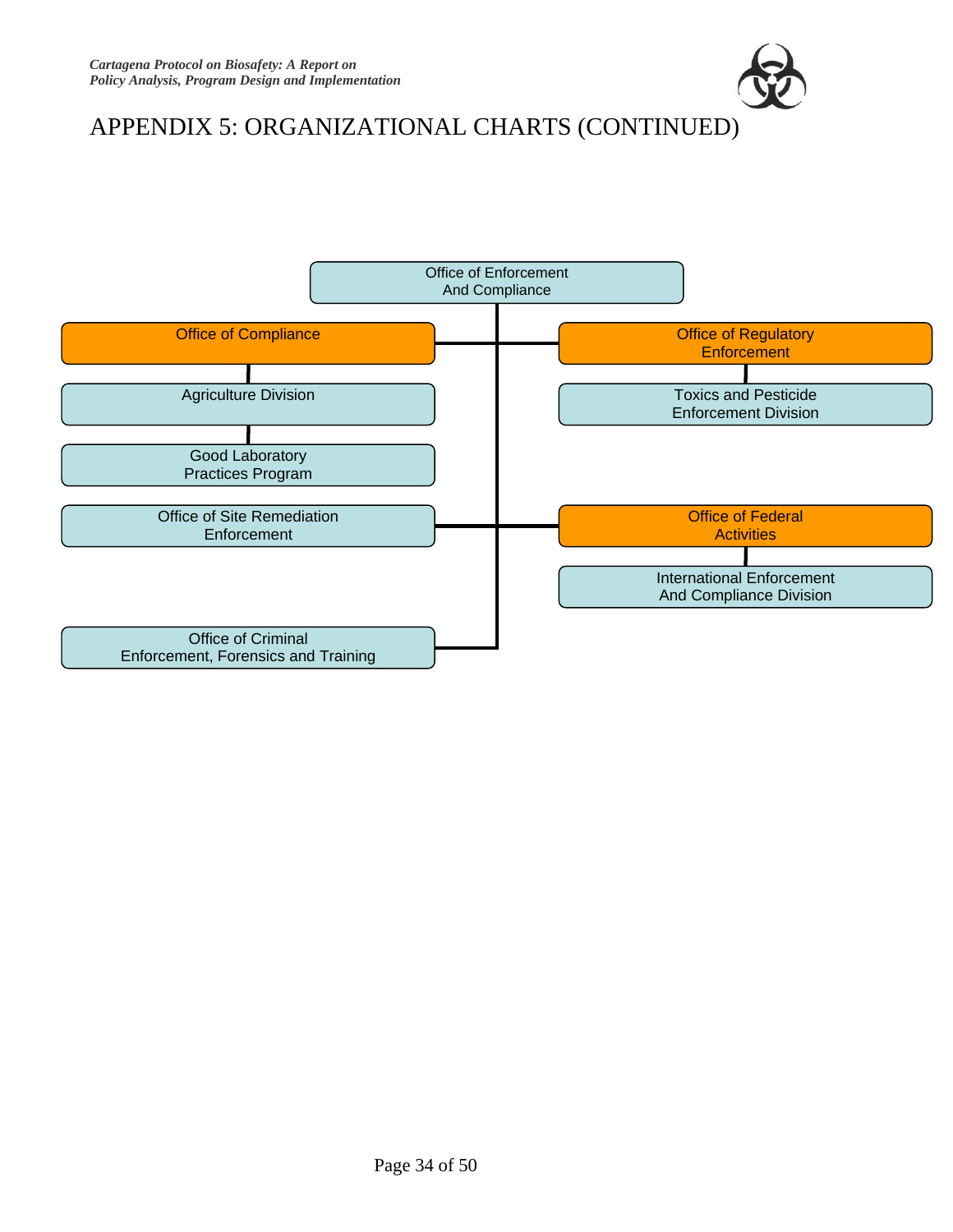

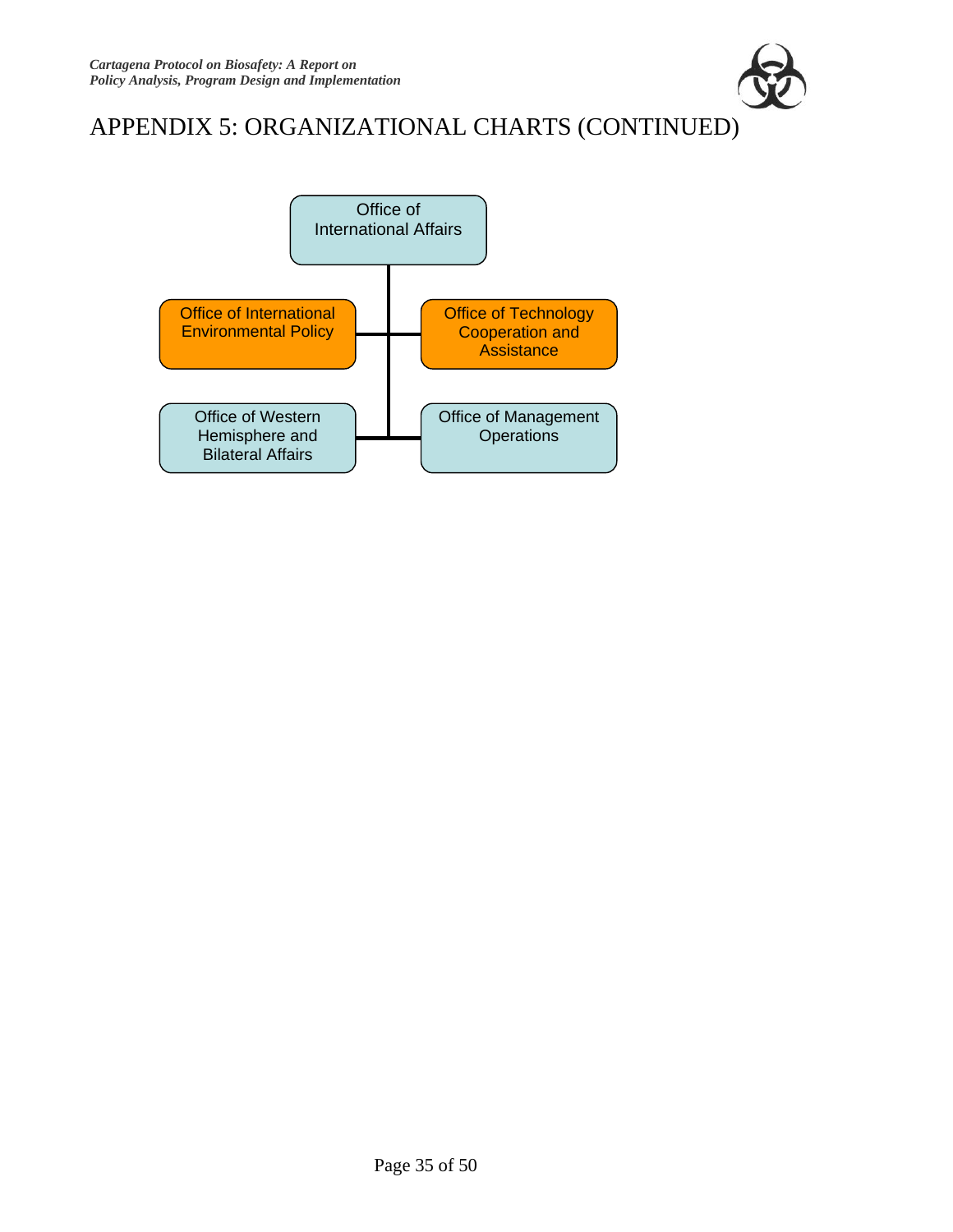

# APPENDIX 6: ORGANIZATION AND STAFFING CHART

| <b>Office</b> | <b>Functions</b>          | # Staff         | <b>Title</b>                 | <b>GS</b>   |
|---------------|---------------------------|-----------------|------------------------------|-------------|
| <b>OPPTS</b>  | <b>LMO</b> Risk           | 1               | <b>Chief of Branch</b>       | 14          |
|               | <b>Assessment Branch</b>  | 3               | <b>Associate Chief of</b>    | 13          |
|               | <b>Risk Assessment</b>    |                 | <b>Branch and Scientific</b> | 10          |
|               | <b>Standards</b>          | 3               | <b>Staff</b>                 | 13          |
|               |                           |                 | Associate Chief of           | 10          |
|               | Laboratory standards      | $\overline{2}$  | <b>Branch and Scientific</b> | 13          |
|               | <b>Biotechnology Team</b> |                 | Staff                        |             |
|               | <b>Risk Assessment</b>    | $\mathbf{1}$    | International                | 13          |
|               | Submission                | 6               | <b>Cooperation Officer</b>   |             |
|               | BCH                       |                 |                              |             |
|               | Coordination              |                 | International                |             |
|               |                           |                 | <b>Cooperation Officer</b>   |             |
|               |                           |                 | Contractors                  |             |
| <b>OECA</b>   | Laboratory                | $\mathbf{1}$    | Environmental                | 12          |
|               | Certification             |                 | Protection                   |             |
|               | <b>Risk Assessment</b>    |                 | Specialist                   |             |
|               | Procedures Audit          | 1               |                              | 12          |
|               | International             |                 |                              |             |
|               | Compliance                |                 |                              |             |
| <b>OIA</b>    | Public Education &        | $\cdot$ .2      | <b>Public Affairs</b>        | 13          |
|               | Outreach                  | 1               | Specialist                   | 13          |
|               | Capacity building         | $\overline{3}$  | <b>Technical Information</b> | 10          |
|               |                           |                 | Specialist                   |             |
|               |                           |                 | Contractors                  |             |
|               | Total                     | $22.2=(13.2+9)$ |                              | \$1,612,834 |
|               |                           |                 |                              |             |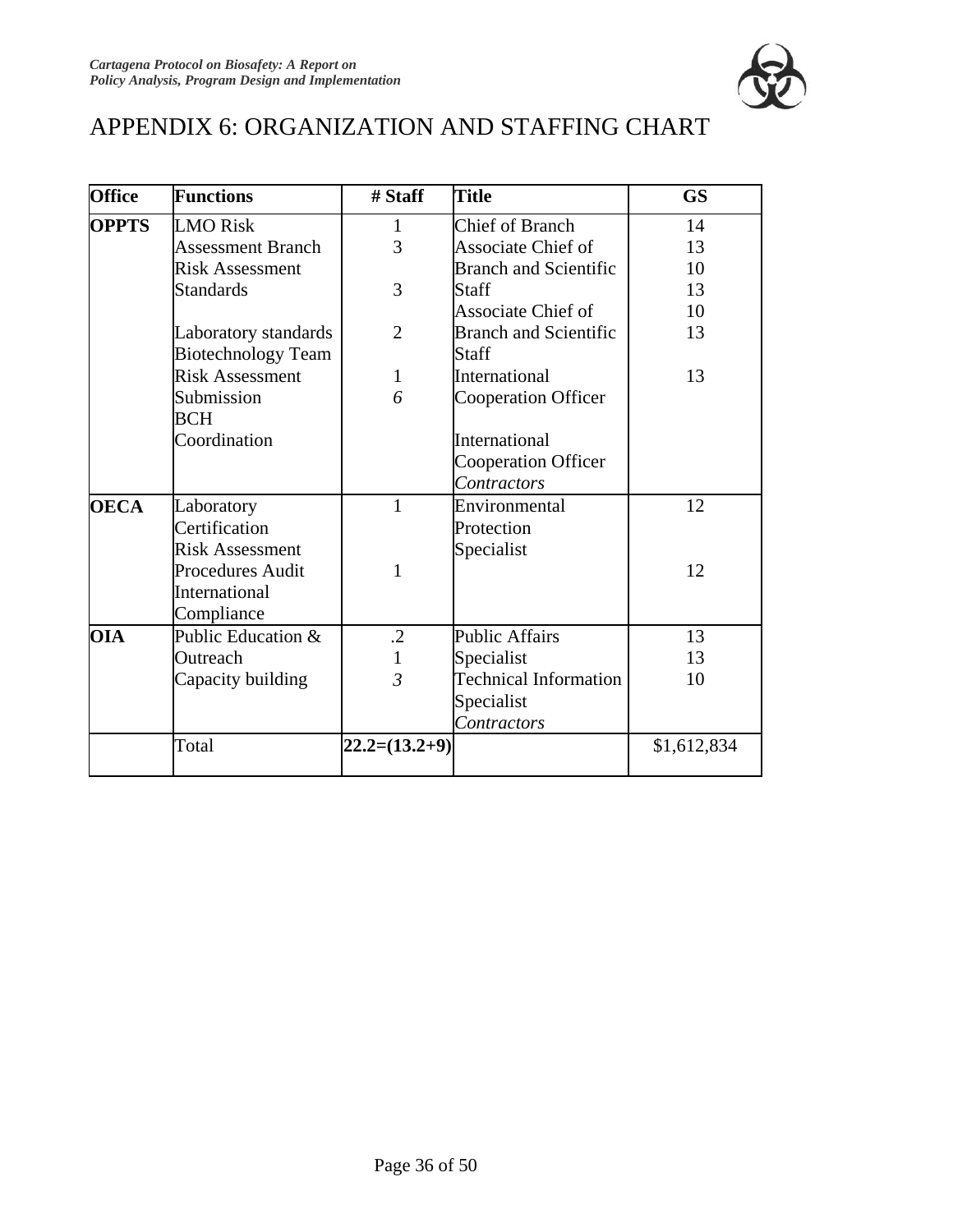

# APPENDIX 7: BUDGET AND REVENUE PROJECTIONS

|                               |                  | <b>Other Than</b> |                |
|-------------------------------|------------------|-------------------|----------------|
| <b>Team</b>                   | <b>Personnel</b> | <b>Personnel</b>  | <b>Total</b>   |
| Biotechnology                 |                  |                   |                |
| Team                          | \$281,226.00     | \$225,000.00      | \$506,226.00   |
| <b>LMO</b> Risk<br>Assessment |                  |                   |                |
| <i>Branch</i>                 | \$896,879.00     | \$1,650,000.00    | \$2,546,879.00 |
| Office of                     |                  |                   |                |
| Enforcement                   |                  |                   |                |
| and                           |                  |                   |                |
| Compliance                    |                  |                   |                |
| Assurance                     | \$157,652.00     | \$142,000.00      | \$299,652.00   |
| Office Of                     |                  |                   |                |
| <i>International</i>          |                  |                   |                |
| Affairs                       | \$277,077.68     | \$803,000.00      | \$1,080,077.68 |
| <b>Total</b>                  |                  |                   |                |
| Program                       |                  |                   |                |
| <b>Budget</b>                 | \$1,612,834.68   | \$2,820,000.00    | \$4,432,834.68 |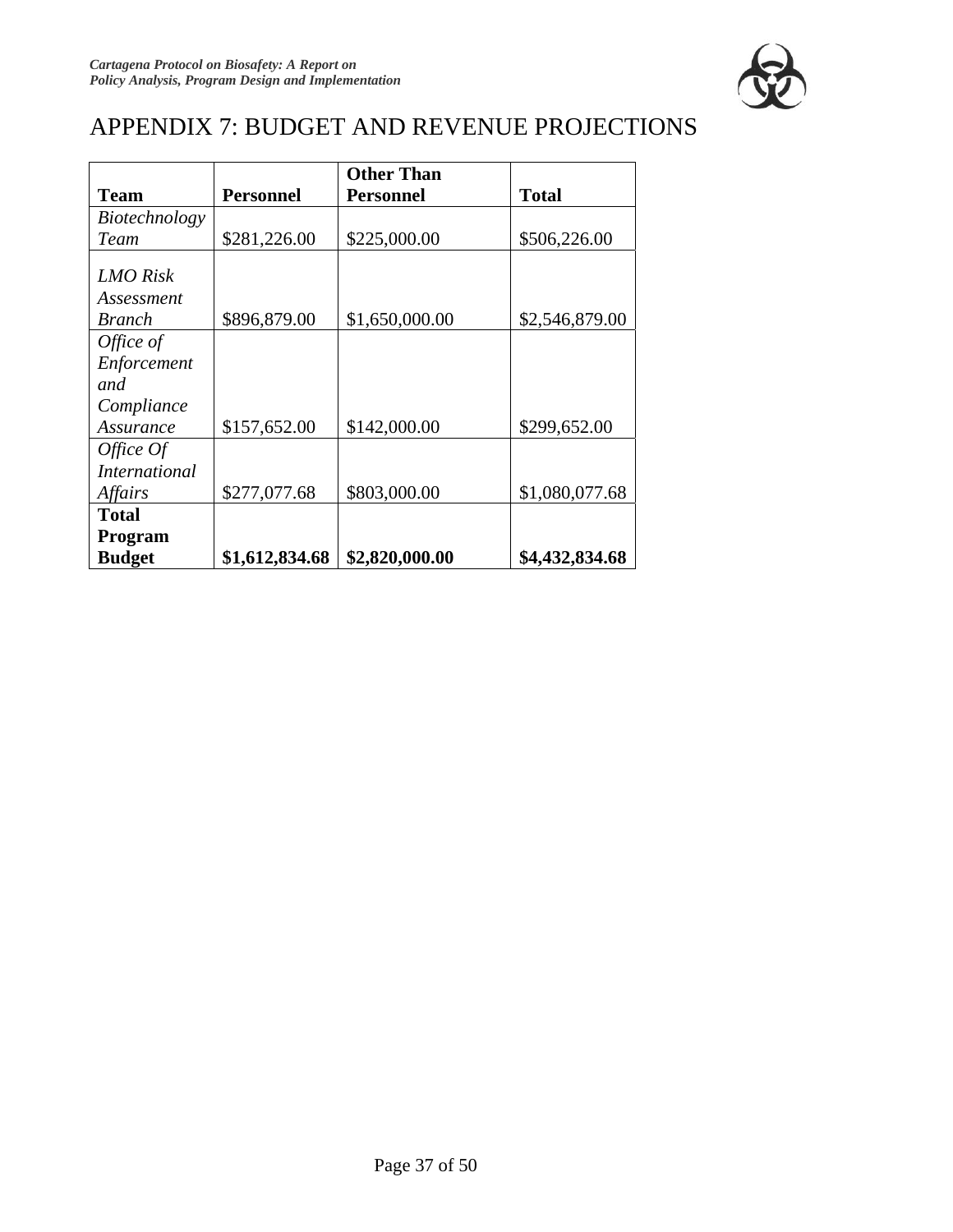

# APPENDIX 7: BUDGET AND REVENUE PROJECTIONS -PER EPA **OFFICE**

| <u>DIVIECHNOLOGI TEAM (SCIENCE COOKDINATION &amp; FOLICT DIVISION--OFFIS)</u> |               |                                     |       |               |                |
|-------------------------------------------------------------------------------|---------------|-------------------------------------|-------|---------------|----------------|
| <b>Title</b>                                                                  | <b>Number</b> | <b>Series</b>                       | Grade | <b>Salary</b> | <b>Total</b>   |
| International                                                                 |               |                                     |       |               |                |
| Cooperation                                                                   |               |                                     |       |               |                |
| Officer                                                                       |               | GS-0136 (International Cooperation) | 13    | \$93,742      | 93,742.0       |
| International                                                                 |               |                                     |       |               |                |
| Cooperation                                                                   |               |                                     |       |               |                |
| Officer                                                                       |               | GS-0136 (International Cooperation) | 13    | \$93,742      | 187,484.0<br>S |
| <b>TOTAL</b>                                                                  |               |                                     |       |               | \$281,226.0    |

#### *BIOTECHNOLOGY TEAM (SCIENCE COORDINATION & POLICY DIVISION--OPPTS)*

#### *LMO ASSESSMENT BRANCH (RISK ASSESSMENT DIVISION--OPPTS)*

| <b>Title</b>              | #  | <b>Series</b>              | Grade | <b>Salary</b> | <b>Total</b>             |
|---------------------------|----|----------------------------|-------|---------------|--------------------------|
| Chief of Branch           |    | GS-0408 (Ecology)          | 14    | \$110,775     | \$110,775.0              |
| Associate Chief of        |    |                            |       |               |                          |
| Branch, Field Testing     |    |                            |       |               |                          |
| <b>Standards</b>          | 1  | $GS-0430$ (Botany)         | 13    | \$93,742      | \$<br>93,742.0           |
| Associate Chief of        |    |                            |       |               |                          |
| Branch, Laboratory        |    |                            |       |               |                          |
| <b>Testing Standards</b>  | 1  | GS-0440 (Genetics)         | 13    | \$93,742      | 93,742.0<br>\$.          |
| Scientific Staff, Field   |    |                            |       |               |                          |
| <b>Testing Standards</b>  | 1  | $GS-0408$ (Ecology)        | 10    | \$59,862      | \$<br>59,862.0           |
| Scientific Staff, Field   |    |                            |       |               |                          |
| <b>Testing Standards</b>  | 1  | GS-0471 (Agronomy)         | 10    | \$59,862      | \$<br>59,862.0           |
| Scientific Staff,         |    |                            |       |               |                          |
| <b>Laboratory Testing</b> |    |                            |       |               |                          |
| <b>Standards</b>          | 1  | GS-0415 (Toxicology)       | 10    | \$59,862      | \$<br>59,862.0           |
| Scientific Staff,         |    |                            |       |               |                          |
| <b>Laboratory Testing</b> |    |                            |       |               |                          |
| <b>Standards</b>          |    | GS-0413 (Plant Physiology) | 10    | \$59,862      | $\mathbb{S}$<br>59,862.0 |
| Contractors               | 6  | $GS-04xx$                  | 10    | \$59,862      | \$359,172.0              |
| <b>TOTAL</b>              | 13 |                            |       |               | \$896,879.0              |

#### *OFFICE OF ENFORCEMENT AND COMPLIANCE ASSURANCE*

| <b>Title</b>  | <b>Number</b> | <b>Series</b>                                        | Grade | <b>Salarv</b> | <b>Total</b> |
|---------------|---------------|------------------------------------------------------|-------|---------------|--------------|
| Environmental |               |                                                      |       |               |              |
| Protection    |               |                                                      |       |               |              |
| Specialist    |               | GS-0028 (Environmental Protection Specialist Series) | 12    | \$78,826      | 78,826.0     |
| Environmental |               |                                                      |       |               |              |
| Protection    |               |                                                      |       |               |              |
| Specialist    |               | GS-0028 (Environmental Protection Specialist Series) | 12    | \$78,826      | 78,826.0     |
| <b>TOTAL</b>  |               |                                                      |       |               | 157,652.0    |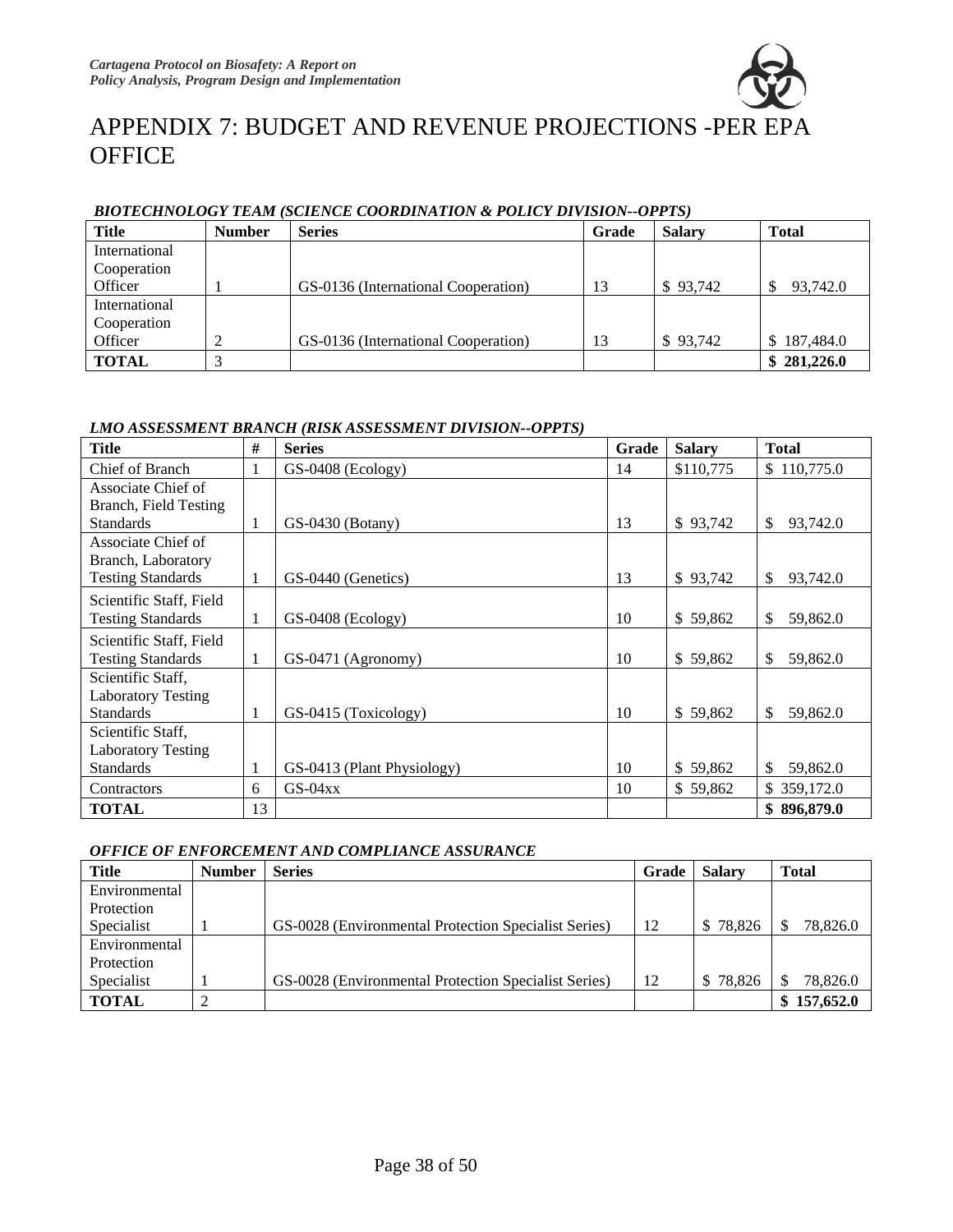

#### *OFFICE OF INTERNATIONAL AFFAIRS*

| <b>Title</b>          | <b>Number</b> | <b>Series</b>                                   | Grade | <b>Salary</b>           | <b>Total</b>    |
|-----------------------|---------------|-------------------------------------------------|-------|-------------------------|-----------------|
| Technical             |               |                                                 |       |                         |                 |
| Information           |               |                                                 |       |                         |                 |
| Specialist            |               | GS-1412 (Technical Information Services Series) | 13    | \$93,742                | 93,742.0<br>\$. |
| <b>Public Affairs</b> |               |                                                 |       |                         |                 |
| Specialist            | 0.2           | GS-1035(Public Affairs)                         | 13    | 18,748<br><sup>\$</sup> | 3,749.7         |
| Project               |               |                                                 |       |                         |                 |
| Manager               |               |                                                 |       |                         |                 |
| (Contract)            | 3             | GS-1412 (Technical Information Services Series) | 10    | \$59,862                | \$179,586.0     |
| <b>TOTAL</b>          | 4.2           |                                                 |       |                         | \$277,077.7     |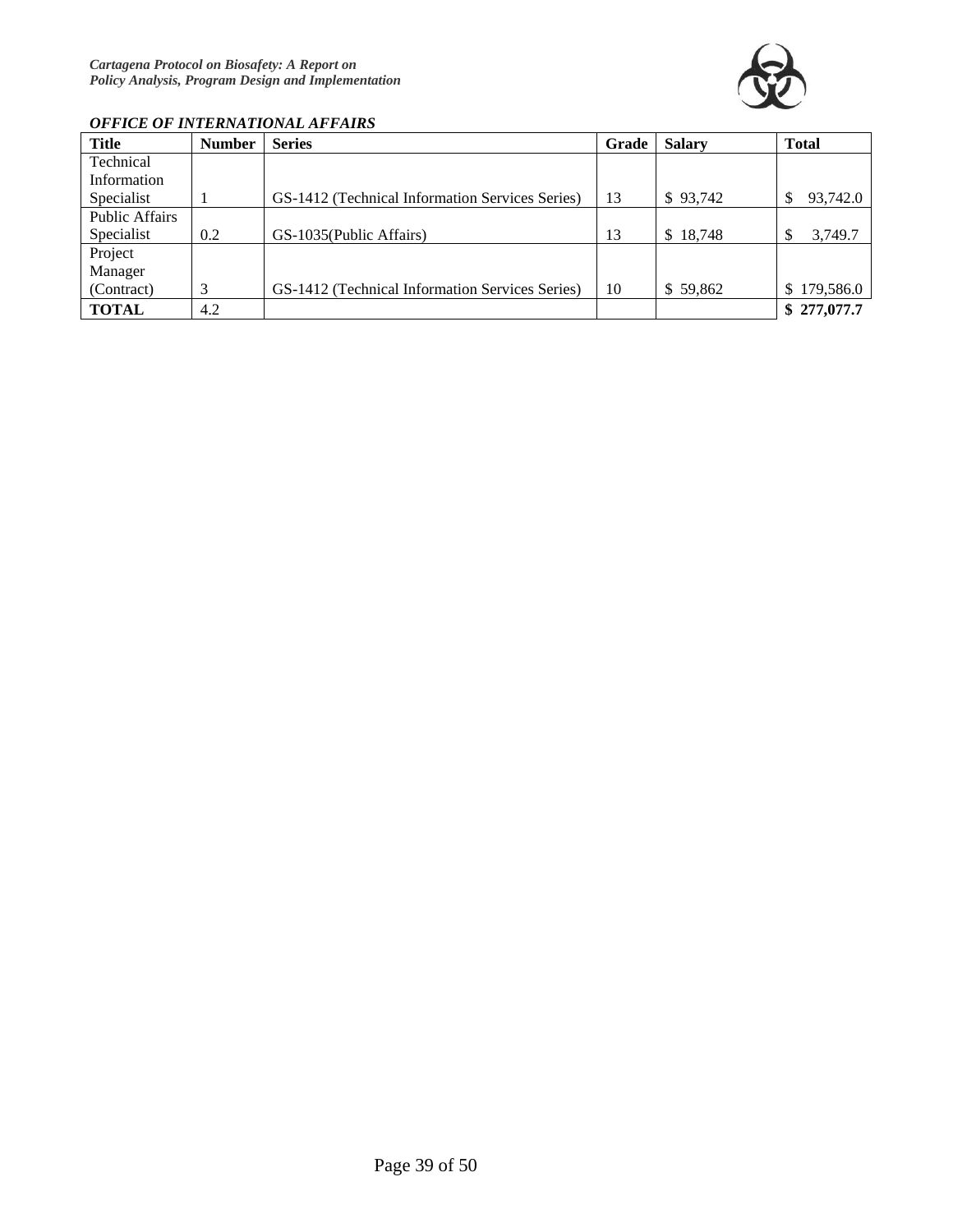

# APPENDIX 7: BUDGET AND REVENUE PROJECTIONS (CONT.) - OTHER THAN PERSONNEL COST ESTIMATES PER OFFICE

| <b>BIOTECHNOLOGY TEAM (SCIENCE COORDINATION &amp; POLICY</b><br><b>DIVISION--OPPTS</b> ) |         |  |
|------------------------------------------------------------------------------------------|---------|--|
| <b>Description</b>                                                                       | Cost    |  |
| <b>Travel</b> (Protocol Related)                                                         | 200,000 |  |
| <b>IT Equipment</b>                                                                      | 20,000  |  |
| <b>Office Supplies</b>                                                                   | 5,000   |  |
| <b>TOTAL</b>                                                                             | 225,000 |  |

| LMO ASSESSMENT BRANCH (RISK ASSESSMENT DIVISION-- |             |  |
|---------------------------------------------------|-------------|--|
| <b>OPPTS</b> )                                    |             |  |
| <b>Description</b>                                | Cost        |  |
| Travel                                            | 100,000     |  |
| Technical Services *                              | 200,000     |  |
| <b>IT Equipment</b>                               | 250,000     |  |
| Risk Assessment Laboratory – Setup *              | \$1,000,000 |  |
| <b>Risk Assessment Laboratory – Supplies</b>      | 100,000     |  |
| <b>TOTAL</b>                                      | \$1,650,000 |  |

| OFFICE OF ENFORCEMENT AND COMPLIANCE ASSURANCE  |         |  |
|-------------------------------------------------|---------|--|
| <b>Description</b>                              | Cost    |  |
| Travel (certification)                          | 100,000 |  |
| <b>Inspection Materials</b>                     | 5,000   |  |
| Technical Services (certification and auditing) | 20,000  |  |
| <b>IT Equipment</b>                             | 15,000  |  |
| <b>Office Supplies</b>                          | 2,000   |  |
| <b>TOTAL</b>                                    | 142,000 |  |

| <b>OFFICE OF INTERNATIONAL AFFAIRS</b> |         |
|----------------------------------------|---------|
| <b>Description</b>                     | Cost    |
| Travel (certification)                 | 100,000 |
| Outreach & Education Grant             | 100,000 |
| <b>Capacity Building Seed Money</b>    | 600,000 |
| <b>Office Supplies</b>                 | 3,000   |
| <b>TOTAL</b>                           | 803,000 |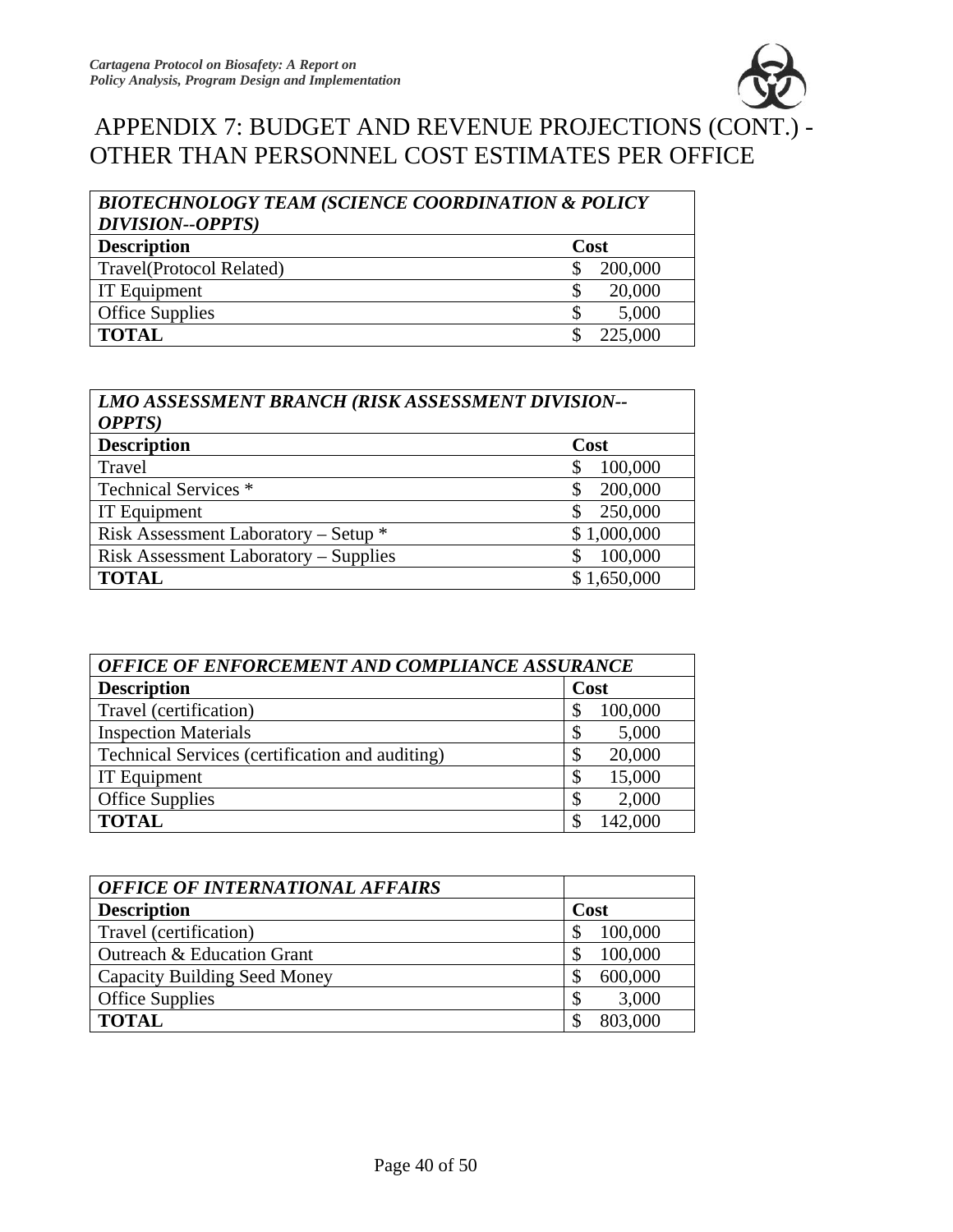

# APPENDIX 17: BUDGET AND REVENUE PROJECTIONS (CONT.) - RISK ASSESSMENT FEES, FINES AND REVENUE PROJECTION

#### **Fee Schedule**

| <b>Description</b>                   | Fee         |
|--------------------------------------|-------------|
| Laboratory Certification - Initial   | \$40,000.00 |
| Laboratory Certification - Biennial  |             |
| Recertification                      | \$20,000.00 |
| Laboratory Certification – Appeal    | \$5,000.00  |
| Risk Assessment Audit - New LMO      | \$25,000.00 |
| Risk Assessment Audit – Reevaluation | \$15,000.00 |
| Risk Assessment Audit – Appeal       | \$10,000.00 |
| Submission - AIA Request - Initial   | \$10,000.00 |
| Submission - AIA Request -           |             |
| Amendment/Clarification              | \$5,000.00  |

#### **Fine Schedule**

| <b>Description</b>                                    | <b>Fine</b>    |
|-------------------------------------------------------|----------------|
| Unapproved LMO Import - First Violation               | \$250,000.00   |
| Unapproved LMO Import - Subsequent                    |                |
| Violation                                             | \$500,000.00   |
| Unapproved LMO Export - First Violation               | \$100,000.00   |
| <b>Unapproved LMO Export - Subsequent</b>             |                |
| Violation                                             | \$250,000.00   |
| <b>Deliberate Misrepresentation - Risk Assessment</b> | \$100,000.00   |
| Deliberate Misrepresentation – Laboratory             |                |
| Certification                                         | \$250,000.00   |
| Withholding Information - AIA Submission              | \$100,000.00   |
| Withholding Information - Risk Assessment             | \$100,000.00   |
| Misappropriation of Intellectual Property             | \$1,000,000.00 |

#### **Revenue Projections**

| <b>Description</b>                 | <b>Number</b> | $ $ Fee     | <b>Total</b>                  |
|------------------------------------|---------------|-------------|-------------------------------|
| Laboratory Certification – Initial | 10            | \$40,000.00 | \$400,000.00                  |
| Laboratory Certification – Appeal  |               | \$5,000.00  | \$10,000.00                   |
| Risk Assessment Audit - New LMO    | 25            | \$25,000.00 | \$625,000.00                  |
| Risk Assessment Audit – Appeal     |               | \$10,000.00 | \$50,000.00                   |
| Submission - AIA Request - Initial | 20            |             | $$10,000.00 \mid $200,000.00$ |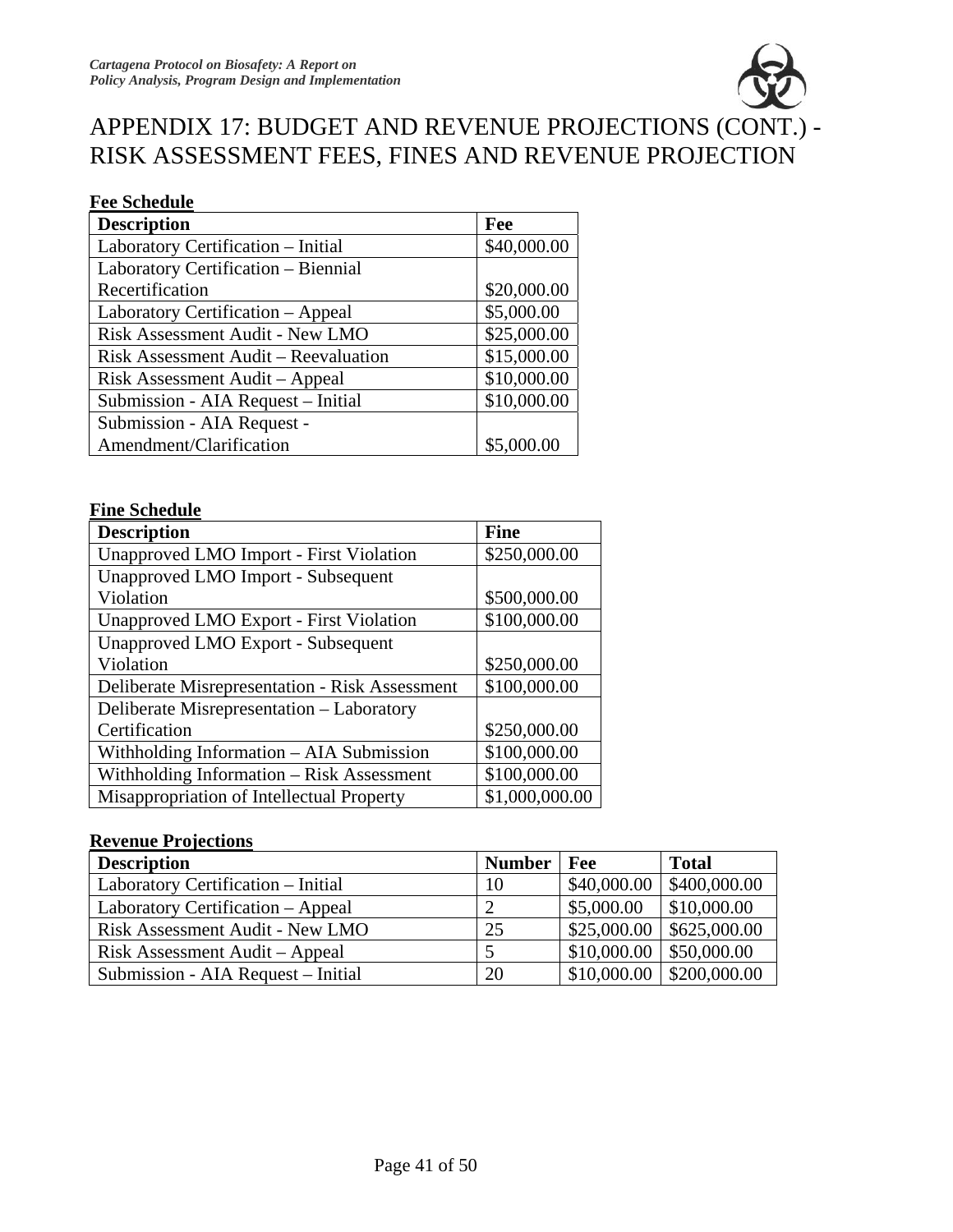

# APPENDIX 7: BUDGET AND REVENUE PROJECTIONS (CONT.) LABORATORY SETUP FOR LMO RISK ASSESSMENT

| <b>Description</b>             | Cost                         |
|--------------------------------|------------------------------|
| GC-MS                          | \$<br>15,000.00              |
| Electrospray MS-MS             | \$<br>150,000.00             |
| <b>MALDI-TOF MS</b>            | \$<br>250,000.00             |
| <b>GC-FID/EIC</b>              | \$<br>10,000.00              |
| <b>PCR</b>                     | \$<br>10,000.00              |
| Refrigerated                   |                              |
| Centrifuge                     | \$<br>10,000.00              |
| Glassware                      | \$<br>50,000.00              |
| Imaging and                    |                              |
| Visualization                  | \$<br>25,000.00              |
| UV/VIS                         | $\overline{\$}$<br>10,000.00 |
| <b>Ventilation Hoods</b>       | \$<br>100,000.00             |
| Water                          |                              |
| <b>Filtration/Purification</b> | \$<br>15,000.00              |
| Plant                          |                              |
| Pathology/Dissection           | \$<br>25,000.00              |
| <b>Confocal Microscope</b>     | \$<br>30,000.00              |
| Coplanar Microscope            | \$<br>25,000.00              |
| Computer                       |                              |
| Workstations                   | 100,000.00<br>\$             |
| Supplies                       | \$<br>75,000.00              |
| Reagents                       | \$<br>100,000.00             |
| <b>TOTAL</b>                   | \$1,000,000.00               |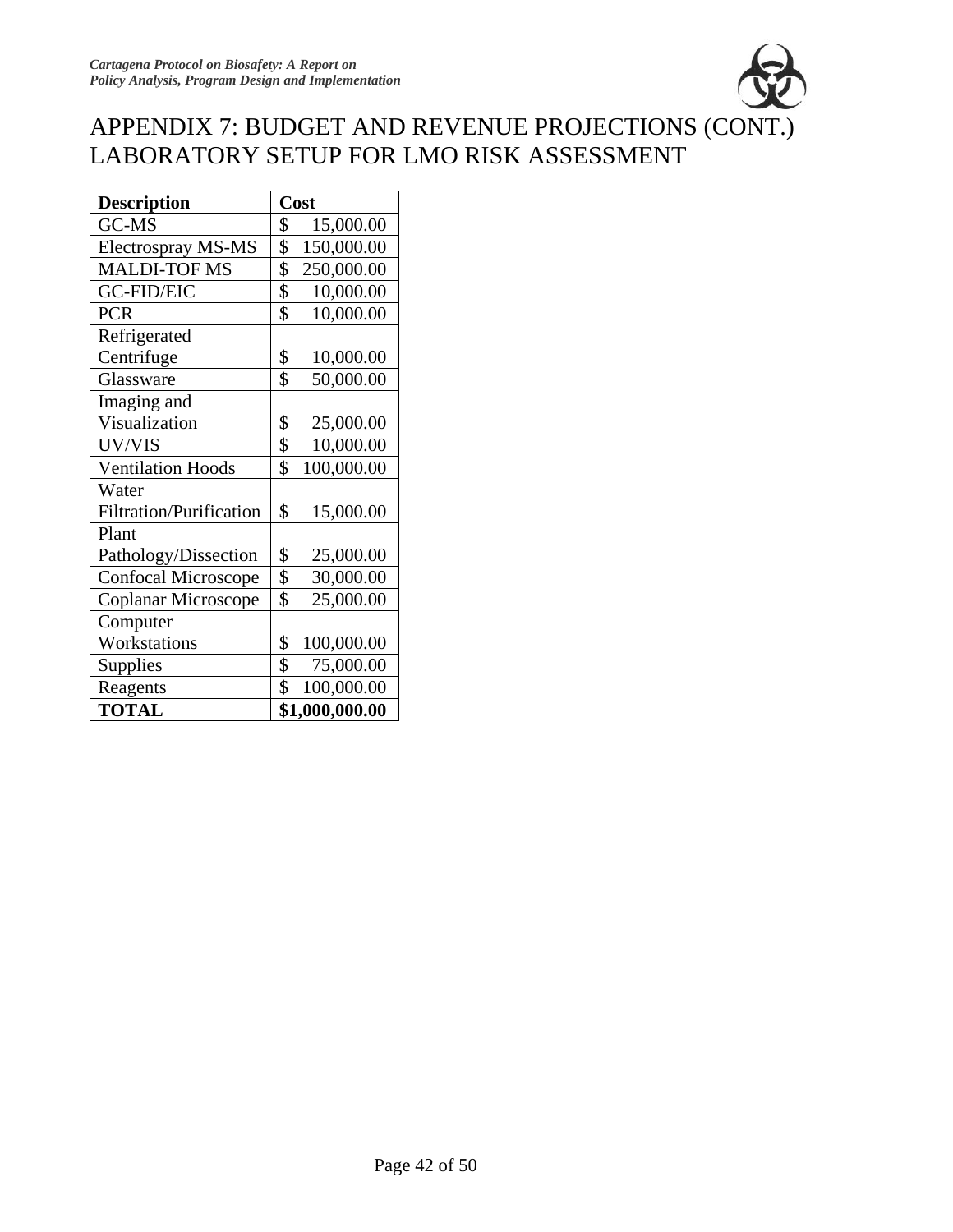

## APPENDIX 7: BUDGET AND REVENUE PROJECTIONS (CONT.) TECHNICAL SERVICES BREAKDOWN FOR LMO RISK ASSESSMENT OFFICE

| <b>Description</b>        |    | Cost       |
|---------------------------|----|------------|
| Electron                  |    |            |
| Microscopy                | \$ | 75,000.00  |
| Sample Preparation        | \$ | 10,000.00  |
| Sample Transport          | \$ | 10,000.00  |
| <b>Elemental Analysis</b> | \$ | 75,000.00  |
| <b>NMR</b> Spectroscopy   | \$ | 75,000.00  |
| Other Lab Work            | \$ | 55,000.00  |
| <b>TOTAL</b>              | \$ | 245,000.00 |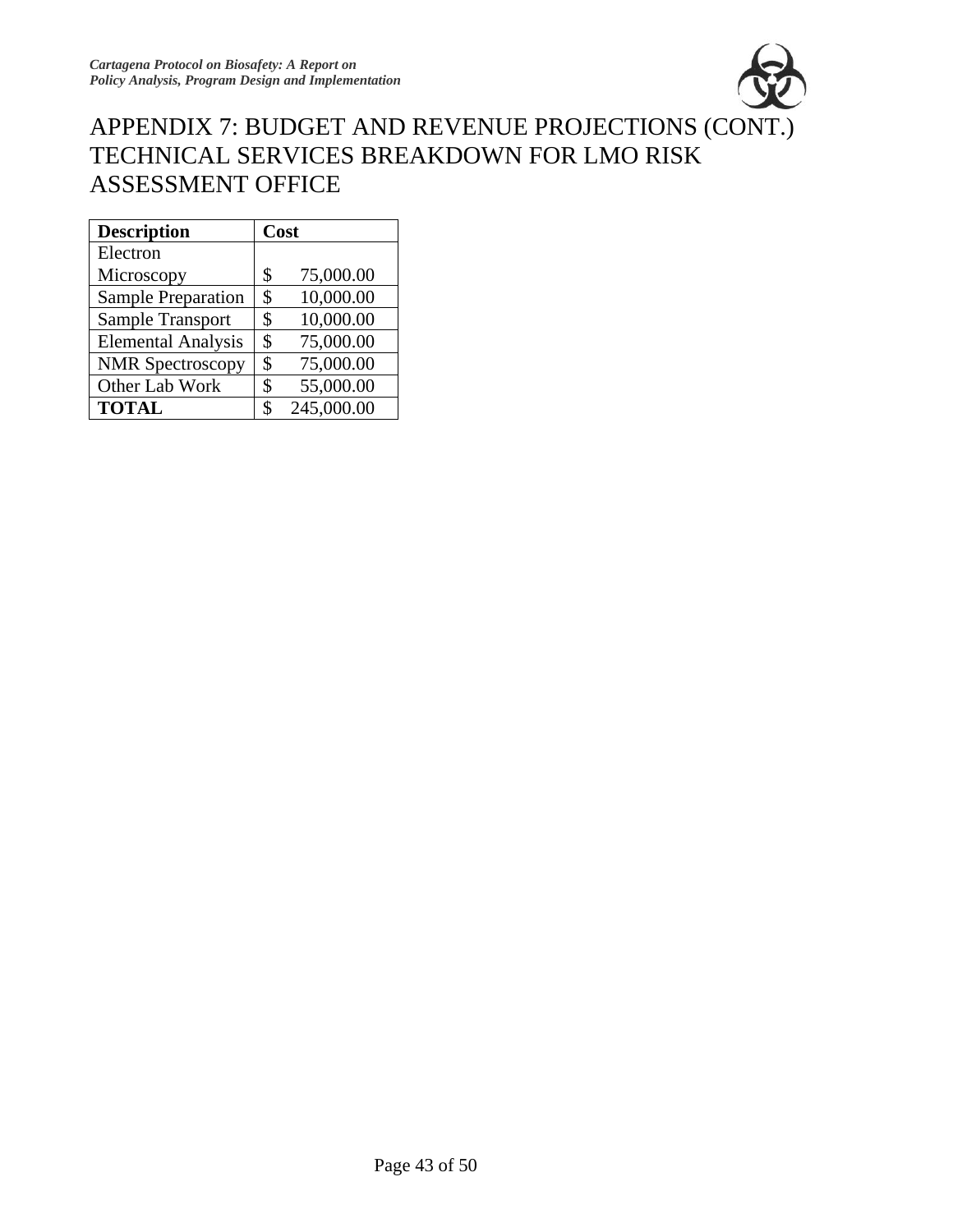

# APPENDIX 8: PERFORMANCE MANAGEMENT OUTPUTS & **OUTCOMES**

### **Risk Assessment Auditing**

| <b>Output Measures</b>                     | <b>Outcome Measures</b>                        |  |  |  |
|--------------------------------------------|------------------------------------------------|--|--|--|
| 1 Average time of audit                    | 1 Customer satisfaction rating                 |  |  |  |
| 2 Average total cost of audit              | 2 Percentage of program participants by sector |  |  |  |
| 3 Appeals rate                             | 3 Value of patents of LMO SAFE products        |  |  |  |
| 4 Average number of errors                 |                                                |  |  |  |
| 5 Rate of initial acceptance               |                                                |  |  |  |
| 6 Rate of acceptance with revisions        |                                                |  |  |  |
| 7 Cost and time to establish initial audit |                                                |  |  |  |
| 8 Baseline cost overruns                   |                                                |  |  |  |
|                                            |                                                |  |  |  |
| <b>Laboratory Certification</b>            |                                                |  |  |  |

| <b>Output Measures</b>                     | <b>Outcome Measures</b>        |  |
|--------------------------------------------|--------------------------------|--|
| 1 Average time to certification            | 1 Customer satisfaction rating |  |
| 2 Average total cost of certification      |                                |  |
| 3 Appeals rate                             |                                |  |
| 4 Rate of initial certification            |                                |  |
| 5 Rate of certification with modifications |                                |  |
| 6 Average numbers of discrepancies         |                                |  |
| 7 Baseline cost overruns                   |                                |  |

### **BCH and AIA Submissions - Export**

| <b>Output Measures</b>               | <b>Outcome Measures</b>                                 |
|--------------------------------------|---------------------------------------------------------|
| 1 Average processing time            | 1 Customer satisfaction rating                          |
| 2 Average processing cost            | 2 Percentage of LMO SAFE exports                        |
| 3 Rate of requests for clarification | 3 Individual market penetration of US LMO SAFE products |

### **AIA Submission Review - Import**

| <b>Output Measures</b>                  | <b>Outcome Measures</b>                  |
|-----------------------------------------|------------------------------------------|
| 1 Average review time                   | 1 Customer satisfaction rating           |
| 2 Average review cost                   | 2 Percentage of LMO SAFE imports         |
| 3 Rate of requests for clarification    | 3 Market penetration of LMO SAFE imports |
| 4 Rate of initial approval              |                                          |
| 5 Rate of approval with revisions       |                                          |
| 6 Rate of 90-day receipt notification   |                                          |
| 7 Rate of 270-day decision notification |                                          |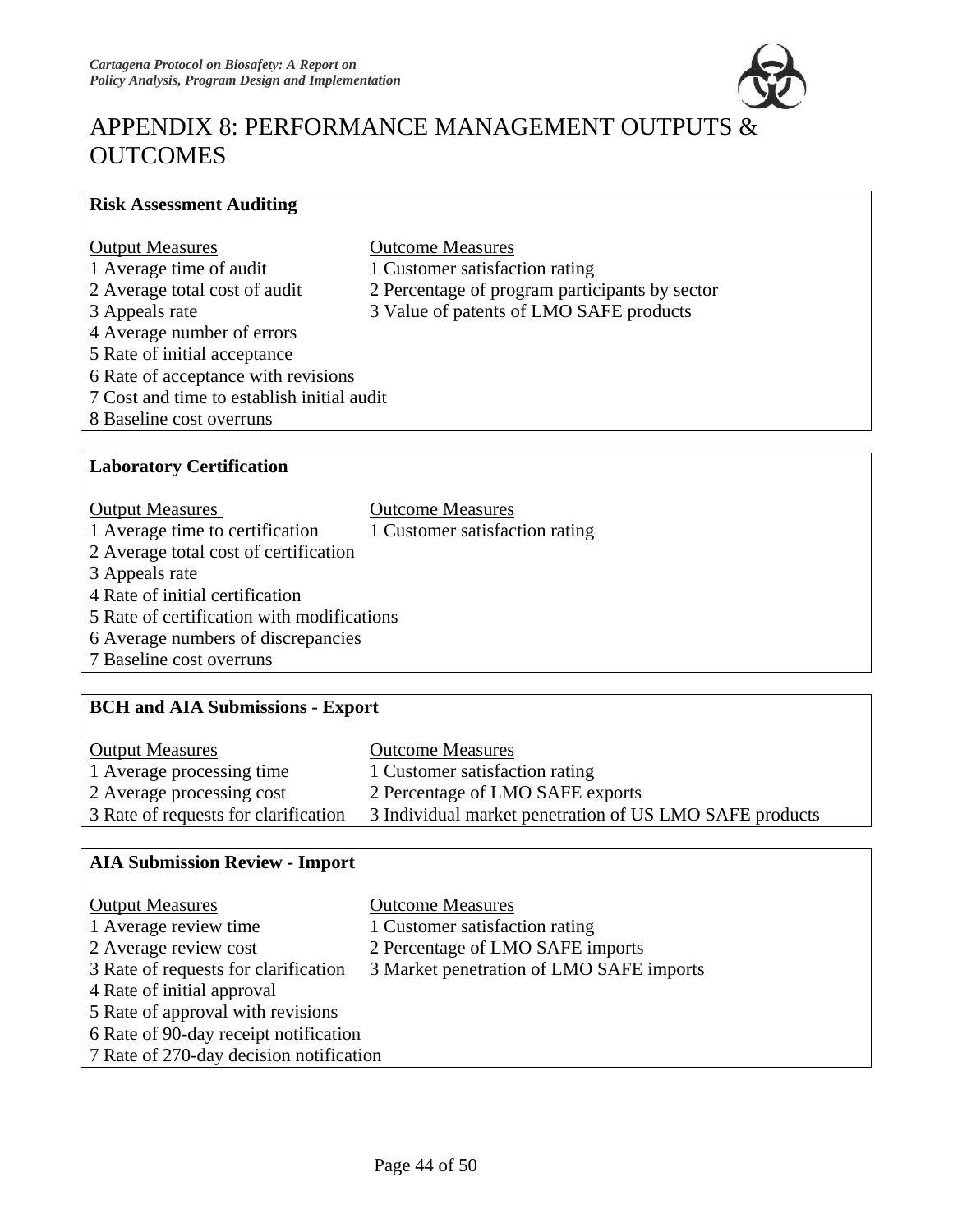

### **Overall Process**

| <b>Output Measures</b>                                            | <b>Outcome Measures</b>               |  |
|-------------------------------------------------------------------|---------------------------------------|--|
| 1 Rate of unintended                                              | 1 Customer satisfaction ratings       |  |
| LMO release in US                                                 | 2 External ratings/rankings           |  |
| 2 Rate of unintended LMO                                          | 3 Metrics of biodiversity             |  |
| release in trade partners                                         | 4 Value of LMO trade before and after |  |
| 3 Rate of compliance                                              |                                       |  |
| with Article $8(2)$                                               |                                       |  |
| 4 Rate of final notification within 270 days                      |                                       |  |
| 5 Jobs created or retained in industry                            |                                       |  |
| 6 Benefit/Cost ratios net of subsidies and certification costs    |                                       |  |
| 7 Percentage change in unlabeled LMO products in domestic markets |                                       |  |
|                                                                   |                                       |  |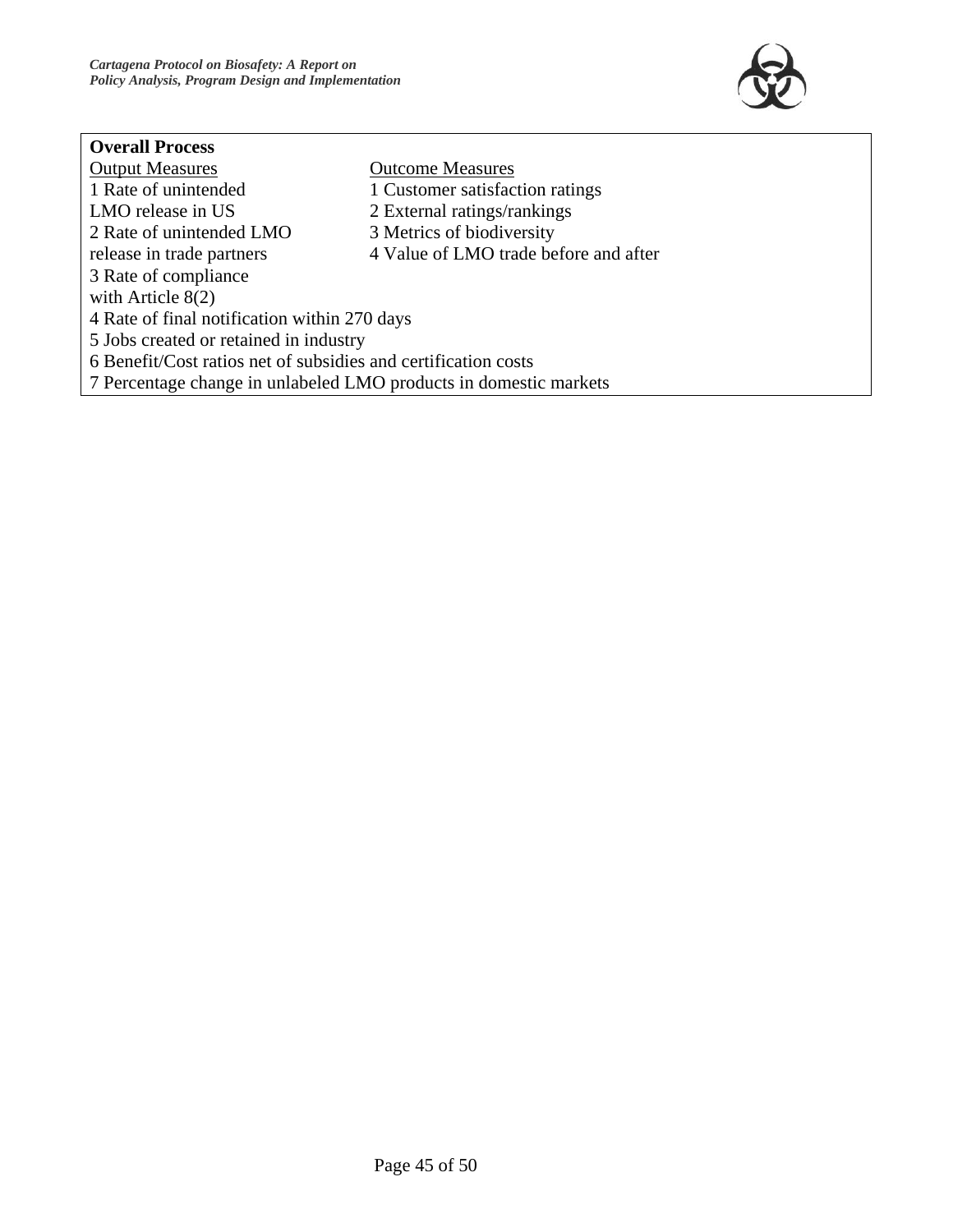

# APPENDIX 9: YEAR ONE CRITICAL TASKS (MASTER CALENDAR)

| I) Office of Prevention, Pesticides and Toxic Substances (OPPTS)             |  |
|------------------------------------------------------------------------------|--|
| a) Risk Assessment Division (of OPPTS)                                       |  |
| Laboratory Certification Standards (completed by February)                   |  |
| Set Lab Certification Standards based on NIST requirements                   |  |
| <b>Laboratory Review</b>                                                     |  |
| Risk Assessment Standards (completed by April)                               |  |
| Develop Lab and Field Testing Standards                                      |  |
| Promotion of Risk Reduction and related public communication                 |  |
| b) Biotechnology Team (of OPPTS)                                             |  |
| Coordination (year-long activity)                                            |  |
| Provide leadership, peer review and science & policy synthesis within OPPTS  |  |
| Focal coordination point of biotechnology issues within all federal agencies |  |
| Coordination with other EPA offices and Protocol Secretariat                 |  |
| c) Risk Assessment Submission                                                |  |
| Submit Risk Assessments and AIA Materials to BCH (completed by December)     |  |
| d) Performance Management                                                    |  |
| Monthly Performance Reports for the OPPTS (year-long activity)               |  |
| Program Performance Management (completed by May)                            |  |
| Strategic Vision & Goals                                                     |  |
| Staffing Plan & Standards                                                    |  |
| <b>Regulatory Assessment</b>                                                 |  |
| <b>NVLAP</b> Accreditation                                                   |  |
| Personnel Review and Staffing Assessment (completed by August)               |  |
| Initial Personnel Review & Staffing Assessment                               |  |
| <b>Personnel Review</b>                                                      |  |
| Inspector General's Audit (completed by December)                            |  |
| Initial Inspector General's Audit                                            |  |
| <b>Inspector General's Audit</b>                                             |  |
| <b>TQM</b> Integration Plan                                                  |  |
| <b>Benchmarking Report</b>                                                   |  |
| Annual Report to CoP                                                         |  |
| II) Office of Enforcement and Compliance Assurance (OECA)                    |  |
| a) Auditing Risk Assessment Procedures (completed by December)               |  |
| Perform a Demo Assessment                                                    |  |
| <b>Issue Risk Assessment Audit Report</b>                                    |  |
| <b>Create Risk Assessment Procedure Manual</b>                               |  |
| <b>Establish Risk Assessment Regulations</b>                                 |  |
| b) Issuing Laboratory Certification (year-long activity)                     |  |
| Inspection of Laboratory's Processes and Equipment                           |  |
| Issuance of Certification if Standards are met                               |  |

c) Enforcement of International Regulations (year-long activity) Create divisional manual with Int'l Regulations directives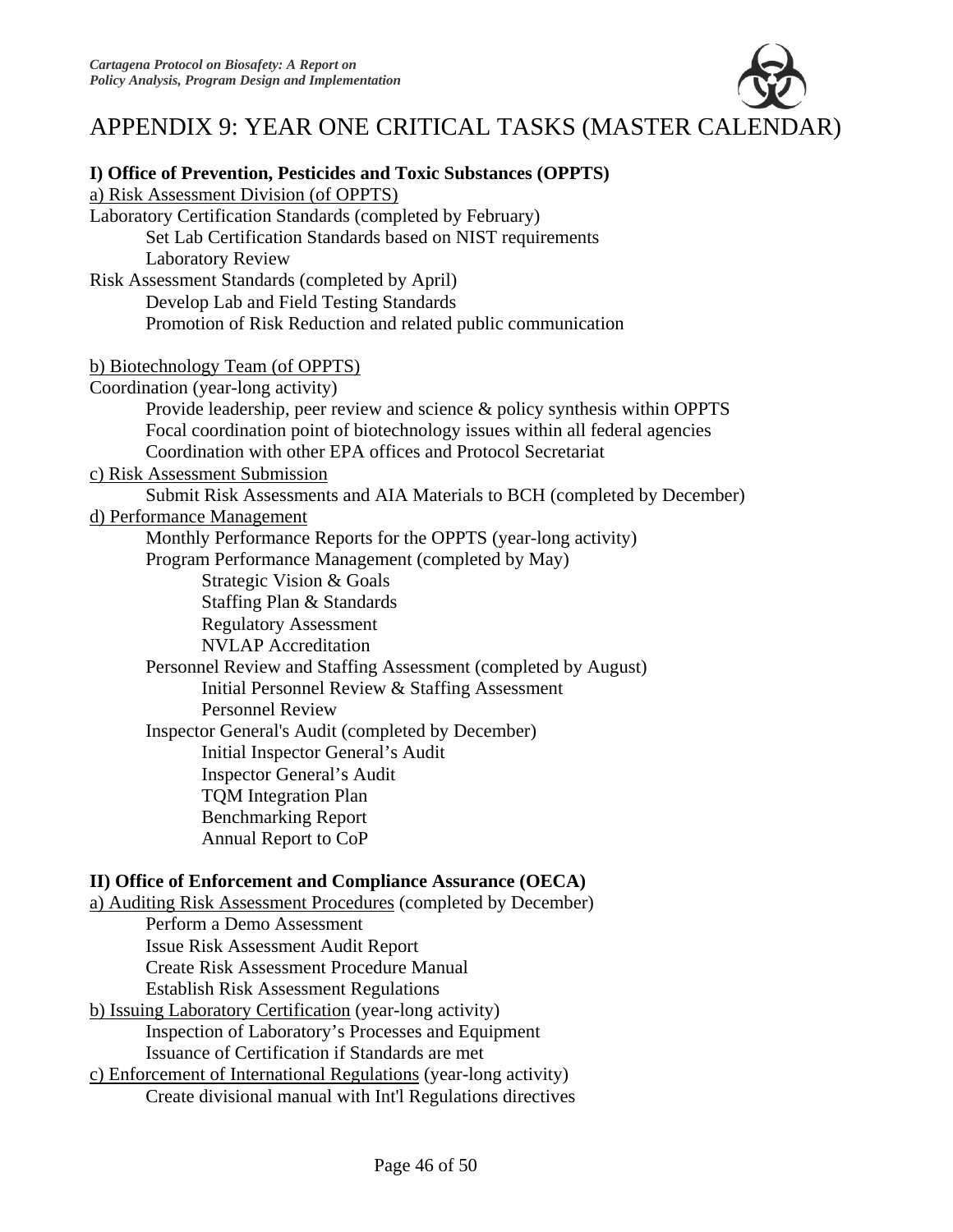

Monitor the compliance with Protocol requirements by auditing Practices set by EPA standards enforceable by the Government

d) Performance Management for the OECA (year-long activity) Monthly performance Reports

#### **III) Office of International Activities (OIA)**

a) Public Education and Outreach (year-long activity) Develop Educational Kits and Posters Provide state, direct and grants channeled through NGOs Work with external agency to develop awareness materials b) Capacity Building (year-long activity) Biosafety training for Project managers Preparation to Capacity Building Projects Coordinate Capacity Building Projects National Biosafety Frameworks Human-resources development c) Performance Management for the OIA (year-long activity) Monthly performance Reports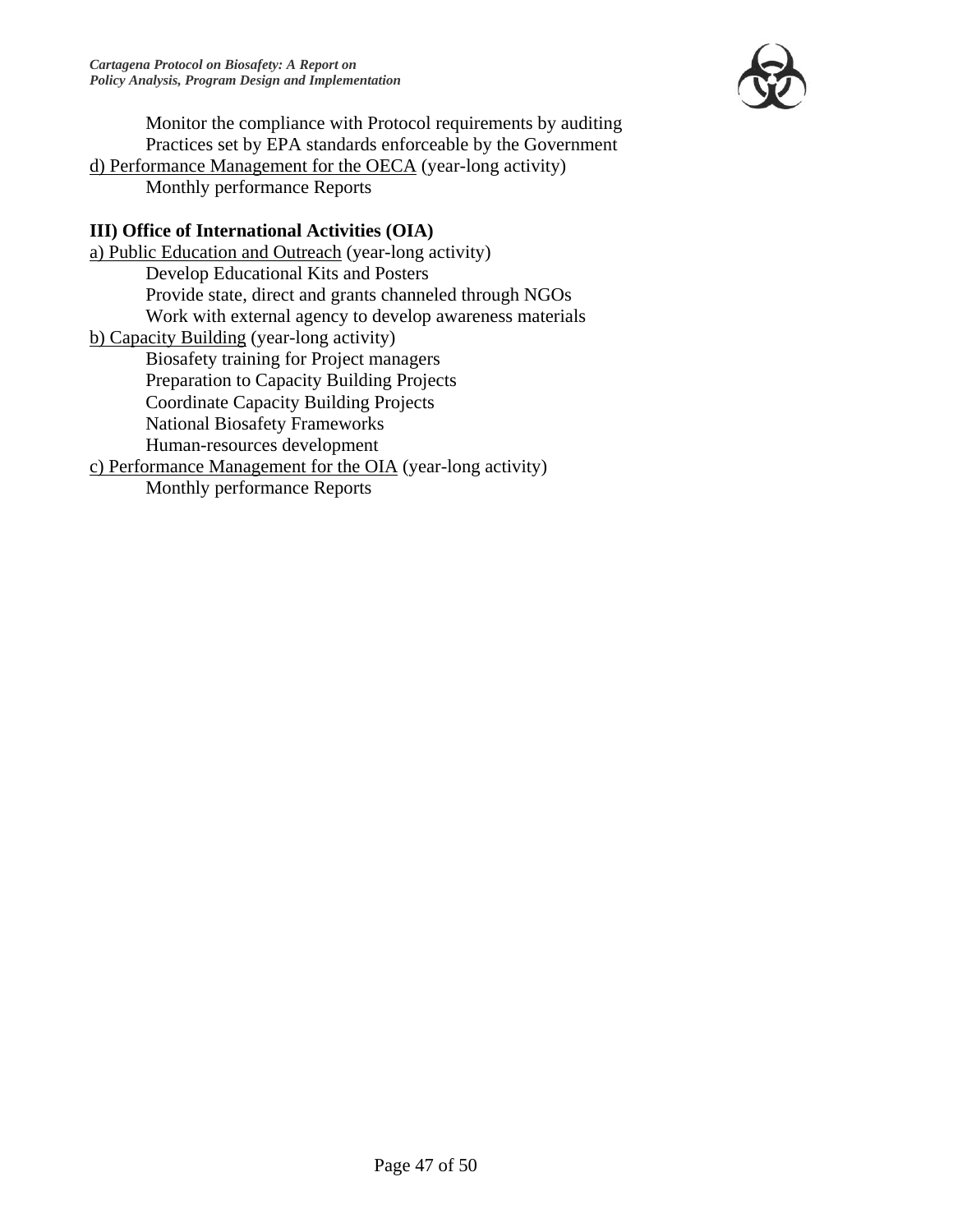

# APPENDIX 10: REFERENCES

### *CARTAGENA PROTOCOL TEXT:*

**1. Cartagena Protocol on Biosafety: Text of the Protocol**  http://www.biodiv.org/biosafety/protocol.asp

### *LAWS AND REGULATIONS:*

- 1. **National Laws, Regulations & Guidelines:** http://bch.biodiv.org/laws/laws.aspx
- 2. **Bilateral, Regional & Multilateral Agreements:**  http://bch.biodiv.org/laws/agreements.aspx
- 3. **The 2000 Cartagena Protocol on Biosafety: Legal and Political Dimensions;** Newell, Peter and Mackenzie, Ruth; Global Environmental Change; Vol. 10, Issue 4; 2000.
- 4. **Biotechnology at the Dinner Table: FDA's Oversight of Transgenic Food**; Sheldom Krimsky and Nora k. Murphy; The Annals of the American Academy #584, November 2002.
- 5. **EC Directive 2001/18/EC** on the deliberate release into the environment of genetically modified organisms and repealing.

### *POLICY AND IMPLEMENTATION:*

- 1. **Report on National Biotechnology Policy;** President's Council on Competitiveness; Dan Quayle, chairman. Washington, U.S.; The Council, 1991.
- 2. **Achieving the promise of the bioscience revolution: the role of the federal government: a report**; prepared by the President's Council of Advisors on Science and Technology; 1992.
- 3. **Decision making under the Cartagena Protocol on Biosafety;** Jank, Bernhard and Gaugitsch, Helmut; Trends in Biotechnology; May 2001 Vol. 19, Issue 5, pp. 194-197.
- 4. **Question and Answers on the regulation of GMOs in the EU;** Brussels; MEMO/02/160 REV July, 2003.
- 5. **Facts on GMOs in the EU**; MEMO/00/43; Brussels, 13 July 2000. http://europa.eu.int/rapid/pressReleasesAction.do?reference=MEMO /00/43&format=HTML&aged=1&language=EN&guiLanguage=en
- 6. **Commission Regulation (EC) No 641/2004 of 6 April 2004** http://europa.eu.int/eur-lex/pri/en /oj/dat/2004/ l\_102/l\_10220040407en00140025.pdf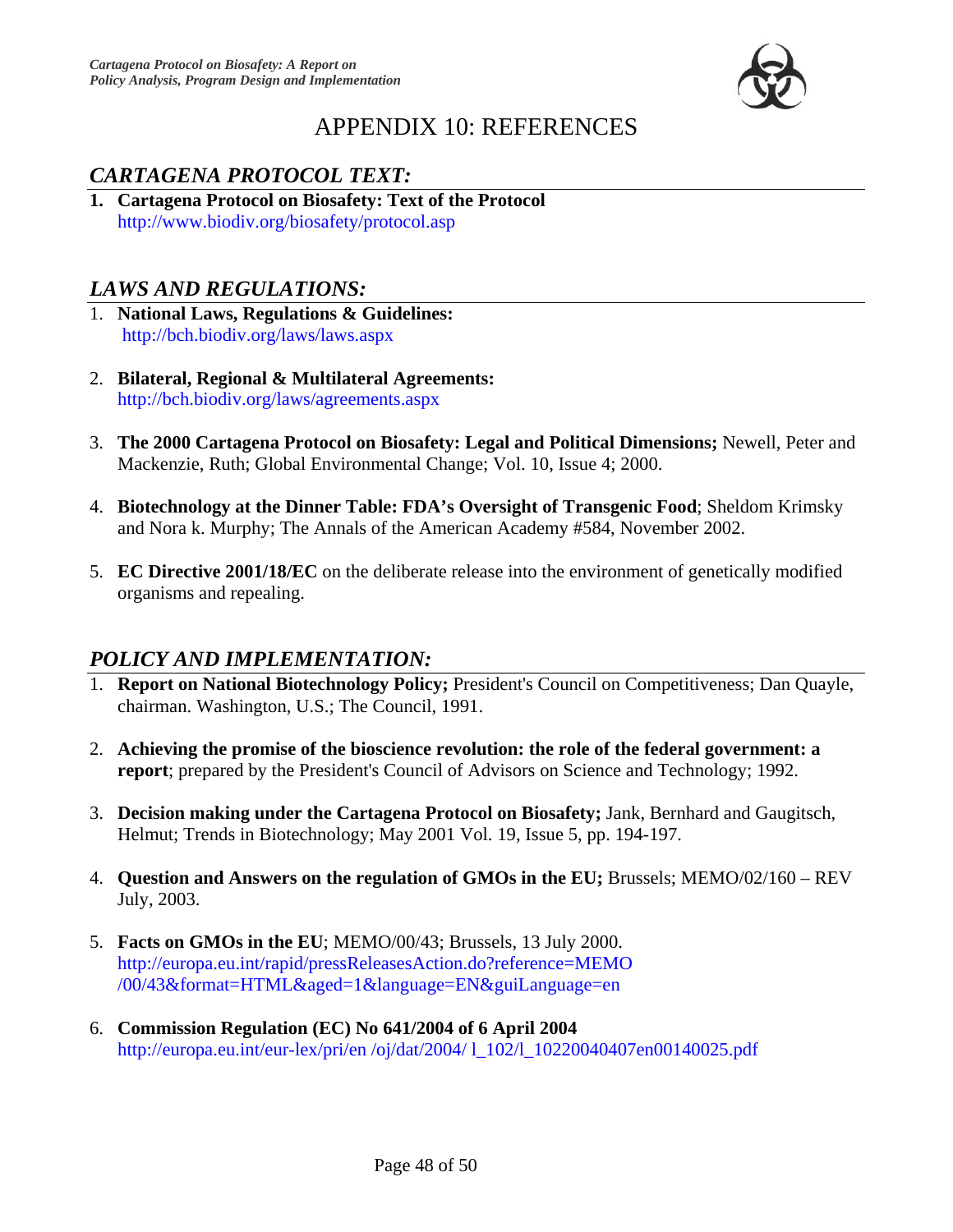

- 7. **Consideration of Other Issues Necessary for the Effective Implementation of the Protocol (e.g., Article 29, Para. 4);** Conference of the Parties to the Convention on Biological Diversity Serving as the Meeting of the Parties to the Cartagena Protocol on Biosafety; First meeting; Kuala Lumpur, 23-27 February 2004. http://www.biodiv.org/doc/meetings/bs/mop-01/information /mop-01-inf-10-en.doc
- 8. **Implementation Mechanisms for Global Environmental Agreements: A Preliminary Study of National Action Plans**; David Leonard Downie; Columbia University, School of International & Public Affairs.

http://www.sipa.columbia.edu /RESEARCH /Paper/99-9.pdf

### *CAPACITY BUILDING AND RISK ASSESSMENT:*

- 9. **Capacity Building Projects** http://bch.biodiv.org/database/record.aspx?searchid=123514&recordid=97#Outco
- 10. **Action Plan for Building Capacities for the Effective Implementation of the Cartagena Protocol on Biosafety**; Annex I to decision BS-I/5; Extracted from document UNEP/CBD/BS/COP-MOP/1/15. http://bch.biodiv.org/doc/ACTION%20PLAN-CPB-EN.pdf
- 11. **European Commission Health & Consumer Protection;** Directorate General; Guidance document for the risk assessment of genetically modified plants and derived food and feed, Brussels; 2003.
- 12. **MATRA project: Implementation of Biosafety Frameworks in Pre-Accession Countries of Central and Eastern Europe**; Capacity Building Project. http://bch.biodiv.org/database/record.aspx?searchid=123562&record id=108#Outcomes

### *ECONOMIC ISSUES:*

- 1. **Biotechnology: Economic and Wider Impacts**; Organization for Economic Co-operation and Development; [Washington, D.C.: OECD Publications and Information Centre, distributor], 1989. Descriptors: Biotechnology; Social aspects; Economic aspects; Biotechnology industries.
- 2. **Trade-related Issues in the Regulation of Genetically Modified Organisms;** Olivier Cadot, Akiko Suwa-Eisenmann, Daniel Traca; Second version; December 2001.
- 3. **Agriculture and International Trade: Law, Policy, and the WTO**; Michael N. Cardwell, Margaret Rosso Grossman, and Christopher P. Rodgers: editors; Wallingford, Oxon, UK; Cambridge, MA, USA; 2003.
- 4. **Technological Revolution Meets Policy and the Market: Explaining Cross-National Differences in Agricultural Biotechnology Regulation**; Thomas Bernauer and Erika Meins; Working Paper 6-2002.

http://www.ib.ethz.ch/publications/pdf\_files/workingpapers/GMO.pdf